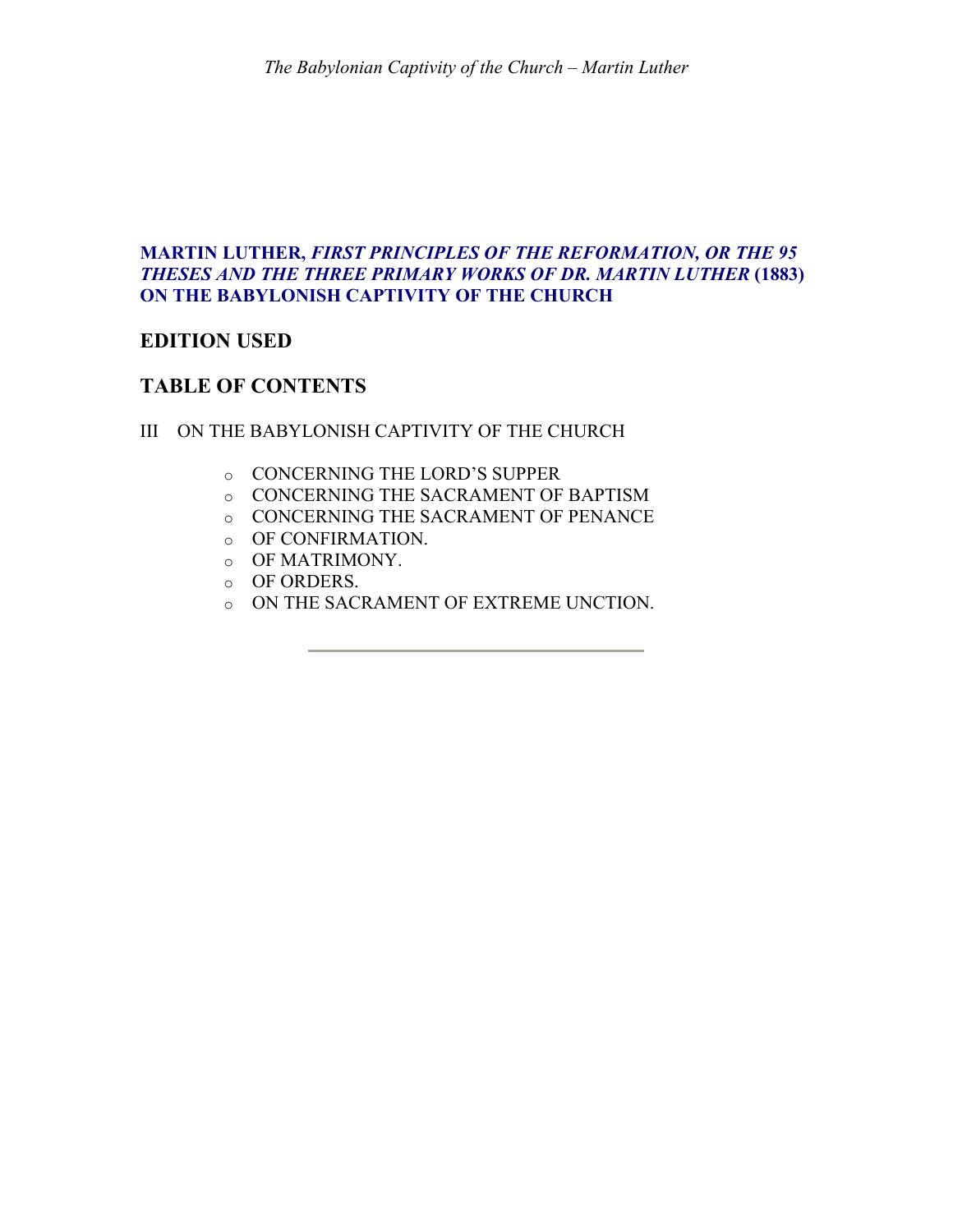# **III ON THE BABYLONISH CAPTIVITY OF THE CHURCH**

Martin Luther, of the Order of St. Augustine, salutes his friend Hermann Tulichius.

Whether I will or not, I am compelled to become more learned day by day, since so many great masters vie with each other in urging me on and giving me practice. I wrote about indulgences two years ago, but now I extremely regret having published that book. At that time I was still involved in a great and superstitious respect for the tyranny of Rome, which led me to judge that indulgences were not to be totally rejected, seeing them, as I did, to be approved by so general a consent among men. And no wonder, for at that time it was I alone who was rolling this stone. Afterwards, however, with the kind aid of Sylvester and the friars, who supported indulgences so strenuously, I perceived that they were nothing but mere impostures of the flatterers of Rome, whereby to make away with the faith of God and the money of men. And I wish I could prevail upon the booksellers, and persuade all who have read them, to burn the whole of my writings on indulgences, and in place of all I have written about them to adopt this proposition: Indulgences are wicked devices of the flatterers of Rome.

After this, Eccius and Emser, with their fellow-conspirators, began to instruct me concerning the primacy of the Pope. Here too, not to be ungrateful to such learned men, I must confess that their works helped me on greatly; for, while I had denied that the Papacy had any divine right, I still admitted that it had a human right. But after hearing and reading the super-subtle subtleties of those coxcombs, by which they so ingeniously set up their idol—my mind being not entirely unteachable in such matters—I now know and am sure that the Papacy is the kingdom of Babylon, and the power of Nimrod the mighty hunter. Here moreover, that all may go prosperously with my friends, I entreat the booksellers, and entreat my readers, to burn all that I have published on this subject, and to hold to the following proposition:

The Papacy is the mighty hunting of the Bishop of Rome.

This is proved from the reasonings of Eccius, of Emser, and of the Leipzig lecturer on the Bible.

At the present time they are playing at schooling me concerning communion in both kinds, and some other subjects of the greatest importance. I must take pains not to listen in vain to these philosophical guides of mine. A certain Italian friar of Cremona has written a "Revocation of Martin Luther to the Holy See"—that is to say, not that I revoke, as the words imply, but that he revokes me. This is the sort of Latin that the Italians nowadays are beginning to write. Another friar, a German of Leipzig, Lecturer, as you know, on the whole canon of the Bible, has written against me concerning the Sacrament in both kinds, and is about, as I hear, to do still greater and wonderful wonders. The Italian indeed has cautiously concealed his name; perhaps alarmed by the examples of Cajetan and Sylvester. The man of Leipzig, however, as befits a vigorous and fierce German, has set forth in a number of verses on his title-page, his name, his life, his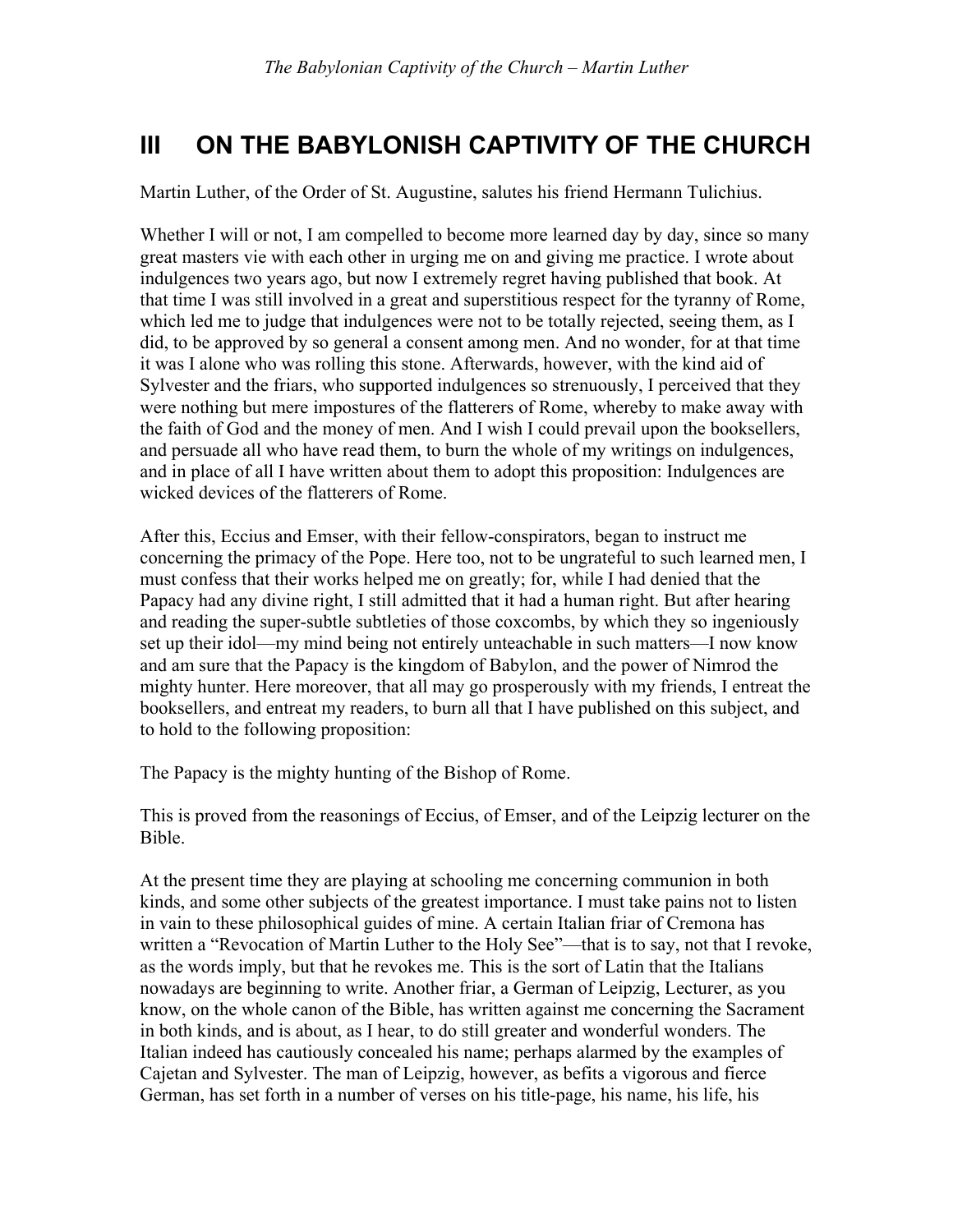sanctity, his learning, his office, his glory, his honour, almost his very shoe-lasts. From him no doubt I shall learn not a little, since he writes a letter of dedication to the very Son of God; so familiar are these saints with Christ, who reigns in heaven. In short, three magpies seem to be addressing me, one, a Latin one, well; another, a Greek one, still better; the third, a Hebrew one, best of all. What do you think I have to do now, my dear Hermann, but to prick up my ears? The matter is handled at Leipzig by the Observants of the Holy Cross.

Hitherto I have foolishly thought that it would be an excellent thing, if it were determined by a General Council, that both kinds in the Sacrament should be administered to the laity. To correct this opinion, this more than most learned friar says that it was neither commanded nor decreed, whether by Christ or by the Apostles, that both kinds should be administered to the laity; and that it has therefore been left to the judgment of the Church, which we are bound to obey, what should be done or left undone on this point. Thus speaks he. You ask, perhaps, what craze has possession of the man, or against whom he is writing; since I did not condemn the use of one kind, and did leave it to the judgment of the Church to ordain the use of both kinds. And this he himself endeavours to assert, with the object of combating me by this very argument. I reply, that this kind of argument is a familiar one with all who write against Luther; namely, either to assert the very thing which they attack, or to set up a figment that they may attack it. Thus did Sylvester, Eccius, Emser, the men of Cologne too, and those of Louvain. If this friar had gone back from their spirit, he would not have written against Luther.

A greater piece of good fortune, however, has befallen this man than any of the others. Whereas he intended to prove that the use of one kind had neither been commanded nor decreed, but left to the decision of the Church, he brings forward Scriptures to prove that, by the command of Christ, the use of one kind was ordained for the laity. Thus it is true, according to this new interpreter of Scripture, that the use of one kind was not commanded, and at the same time was commanded, by Christ. You know how specially those logicians of Leipzig employ this new kind of argument. Does not Emser also, after having professed in his former book to speak fairly about me, and after having been convicted by me of the foulest envy and of base falsehoods, confess, when about to confute me in his later book, that both were true, and that he had written of me in both an unfair and a fair spirit? A good man indeed, as you know!

But listen to our specious advocate of one species, in whose mind the decision of the Church and the command of Christ are the same thing; and again the command of Christ and the absence of his command are the same thing. With what dexterity he proves that only one kind should be granted to the laity, by the command of Christ, that is, by the decision of the Church! He marks it with capital letters in this way, "AN INFALLIBLE FOUNDATION." Next he handles with incredible wisdom the sixth chapter of the Gospel of St. John, in which Christ speaks of the bread of heaven and the bread of life, which is Himself. These words this most learned man not only misapplies to the Sacrament of the Altar, but goes farther, and, because Christ said: "I am the living bread," and not: "I am the living cup," he concludes that in that passage the sacrament in only one kind was appointed for the laity. But the words that follow: "My flesh is meat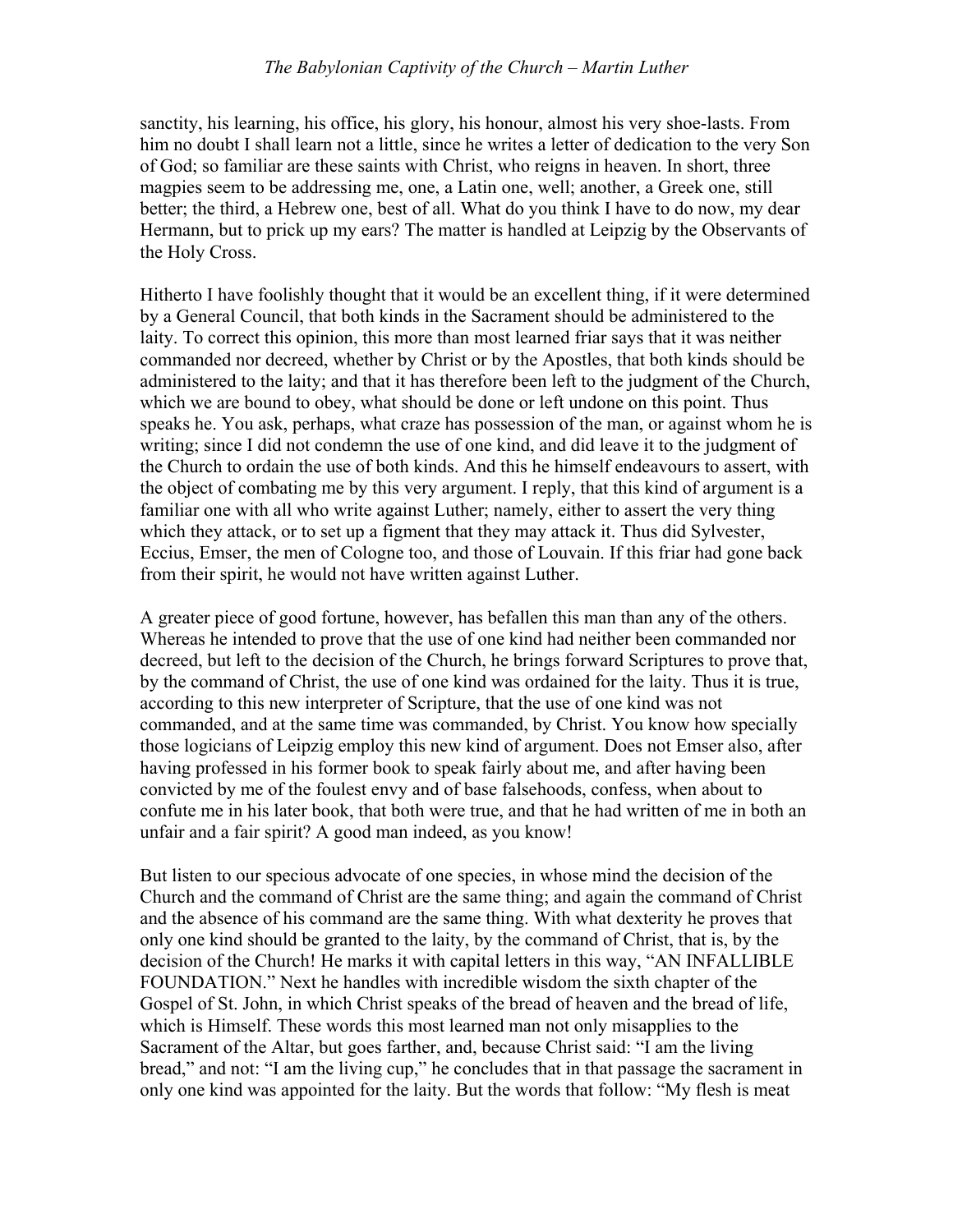indeed, and my blood is drink indeed;" and again, "Unless ye eat the flesh of the Son of Man and drink his blood"—since it was evident to this friar's brains that they tell irrefutably in favour of reception in both kinds, and against that in one kind—he evades very happily and learnedly in this way: "That Christ meant nothing else by these words, than that he who should receive one kind, should receive under this both the body and the blood." This he lays down as his infallible foundation of a structure so worthy of holy and heavenly reverence.

Learn now, along with me, from this man, that in the sixth chapter of St. John Christ commands reception in one kind, but in such a manner that this commanding means leaving the matter to the decision of the Church; and further, that Christ in the same chapter speaks of the laity only, not of the presbyters. For to us this living bread from heaven, that is, the sacrament in one kind, does not belong, but perchance the bread of death from hell. Now what is to be done with the deacons and sub-deacons? As they are neither laymen nor priests, they ought, on this distinguished authority, to use neither one nor both kinds. You understand, my dear Tulichius, this new and *observant* manner of handling Scripture. But you must also learn this, that Christ, in the sixth chapter of St. John, is speaking of the sacrament of the Eucharist; though He Himself teaches us that He is speaking of faith in the incarnate word, by saying: "This is the work of God, that ye believe in him whom He hath sent." But this Leipzig professor of the Bible must be permitted to prove whatever he pleases out of any passage of Scripture he pleases. For he is an Anaxagorean, nay, an Aristotelian theologian, to whom names and words when transposed mean the same things and everything. Throughout his whole book he so fits together the testimonies of Scripture, that, if he wishes to prove that Christ is in the sacrament, he ventures to begin thus: "The Lesson of the book of the Revelation of the blessed John." And as suitably as this would be said, so suitably does he say everything, and thinks, like a wise man, to adorn his ravings by the number of passages he brings forward.

I pass over the rest, that I may not quite kill you with the dregs of this most offensive drain. Lastly he adduces Paul (1 Cor. xi.), who says that he had received from the Lord and had delivered to the Corinthians the use both of the bread and of the cup. Here again, as everywhere else, our advocate of one species handles the Scriptures admirably, and teaches that in that passage Paul permitted—not "delivered"—the use of both kinds. Do you ask how he proves it? Out of his own head, as in the case of the sixth chapter of John; for it does not become this lecturer to give a reason for what he says, since he is one of those whose proofs and teachings all come from their own visions. Here then we are taught that the Apostle in that passage did not write to the whole church of Corinth, but only to the laity, and that therefore he gave no permission to the priests, but that they were deprived of the whole sacrament; and next, that, by a new rule of grammar, "I have received from the Lord" means the same thing as "It has been permitted by the Lord;" and "I delivered to you" the same thing as "I permitted to you." I beg you especially to note this. For it follows hence that not only the Church, but every worthless fellow anywhere will be at liberty, under the teaching of this master, to turn into permissions the whole body of the commandments, institutions, and ordinances of Christ and the Apostles.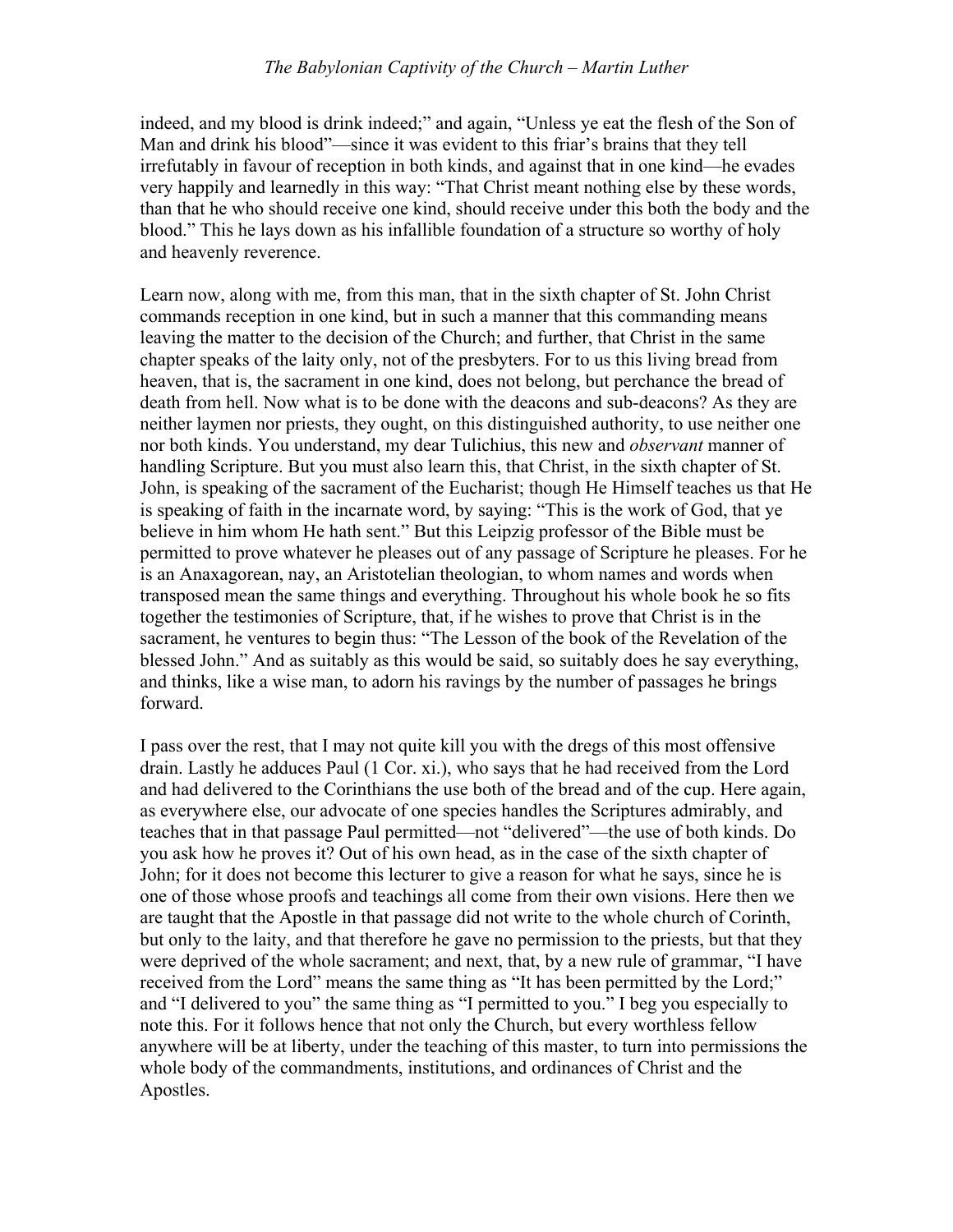I see that this man is possessed by an angel of Satan, and that those who act in collusion with him are seeking to obtain a name in the world through me, as being worthy to contend with Luther. But this hope of theirs shall be disappointed, and, in my contempt for them, I shall leave them for ever unnamed, and shall content myself with this one answer to the whole of their books. If they are worthy that Christ should bring them back to a sound mind, I pray him to do so in his mercy. If they are not worthy of this, then I pray that they may never cease to write such books, and that the enemies of the truth may not be permitted to read any others. It is a common and true saying: "This I know for certain, that if I fight with filth, whether I conquer or am conquered, I am sure to be defiled." In the next place, as I see that they have plenty of leisure and of paper, I will take care that they shall have abundant matter for writing, and will keep in advance of them, so that while they, in the boastfulness of victory, are triumphing over some one heresy of mine, as it seems to them, I shall meanwhile be setting up a new one. For I too am desirous that these illustrious leaders in war should be adorned with many titles of honour. And so, while they are murmuring that I approve of communion in both kinds, and are most successfully engaged on this very important subject, so worthy of themselves, I shall go farther, and shall now endeavour to show that all who deny to the laity communion in both kinds are acting impiously. To do this the more conveniently, I shall make a first essay on the bondage of the Church of Rome; with the intention of saying very much more in its own proper time, when those most learned papists shall have got the better of this book.

This, moreover, I do in order that no pious reader who may meet with my book may be disgusted at the dross I have handled, and have reason to complain that he finds nothing to read which can cultivate or instruct his mind, or at least give occasion for instructive reflection. You know how dissatisfied my friends are that I should occupy myself with the paltry twistings of these men. They say that the very reading of their books is an ample confutation of them, but that from me they look for better things, which Satan is trying to hinder by means of these men. I have determined to follow the advice of my friends, and to leave the business of wrangling and inveighing to those hornets.

Of the Italian friar of Cremona I shall say nothing. He is a simple and unlearned man, who is endeavouring to bring me back by some thongs of rhetoric to the Holy See, from which I am not conscious of having ever withdrawn, nor has any one proved that I have. His principal argument in some ridiculous passages is, that I ought to be moved for the sake of my profession, and of the transfer of the imperial power to the Germans. He seems indeed altogether to have meant not so much to urge my return as to write the praises of the French and of the Roman pontiff, and he must be allowed to testify his obsequiousness to them by this little work, such as it is. He neither deserves to be handled severely, since he does not seem to be actuated by any malice, nor to be learnedly confuted, since through pure ignorance and inexperience he trifles with the whole subject.

To begin. I must deny that there are seven Sacraments, and must lay it down, for the time being, that there are only three, baptism, penance, and the bread, and that by the Court of Rome all these have been brought into miserable bondage, and the Church despoiled of all her liberty. And yet, if I were to speak according to the usage of Scripture, I should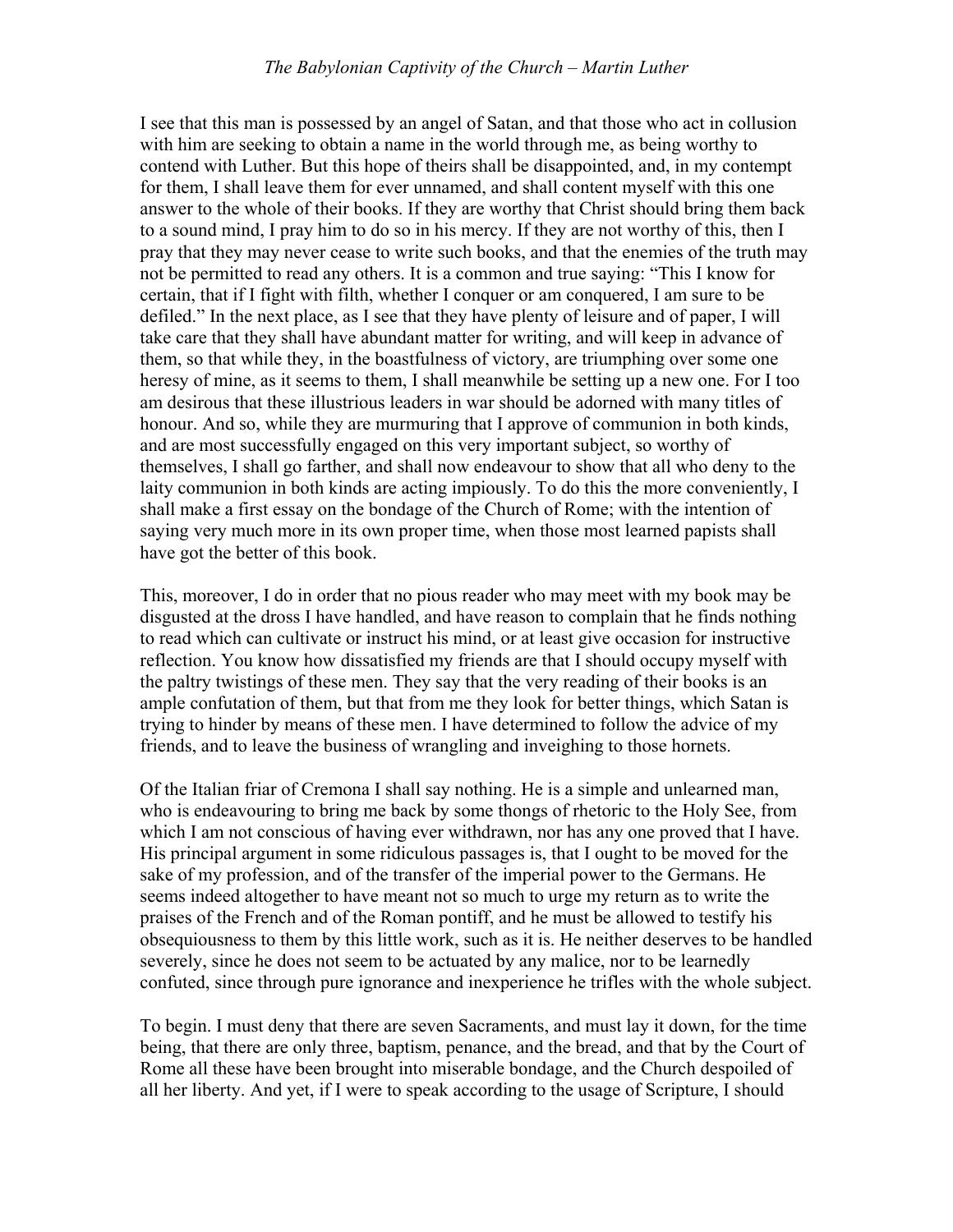hold that there was only one sacrament, and three sacramental signs. I shall speak on this point more at length at the proper time; but now I speak of the sacrament of the bread, the first of all sacraments.

I shall say then what advance I have made as the result of my meditations in the ministry of this sacrament. For at the time when I published a discourse on the Eucharist I was still involved in the common custom, and did not trouble myself either about the rightful or the wrongful power of the Pope. But now that I have been called forth and become practised in argument, nay, have been dragged by force into this arena, I shall speak out freely what I think. Let all the papists laugh or lament against me alone.

In the first place, the sixth chapter of John must be set aside altogether, as not saying a single syllable about the sacrament; not only because the sacrament had not yet been instituted, but much more because the very sequence of the discourse and of its statements shows clearly that Christ was speaking—as I have said before—of faith in the incarnate Word. For He says: "My words, they are spirit and they are life;" showing that He was speaking of that spiritual eating, wherewith he who eats, lives; while the Jews understood Him to speak of a carnal eating, and therefore raised a dispute. But no eating gives life, except the eating of faith, for this is the really spiritual and living eating; as Augustine says: "Why dost thou get ready thy stomach and thy teeth? Believe, and thou hast eaten." A sacramental eating does not give life, for many eat unworthily, so that Christ cannot be understood to have spoken of the sacrament in this passage.

There are certainly some who have misapplied these words to the sacrament, as did the writer of the decretals some time ago, and many others. It is one thing, however, to misapply the Scriptures, and another to take them in their legitimate sense; otherwise when Christ says: "Except ye eat my flesh, and drink my blood, ye have no life in you," He would be condemning all infants, all the sick, all the absent, and all who were hindered in whatever manner from a sacramental eating, however eminent their faith, if in these words He had meant to enjoin a sacramental eating. Thus Augustine, in his second book against Julianus, proves from Innocentius that even infants, without receiving the sacrament, eat the flesh and drink the blood of Christ; that is, partake in the same faith as the Church. Let this then be considered as settled, that the sixth chapter of John has nothing to do with the matter. For which reason I have written elsewhere that the Bohemians could not rightfully depend upon this passage in their defence of reception in both kinds.

## *CONCERNING THE LORD'S SUPPER*

There are two passages which treat in the clearest manner of this subject, and at which we shall look,—the statements in the Gospels respecting the Lord's Supper, and the words of Paul. (1 Cor. xi.) Matthew, Mark, and Luke agree that Christ gave the whole sacrament to all His disciples; and that Paul taught both parts of it is so certain, that no one has yet been shameless enough to assert the contrary. Add to this, that according to the relation of Matthew, Christ did not say concerning the bread, "Eat ye all of this," but did say concerning the cup, "Drink ye all of this." Mark also does not say, "they all ate," but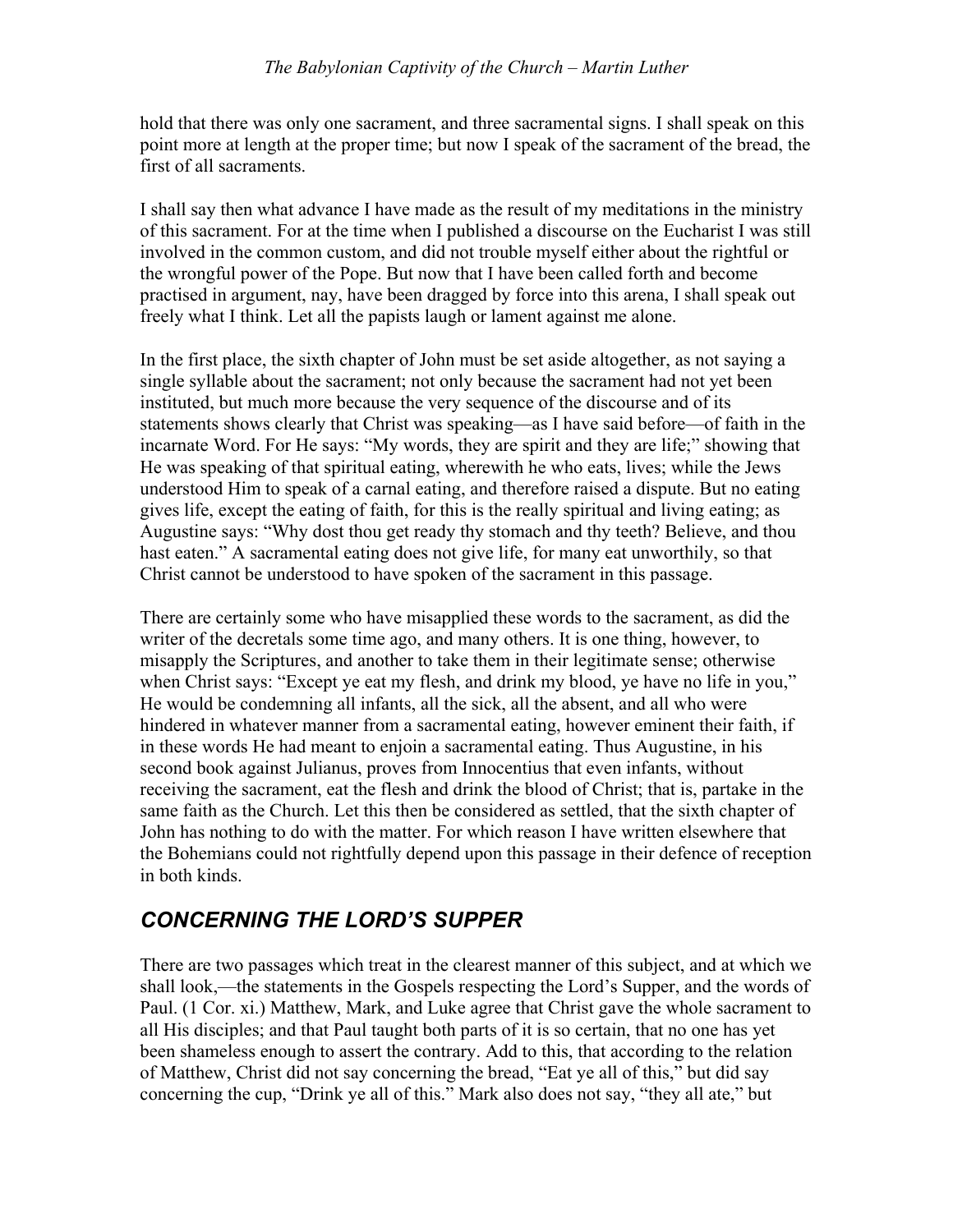"they all drank of it." Each writer attaches the mark of universality to the cup, not to the bread; as if the Spirit foresaw the schism that should come, and should forbid to some that communion in the cup which Christ would have common to all. How furiously would they rave against us, if they had found the word "all" applied to the bread, and not to the cup. They would leave us no way of escape, would clamour us down, pronounce us heretics, condemn us as schismatics. But when the word stands on our side against them, they allow themselves to be bound by no laws of logic, these men of freest will, while they change, and change again, and throw into utter confusion even the things which are of God.

But suppose me to be standing on the other side and questioning my lords the papists. In the Supper of the Lord, the whole sacrament, or the sacrament in both kinds, was either given to the presbyters alone, or at the same time to the laity. If to the presbyters alone (for thus they will have it to be), then it is in no wise lawful that any kind should be given to the laity; for it ought not to be rashly given to any, to whom Christ did not give it at the first institution. Otherwise, if we allow one of Christ's institutions to be changed, we make the whole body of His laws of no effect; and any man may venture to say that he is bound by no law or institution of Christ. For in dealing with Scripture one special exception does away with any general statement. If on the other hand it was given to the laity as well, it inevitably follows, that reception in both kinds ought not to be denied to the laity; and in denying it to them when they seek it, we act impiously, and contrary to the deed, example, and institution of Christ.

I confess that I have been unable to resist this reasoning, and have neither read, heard of, nor discovered anything to be said on the other side, while the words and example of Christ stand unshaken, who says—not by way of permission, but of commandment— "Drink ye all of this." For if all are to drink of it, and this cannot be understood as said to the presbyters alone, then it is certainly an impious deed to debar the laity from it when they seek it, were it even an angel from heaven who did so. For what they say of its being left to the decision of the Church which kind should be administered, is said without rational ground, is alleged without authority, and is as easily contemned as proved; nor can it avail against an adversary who opposes to us the word and deed of Christ, and whose blows must therefore be returned with the word of Christ; and this we have not on our side.

If, however, either kind can be denied to the laity, then by the same decision of the Church a part of baptism or of penance might be taken from them, since in each case the reason of the matter and the power are alike. Therefore as the whole of baptism and the whole of absolution are to be granted to all the laity, so is the whole sacrament of the bread, if they seek it. I am much astonished, however, at their assertion that it is wholly unlawful, under pain of mortal sin, for presbyters to receive only one kind in the mass; and this for no other reason than that (as they all unanimously say) the two kinds form one full sacrament, which ought not to be divided. Let them tell me, then, why it is lawful to divide it in the case of the laity, and why they alone should not be granted the entire sacrament. Do they not admit, on their own showing, that either both kinds ought to be granted to the laity, or that it is no lawful sacrament which is granted to them under one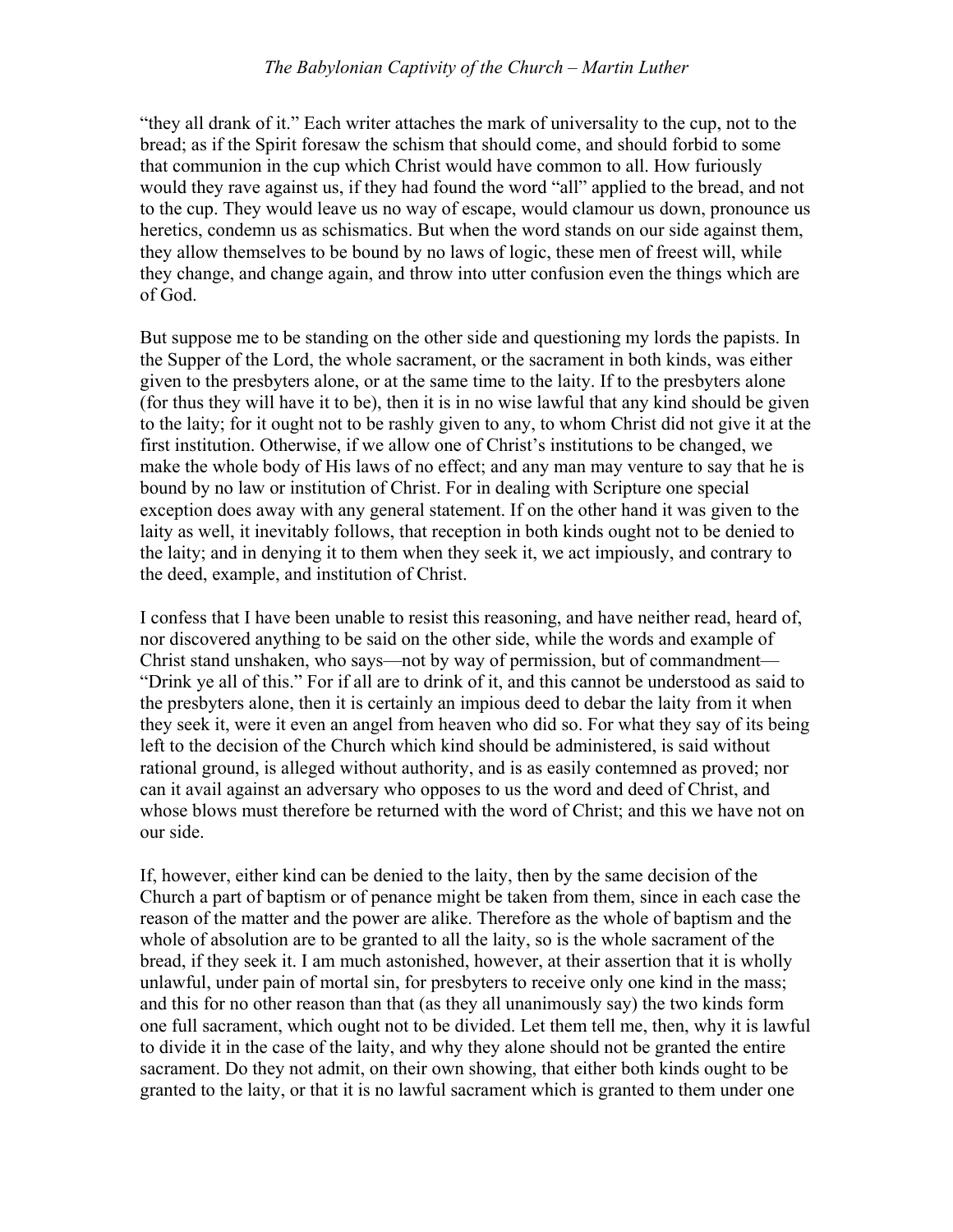kind? How can the one kind be a full sacrament in the case of the laity, and not a full one in the case of the presbyters? Why do they vaunt the decision of the Church and the power of the Pope in this matter? The words of God and the testimonies of truth cannot thus be done away with.

It follows further that, if the Church can take from the laity the one kind, the wine, she can also take from them the other kind, the bread, and thus might take from the laity the whole Sacrament of the Altar, and deprive the institution of Christ of all effect in their case. But, I ask, by what authority? If, however, she cannot take away the bread, or both kinds, neither can she the wine. Nor can any possible argument on this point be brought against an opponent, since the Church must necessarily have the same power in regard to either kind as in regard to both kinds; if she has it not as regards both kinds, she has it not as regards either. I should like to hear what the flatterers of Rome may choose to say on this point.

But what strikes me most forcibly of all, and thoroughly convinces me, is that saying of Christ: "This is my blood, which is shed for you and for many, for the remission of sins." Here you see most clearly that the blood is given to all for whose sins it is shed. Now who will dare to say that it was not shed for the laity? Do you not see who it is that He addresses as He gives the cup? Does He not give it to all? Does He not say that it was shed for all? "For you," He says. Let us grant that these are priests. "And for many," He continues. These cannot be priests; and yet He says: "Drink ye all of it." I also could easily trifle on this point, and turn the words of Christ into a mockery by my words, as that trifler my opponent does. But those who rest upon the Scriptures in arguing against us, must be refuted by the Scriptures. These are the reasons which have kept me from condemning the Bohemians, who, whether they be good or bad men, certainly have the words and deeds of Christ on their side, while we have neither, but only that idle device of men: "The Church hath thus ordered it;" while it was not the Church, but the tyrants of the churches, without the consent of the Church, that is, of the people of God, who have thus ordered it.

Now where, I ask, is the necessity, where is the religious obligation, where is the use, of denying to the laity reception in both kinds, that is, the visible sign, when all men grant them the reality of the sacrament without the sign? If they grant the reality, which is the greater, why do they not grant the sign, which is the less? For in every sacrament the sign, in so far as it is a sign, is incomparably less than the reality itself. What then, I ask, should hinder the granting of the lesser thing, when the greater is granted; unless indeed, as it seems to me, this has happened by the permission of God in His anger, to be the occasion of a schism in the Church; and to show that, having long ago lost the reality of the sacrament, we are fighting on behalf of the sign, which is the lesser thing, against the reality, which is the greatest and only important thing; just as some persons fight on behalf of ceremonies against charity. This monstrous perversion appears to have begun at the same time at which we began in our folly to set Christian charity at nought for the sake of worldly riches, that God might show by this terrible proof that we think signs of greater consequence than the realities themselves. What perversity it would be, if you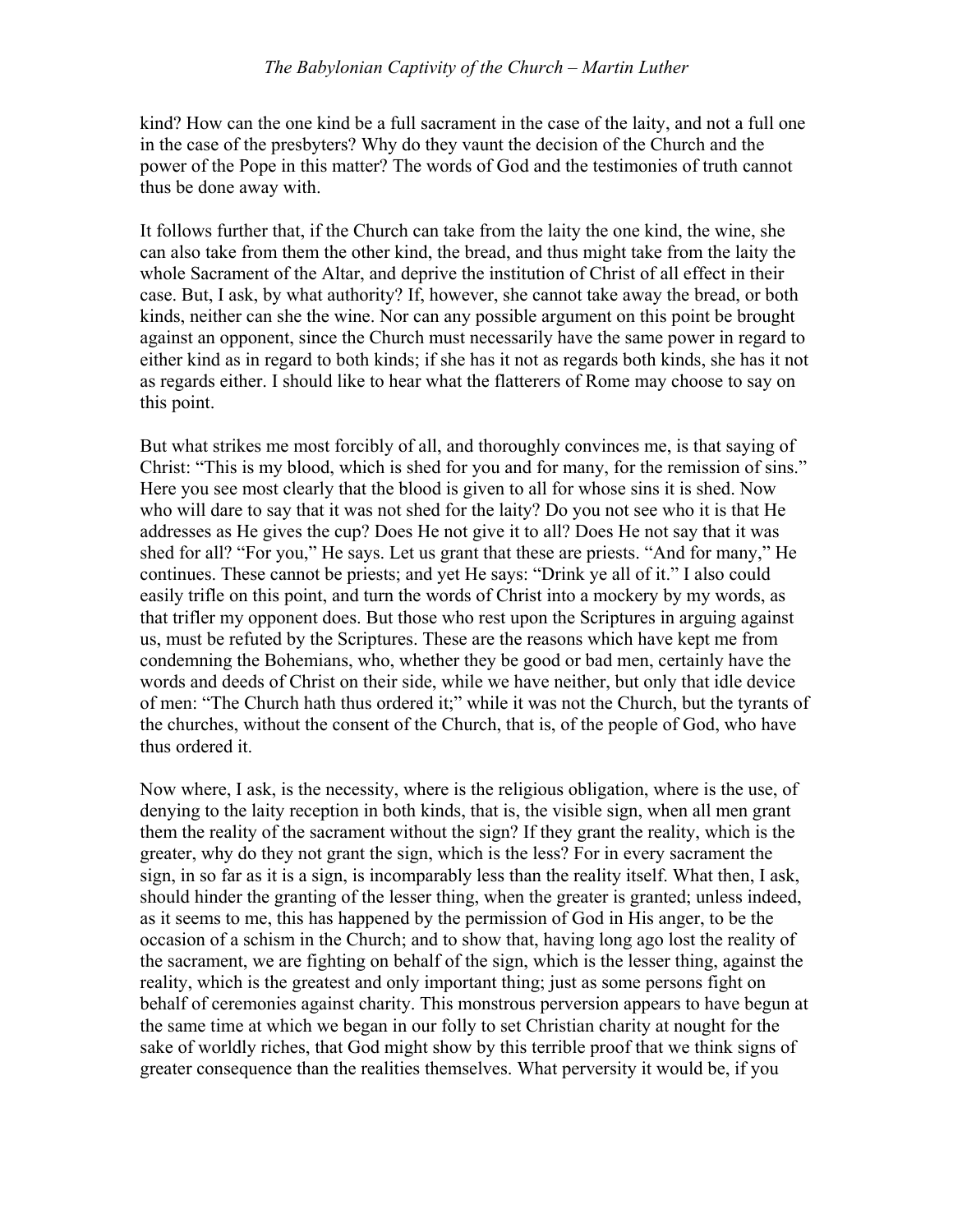were to concede that the faith of baptism is granted to one seeking baptism, and yet deny him the sign of that very faith, namely, water.

Last of all stand the irrefutable words of Paul, which must close every mouth (1 Cor. xi.): "I have received of the Lord that which also I delivered unto you." He does not say, as this friar falsely asserts out of his own head, "I permitted to you." Nor is it true that he granted the Corinthians reception in both kinds on account of the contentions among them. In the first place, as the text itself shows, the contention was not about the reception in both kinds, but about the contemptuousness of the rich and the envy of the poor, as is clear from the text, which says: "One is hungry and another is drunken," and, "Ye shame them that have not." Then too he is not speaking of what he delivered as if it were for the first time. He does not say: "I receive from the Lord and I deliver to you," but "I have received and I have delivered," namely, at the beginning of his preaching, long before this contention arose, thus signifying that he had delivered to them the reception in both kinds. This "delivering" means "enjoining," as he elsewhere uses the same word. Thus the smoke clouds of assertion which this friar heaps together concerning permission, without Scripture, without reason, and without cause, go for nothing. His opponents do not ask what his dreams are, but what the judgment of Scripture is on these points; and out of it he can produce not a tittle in support of his dream, while they can bring forward so many thunderbolts in defence of their belief.

Rise up then in one body, all ye flatterers of the Pope, be active, defend yourselves from the charge of impiety, tyranny, and treason against the Gospel, and wrongful calumniation of your brethren, ye who proclaim as heretics those who cannot approve of the mere dreams of your brains, in opposition to such plain and powerful Scriptures. If either of the two are to be called heretics and schismatics, it is not the Bohemians, not the Greeks, since they take their stand on the Gospels; but you Romans who are heretics and impious schismatics, you who presume upon your own figments alone, against the manifest teaching of the Scriptures of God.

But what can be more ridiculous, or more worthy of the head of this friar, than to say that the Apostle wrote thus and gave this permission to a particular church, that of Corinth, but not to the universal Church? Whence does he prove this? Out of his usual store—his own impious head. When the universal Church takes this epistle as addressed to itself, reads it, and follows it in every respect, why not in this part of it? If we admit that any one epistle of Paul, or one passage in any one epistle, does not concern the universal Church, we do away with the whole authority of Paul. The Corinthians might say that what he taught concerning faith, in writing to the Romans, did not concern them. What could be more blasphemous or more mad than this mad idea? Far be it from us to imagine that there can be one tittle in the whole of Paul, which the whole of the universal Church ought not to imitate and keep. Not thus thought the Fathers, nor any until these perilous times, in which Paul foretold that there should be blasphemers, blind and senseless men; among whom this friar is one, or even the foremost.

But let us grant this intolerably wild assertion. If Paul gave permission to a particular church, then, on your own showing, the Greeks and the Bohemians are acting rightly, for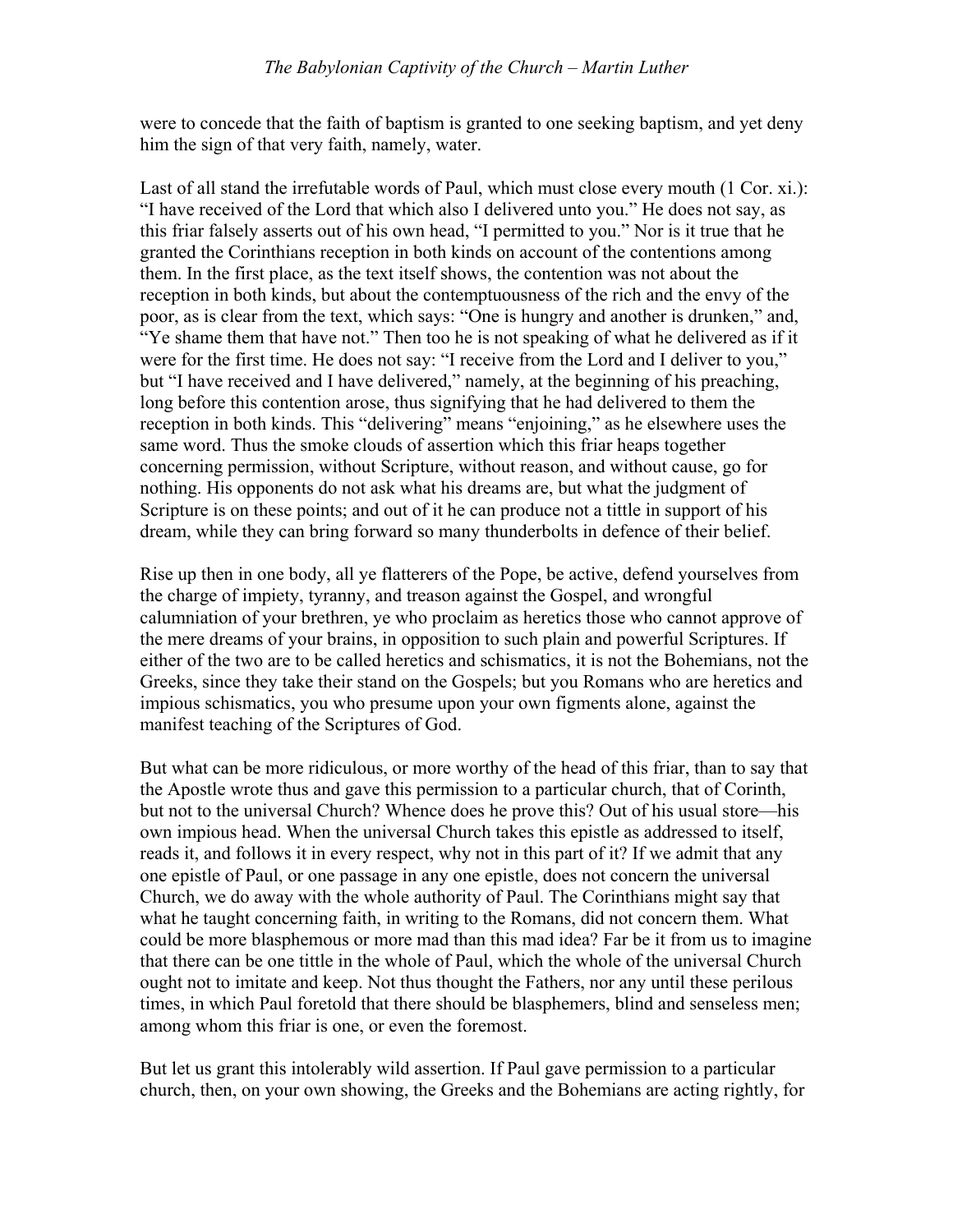they are particular churches, and therefore it is enough that they are not acting against the teaching of Paul, who at least gives them permission. Furthermore, Paul had not power to permit of anything contrary to the institution of Christ. Therefore, on behalf of the Greeks and the Bohemians, I set up these sayings of Christ and of Paul against thee, Rome, and all thy flatterers; nor canst thou show that power has been given thee to change these things by one hair's breadth; much less to accuse others of heresy, because they disregard thy presumptuous pretensions. It is thou who deservest to be accused of impiety and tyranny.

We also read the words of Cyprian, who by himself is powerful enough to stand against all the Romanists, and who testifies in his discourse concerning the lapsed in the fifth book, that it had been the custom in that church for both kinds to be administered to laymen and even to children; yea, for the body of the Lord to be given into their hands; as he shows by many instances. Among other things he thus reproves some of the people: "And because he does not immediately receive the body of the Lord with unclean hands, or drink the blood of the Lord with polluted mouth, he is angry with the priests as sacrilegious." You see that he is here speaking of certain sacrilegious laymen, who wished to receive from the priests the body and the blood. Have you here, wretched flatterer, anything to gabble? Say that this holy martyr, this teacher of the Church, so highly endowed with the apostolic spirit, was a heretic, and availed himself of a permission in his particular church!

He relates in the same place an incident which had occurred in his own sight and presence, when he writes in the plainest terms that as deacon he had given the cup to an infant girl, and when the child struggled against it, had even poured the blood of the Lord into its mouth. We read the same thing of St. Donatus, whose broken cup how dully does this wretched flatterer try to get rid of. "I read," he says, "that the cup was broken, I do not read that the blood was given." What wonder that he who perceives in the Holy Scriptures what he wills to perceive, should also read in historical narratives what he wills to read! But can he in this way at all establish the power of the Church to decide, or can he thus confute heretics? But enough said on this subject; for I did not begin this treatise in order to answer one who is unworthy of an answer, but in order to lay open the truth of the matter.

I conclude, then, that to deny reception in both kinds to the laity is an act of impiety and tyranny, and one not in the power of any angel, much less of any Pope or Council whatever. Nor do I care for the Council of Constance, for, if its authority is to prevail, why should not also that of the Council of Basle, which decreed on the other hand that the Bohemians should be allowed to receive in both kinds? a point which was carried there after long discussion, as the extant annals and documents of that Council prove. This fact that ignorant flatterer brings forward on behalf of his own dreams, so wisely does he handle the whole matter.

The first bondage, then, of this sacrament is as regards its substance or completeness, which the tyranny of Rome has wrested from us. Not that they sin against Christ, who use one kind only, since Christ has not commanded the use of any, but has left it to the choice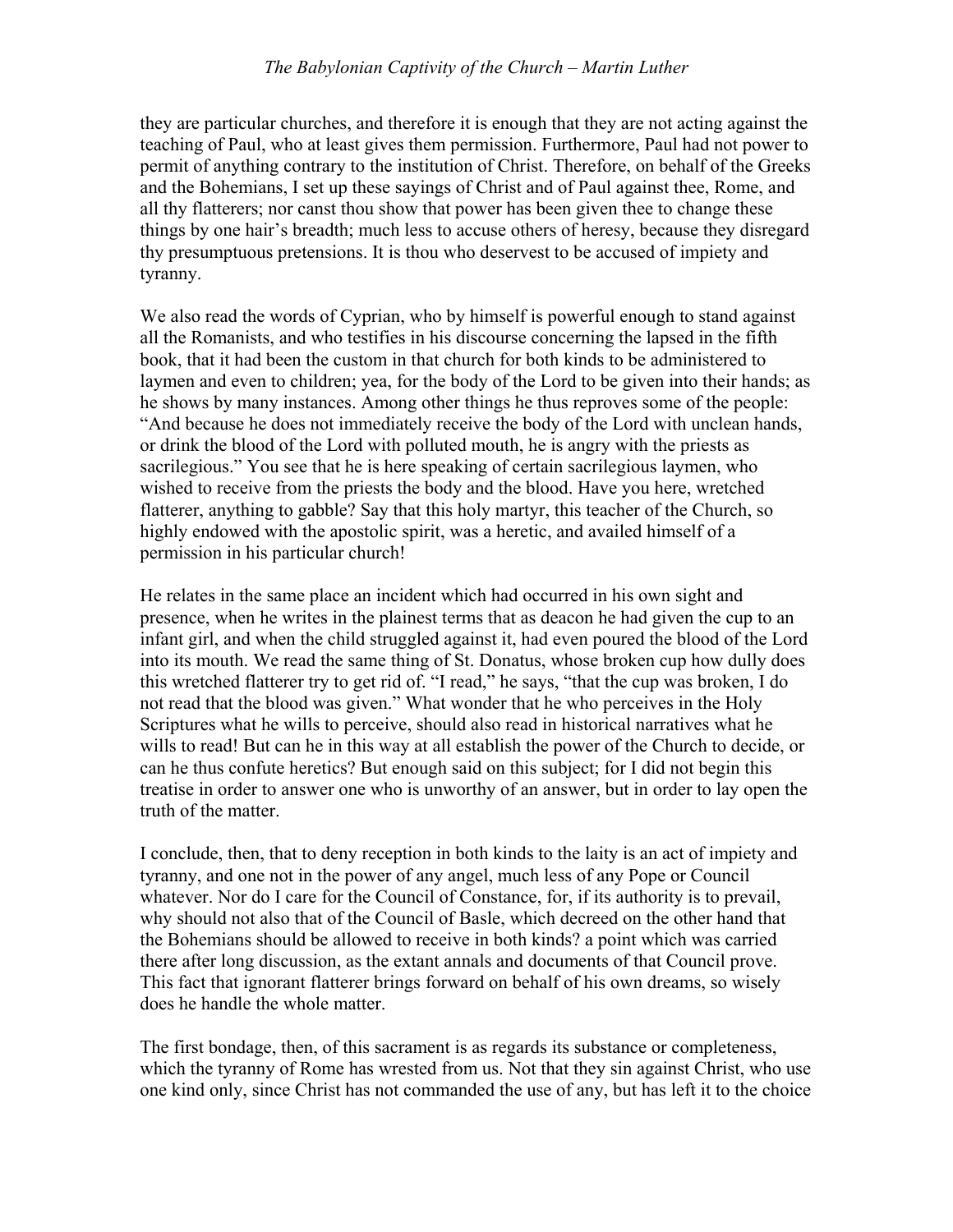of each individual, saying: "This do ye, as oft as ye shall do it, in remembrance of me;" but they sin who forbid that both kinds should be given to those who desire to use this freedom of choice, and the fault is not in the laity, but in the priests. The sacrament does not belong to the priests, but to all; nor are the priests lords, but servants, whose duty it is to give both kinds to those who seek them, as often as they seek them. If they have snatched this right from the laity, and forcibly denied it to them, they are tyrants, and the laity are free from blame, whether they go without one or both kinds; for meanwhile they will be saved by their faith, and by their desire for a complete sacrament. So too the ministers themselves are bound to grant baptism and absolution to him who seeks them; if they do not grant them, the seeker has the full merit of his own faith, while they will be accused before Christ as wicked servants. Thus of old the holy Fathers in the desert passed many years without communicating in either kind of the sacrament.

I am not, therefore, advocating the seizing by force on both kinds, as if we were of necessity commanded and compelled to receive them, but I am instructing the conscience, that every man may endure the tyranny of Rome, knowing that he has been forcibly deprived of his right in the sacrament on account of his sins. This only I would have, that none should justify the tyranny of Rome, as if she had done right in denying one kind to the laity, but that we should abhor it, and withhold our consent from it, though we may bear it, just as if we were in bondage with the Turk, where we should not be at liberty to use either kind. For this reason I have said that it would be a fine thing, in my opinion, if this bondage were done away with by the decree of a general council, and Christian liberty restored to us out of the hands of the tyrant of Rome; and if to each man were left his own free choice about seeking and using it, as it is left in the case of baptism and penance. Now, however, by the same tyranny, he compels one kind to be received year by year; so extinct is the liberty granted us by Christ, and such are the deserts of our impious ingratitude.

The other bondage of the same sacrament is a milder one, inasmuch as it regards the conscience, but one which it is by far the most perilous of all things to touch, much more to condemn. Here I shall be a Wickliffite, and a heretic under six hundred names. What then? Since the Bishop of Rome has ceased to be a bishop and has become a tyrant, I fear absolutely none of his decrees, since I know that neither he, nor even a general council, has power to establish new articles of the faith.

Formerly, when I was imbibing the scholastic theology, my lord the Cardinal of Cambray gave me occasion for reflection, by arguing most acutely, in the fourth book of the Sentences, that it would be much more probable, and that fewer superfluous miracles would have to be introduced, if real bread and real wine, and not only their accidents, were understood to be upon the altar, unless the Church had determined the contrary. Afterwards, when I saw what the church was, which had thus determined, namely, the Thomistic, that is, the Aristotelian Church, I became bolder, and whereas I had been before in great straits of doubt, I now at length established my conscience in the former opinion, namely, that there were real bread and real wine, in which were the real flesh and real blood of Christ, in no other manner and in no less degree than the other party assert them to be under the accidents. And this I did, because I saw that the opinions of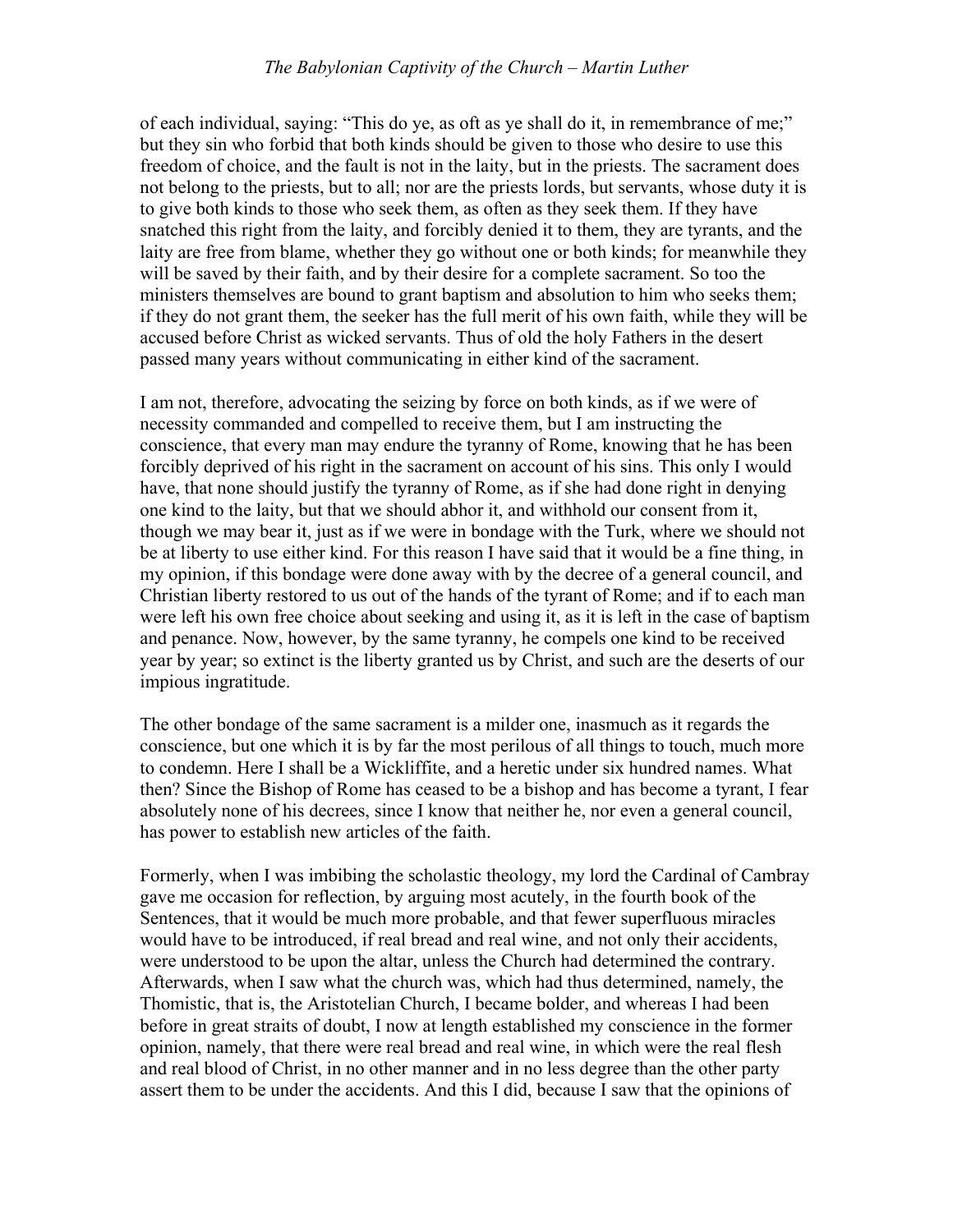the Thomists, whether approved by the Pope or by a council, remained opinions, and did not become articles of the faith, even were an angel from heaven to decree otherwise. For that which is asserted without the support of the Scriptures, or of an approved revelation, it is permitted to hold as an opinion, but it is not necessary to believe. Now this opinion of Thomas is so vague, and so unsupported by the Scriptures, or by reason, that he seems to me to have known neither his philosophy nor his logic. For Aristotle speaks of accidents and subject very differently from St. Thomas; and it seems to me that we ought to be sorry for so great a man, when we see him striving, not only to draw his opinions on matters of faith from Aristotle, but to establish them upon an authority whom he did not understand; a most unfortunate structure raised on a most unfortunate foundation.

I quite consent then that whoever chooses to hold either opinion should do so. My only object now is to remove scruples of conscience, so that no man may fear being guilty of heresy, if he believes that real bread and real wine are present on the altar. Let him know that he is at liberty, without peril to his salvation, to imagine, think, or believe in either of the two ways, since here there is no necessity of faith. In the first place, I will not listen to those, or make the slightest account of them, who will cry out that this doctrine is Wickliffite, Hussite, heretical, and opposed to the decisions of the Church. None will do this but those whom I have convicted of being themselves in many ways heretical, in the matter of indulgences, of free will and the grace of God, of good works and sins, etc. If Wickliff was once a heretic, they are themselves ten times heretics, and it is an excellent thing to be blamed and accused by heretics and perverse sophists, since to please them would be the height of impiety. Besides, they can give no other proof of their own opinions, nor have they any other way of disproving the contrary ones, than by saying: "This is Wickliffite, Hussite, heretical." This feeble argument, and no other, is always at the tip of their tongue; and if you ask for Scripture authority, they say: "This is our opinion, and the Church has decided it thus." To such an extent do men who are reprobate concerning the faith, and unworthy of belief, dare to propose to us their own fancies, under the authority of the Church, as articles of the faith.

There is, however, very much to be said for my opinion; in the first place this—that no violence ought to be done to the words of God, neither by man, nor by angel, but that, as far as possible, they ought to be kept to their simplest meaning, and not to be taken, unless the circumstances manifestly compel us to do so, out of their grammatical and proper signification, that we may not give our adversaries any opportunity of evading the teaching of the whole Scriptures. For this reason the ideas of Origen were rightly rejected, when, in contempt of the plain grammatical meaning, he turned the trees, and all other objects described as existing in Paradise, into allegories; since hence it might be inferred that trees were not created by God. So in the present case, since the Evangelists write clearly that Christ took bread and blessed it, and since the book of Acts and the Apostle Paul also call it bread, real bread and real wine must be understood, just as the cup was real. For even these men do not say that the cup is transubstantiated. Since then it is not necessary to lay it down that a transubstantiation is effected by the operation of divine power, it must be held as a figment of human opinion; for it rests on no support of Scripture or of reason. It is forcing on us a novel and absurd usage of words, to take bread as meaning the form or accidents of bread, and wine as the form or accidents of wine.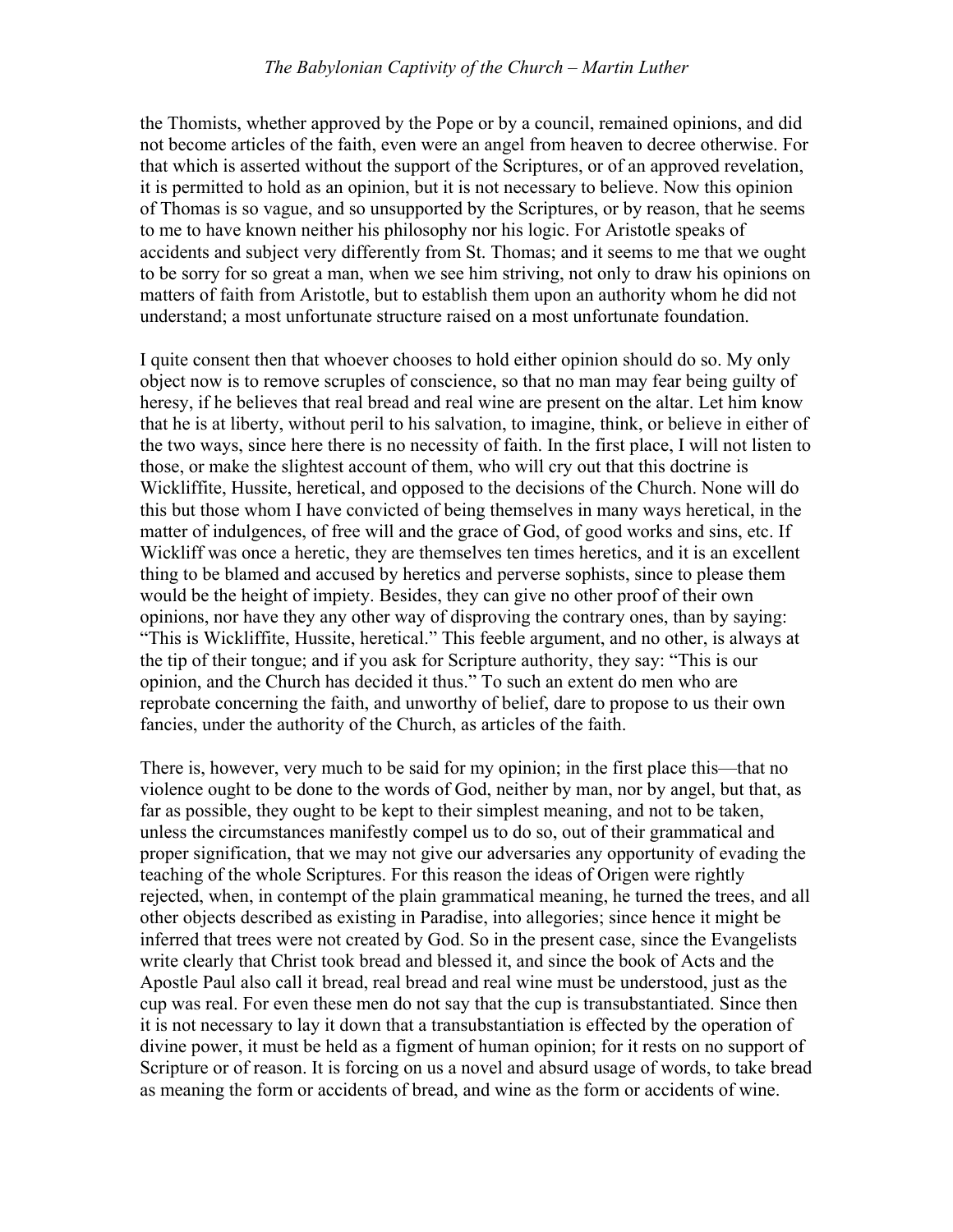Why do they not take all other things as forms or accidents? Even if everything else were consistent with this idea, it would not be lawful thus to enfeeble the word of God, and to deprive it so unjustly of its proper meaning.

The Church, however, kept the right faith for more than twelve centuries, nor did the holy Fathers ever or anywhere make mention of this transubstantiation (a portentous word and dream indeed), until the counterfeit Aristotelian philosophy began to make its inroads on the Church within these last three hundred years, during which many other erroneous conclusions have also been arrived at, such as:—that the Divine essence is neither generated nor generates; that the soul is the substantial form of the human body; and other like assertions, which are made absolutely without reason or cause, as the Cardinal of Cambray himself confesses.

They will say, perhaps, that we shall be in peril of idolatry if we do not admit that bread and wine are not really there. This is truly ridiculous, for the laity have never learnt the subtle philosophical distinction between substance and accidents; nor, if they were taught it, could they understand it; and there is the same peril, if we keep the accidents, which they see, as in the case of the substance, which they do not see. For if it is not the accidents which they adore, but Christ concealed under them, why should they adore the substance, which they do not see?

But why should not Christ be able to include His body within the substance of bread, as well as within the accidents? Fire and iron, two different substances, are so mingled in redhot iron, that every part of it is both fire and iron. Why may not the glorious body of Christ much more be in every part of the substance of the bread?

Christ is believed to have been born of the inviolate womb of his mother. In this case too let them say that the flesh of the Virgin was for a time annihilated; or, as they will have it to be more suitably expressed, transubstantiated, that Christ might be enwrapped in its accidents, and at length come forth through its accidents. The same will have to be said respecting the closed door and the closed entrance of the tomb, through both of which He entered, and went out without injury to them. But hence has sprung that Babylon of a philosophy concerning continuous quantity, distinct from substance, till things have come to such a point, that they themselves do not know what are accidents, and what is substance. For who has ever proved to a certainty that heat and cold, colour, light, weight, and form are accidents? Lastly they have been driven to pretend that God creates a new substance additional to those accidents on the altar, on account of the saying of Aristotle, that the essence of an accident is to be *in* something; and have been led to an infinity of monstrous ideas, from all of which they would be free, if they simply allowed the bread on the altar to be real bread. I rejoice greatly, that at least among the common people there remains a simple faith in this sacrament. They neither understand nor argue whether there are accidents in it or substance, but believe with simple faith that the body and blood of Christ are truly contained in it, leaving to these men of leisure the task of arguing as to what it contains.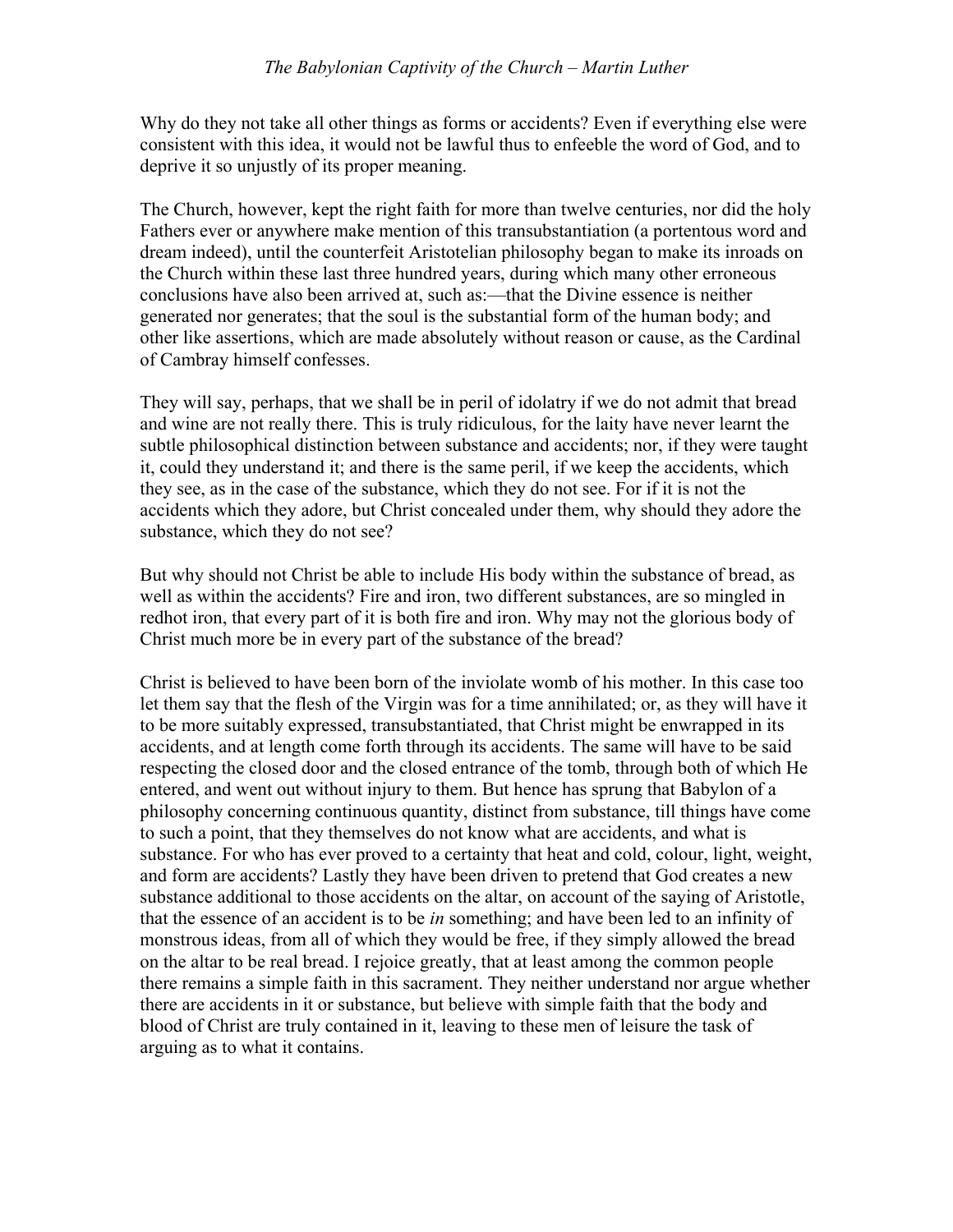But perhaps they will say that we are taught by Aristotle that we must take the subject and predicate of an affirmative proposition to signify the same thing; or, to quote the words of that monster himself in the 6th book of his Metaphysics, "An affirmative proposition requires the composition of the extremes;" which they explain as their signifying the same thing. Thus in the words, "This is my body," they say that we cannot take the subject to signify the bread, but the body of Christ.

What shall we say to this? Whereas we are making Aristotle and human teachings the censors of such sublime and divine matters, why do we not rather cast away these curious enquiries; and simply adhere to the words of Christ, willing to be ignorant of what is done in this sacrament, and content to know that the real body of Christ is present in it by virtue of the words of consecration? Is it necessary to comprehend altogether the manner of the Divine working?

But what do they say to Aristotle, who applies the term "subject" to all the categories of accidents, although he takes the substance to be the first subject? Thus, in his opinion, "this white," "this great," "this something," are subjects, because something is predicated of them. If this is true, and if it is necessary to lay down a doctrine of transubstantiation in order that it may not be asserted of the bread that it is the body of Christ; why, I ask, is not a doctrine of transaccidentation also laid down, that it may not be affirmed of an accident that it is the body of Christ? For the same danger remains, if we regard "this white thing," or "this round thing" as the subject. On whatever principle transubstantiation is taught, on the same ought transaccidentation to be taught, on account of the two terms of the proposition, as is alleged, signifying the same thing.

If, however, by a high effort of understanding, you make abstraction of the accident, and refuse to regard it as signified by the subject in saying: "This is my body," why can you not as easily rise above the substance of the bread, and refuse to let it be understood as signified by the subject; so that "this is my body" may be true in the substance no less than in the accident? Especially so since this is a divine work of almighty power, which can operate to the same extent and in the same way in the substance, as it can in the accident.

But, not to philosophize too far, does not Christ appear to have met these curious enquiries in a striking manner, when He said concerning the wine, not, "*Hoc est sanguis meus,*" but "*Hic est sanguis meus.*" He speaks much more clearly still when He brings in the mention of the cup, saying: "This cup is the New Testament in my blood." (1 Cor. xi.) Does He not seem to have meant to keep us within the bounds of simple faith, just so far as to believe that His blood is in the cup? If, for my part, I cannot understand how the bread can be the body of Christ, I will bring my understanding into captivity to the obedience of Christ, and firmly believe, in simple adherence to His word, not only that the body of Christ is in the bread, but that the bread is the body of Christ. For so shall I be kept safe by his words, where it is said: "Jesus took bread, and blessed it, and brake it, and said, Take, eat, this (that is, this bread, which He had taken and broken) is my body." Paul also says: "The bread which we break, is it not the communion of the body of Christ?" He does not say that the communion is in the bread, but that the bread itself is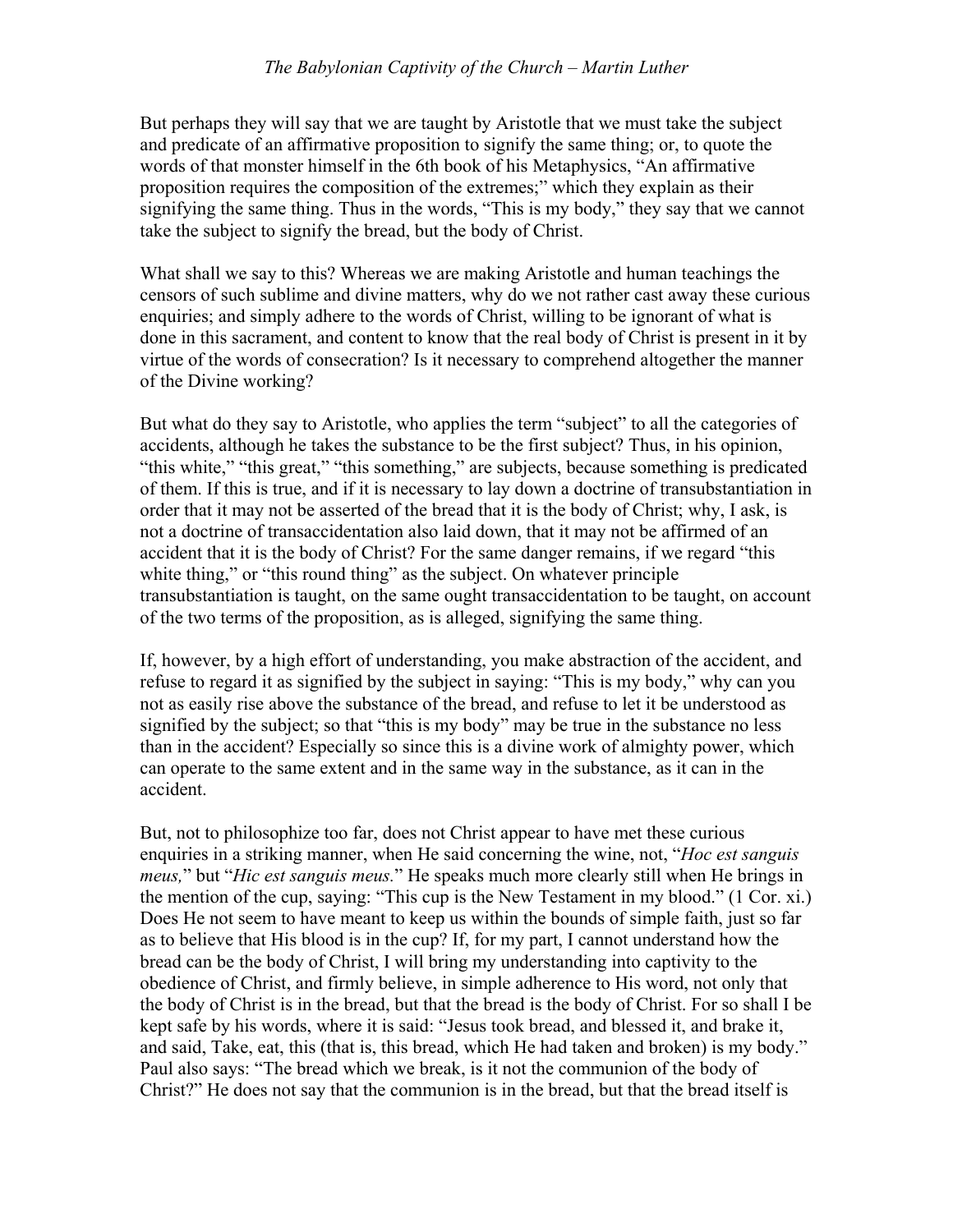the communion of the body of Christ. What if philosophy does not understand these things? The Holy Spirit is greater than Aristotle. Does it even understand the transubstantiation which these men speak of, seeing that they themselves confess that all philosophy breaks down on this point? The reason why, in the Greek and Latin, the pronoun *this* is referred to the body, is that the genders are alike; but in the Hebrew, where there is no neuter gender, it is referred to the bread; so that we might properly say: "This (bread) is my body." Both the usage of language and common sense prove that the subject points to the bread, and not to the body, when He says, *Hoc est corpus meum,* that is, this bread is my body.

As then the case is with Christ Himself, so is it also with the sacrament. For it is not necessary to the bodily indwelling of the Godhead that the human nature should be transubstantiated, that so the Godhead may be contained beneath the accidents of the human nature. But each nature is entire, and we can say with truth: This man is God; this God is man. Though philosophy does not receive this, yet faith receives it, and greater is the authority of the word of God, than the capacity of our intellect. Thus too in the sacrament, it is not necessary to the presence of the real body and real blood, that the bread and wine should be transubstantiated, so that Christ may be contained beneath the accidents; but while both bread and wine continue there, it can be said with truth, "this bread is my body, this wine is my blood," and conversely. Thus will I understand this matter in honour of the holy words of God, which I will not allow to have violence done them by the petty reasonings of men, or to be distorted into meanings alien to them. I give leave, however, to others to follow the other opinion, which is distinctly laid down in the decretal, provided only (as I have said) they do not press us to accept their opinions as articles of faith.

The third bondage of this same sacrament is that abuse of it—and by far the most impious—by which it has come about that at this day there is no belief in the Church more generally received or more firmly held than that the mass is a good work and a sacrifice. This abuse has brought in an infinite flood of other abuses, until faith in the sacrament has been utterly lost, and they have made this divine sacrament a mere subject of traffic, huckstering, and money-getting contracts. Hence communions, brotherhoods, suffrages, merits, anniversaries, memorials, and other things of that kind are bought and sold in the Church, and made the subjects of bargains and agreements; and the entire maintenance of priests and monks depends upon these things.

I am entering on an arduous task, and it may perhaps be impossible to uproot an abuse which, strengthened by the practice of so many ages, and approved by universal consent, has fixed itself so firmly among us, that the greater part of the books which have influence at the present day must needs be done away with, and almost the entire aspect of the churches be changed, and a totally different kind of ceremonies be brought in, or rather, brought back. But my Christ lives, and we must take heed to the word of God with greater care, than to all the intellects of men and angels. I will perform my part, will bring forth the subject into the light, and will impart the truth freely and ungrudgingly as I have received it. For the rest, let every one look to his own salvation; I will strive, as in the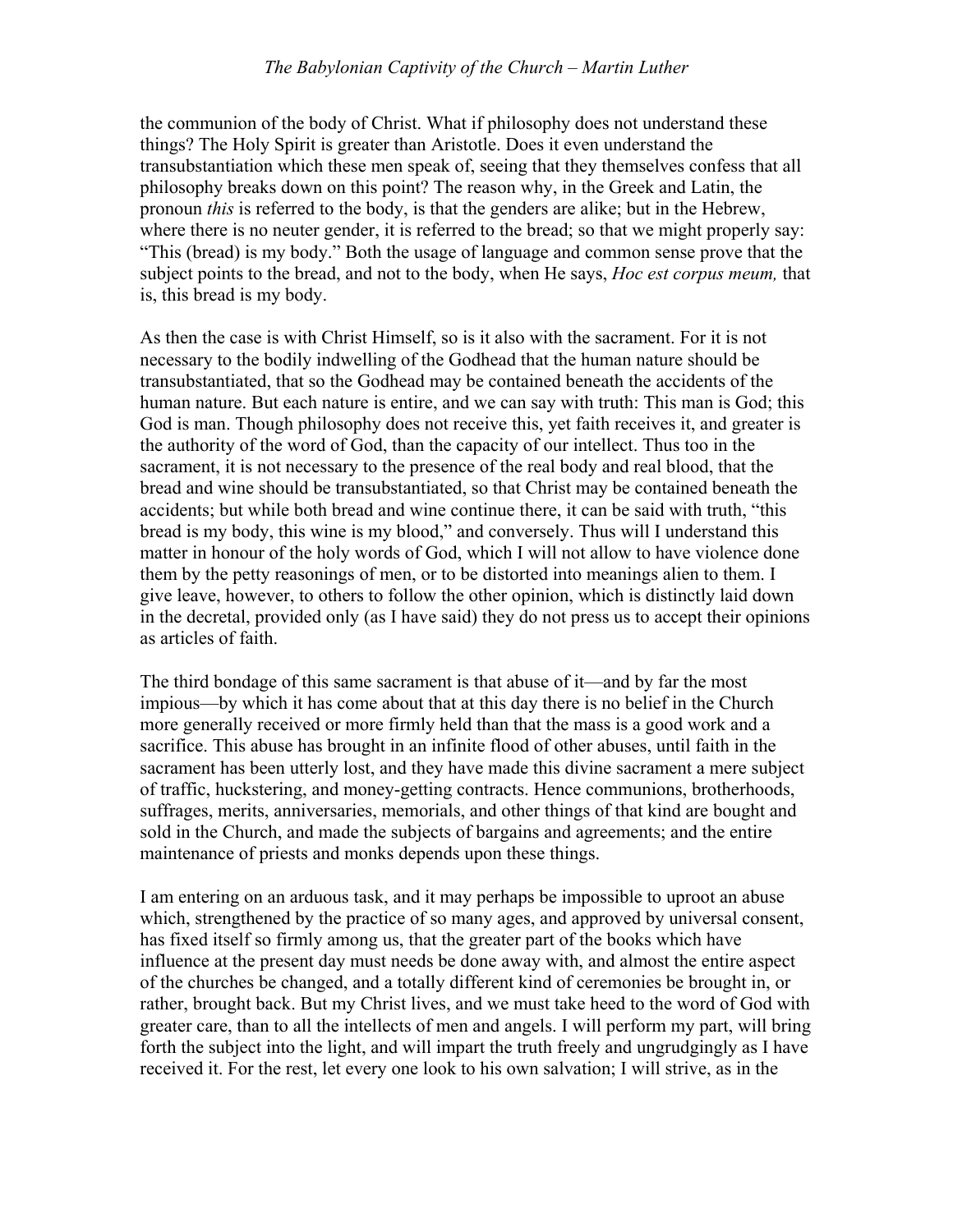presence of Christ my judge, that no man may be able to throw upon me the blame of his own unbelief and ignorance of the truth.

Concerning the Sacrament of the Altar. To begin,—if we wish to attain safely and prosperously to the true and free knowledge of this sacrament, we must take the utmost care to put aside all that has been added by the zeal or the notions of men to the primitive and simple institution; such as vestments, ornaments, hymns, prayers, musical instruments, lamps, and all the pomp of visible things; and must turn our eyes and our attention only to the pure institution of Christ; and set nothing else before us but those very words of Christ, with which He instituted and perfected that sacrament, and committed it to us. In that word, and absolutely in nothing else, lies the whole force, nature, and substance of the mass. All the rest are human notions, accessory to the word of Christ; and the mass can perfectly well subsist and be kept up without them. Now the words in which Christ instituted this sacrament are as follows:—While they were at supper Jesus took bread, and blessed it, and brake it, and gave it to His disciples, and said: "Take, eat; this is my body which is given for you." And He took the cup, and gave thanks, and gave it to them, saying: "Drink ye all of this; this cup is the New Testament in my blood, which is shed for you and for many for the remission of sins; do this in remembrance of me."

These words the Apostle Paul (1 Cor. xi.) also delivers to us and explains at greater length. On these we must rest, and build ourselves up as on a firm rock, unless we wish to be carried about with every wind of doctrine, as we have hitherto been, through the impious teachings of men who pervert the truth. For in these words nothing has been omitted which pertains to the completeness, use, and profit of this sacrament; and nothing laid down which it is superfluous or unnecessary for us to know. He who passes over these words in his meditations or teachings concerning the mass will teach monstrous impieties; as has been done by those who have made an *opus operatum* and a sacrifice of it.

Let this then stand as a first and infallible truth, that the mass or Sacrament of the Altar is the testament of Christ, which He left behind Him at His death, distributing an inheritance to those who believe in Him. For such are His words: "This cup is the new testament in my blood." Let this truth, I say, stand as an immovable foundation, on which we shall erect all our arguments. You will see how we shall thus overthrow all the impious attacks of men on this sweetest sacrament. The truthful Christ, then, says with truth, that this is the new testament in His blood, shed for us. It is not without cause that I urge this; the matter is no small one, but must be received into the depths of our minds.

If then we enquire what a testament is, we shall also learn what the mass is; what are its uses, advantages, abuses. A testament is certainly a promise made by a man about to die, by which he assigns his inheritance and appoints heirs. Thus the idea of a testament implies, first, the death of the testator, and secondly, the promise of the inheritance, and the appointment of an heir. In this way Paul (Rom. iv.; Gal. iii., iv.; Heb. ix.) speaks at some length of testaments. We also see this clearly in those words of Christ. Christ testifies of His own death, when He says: "This is my body which is given; this is my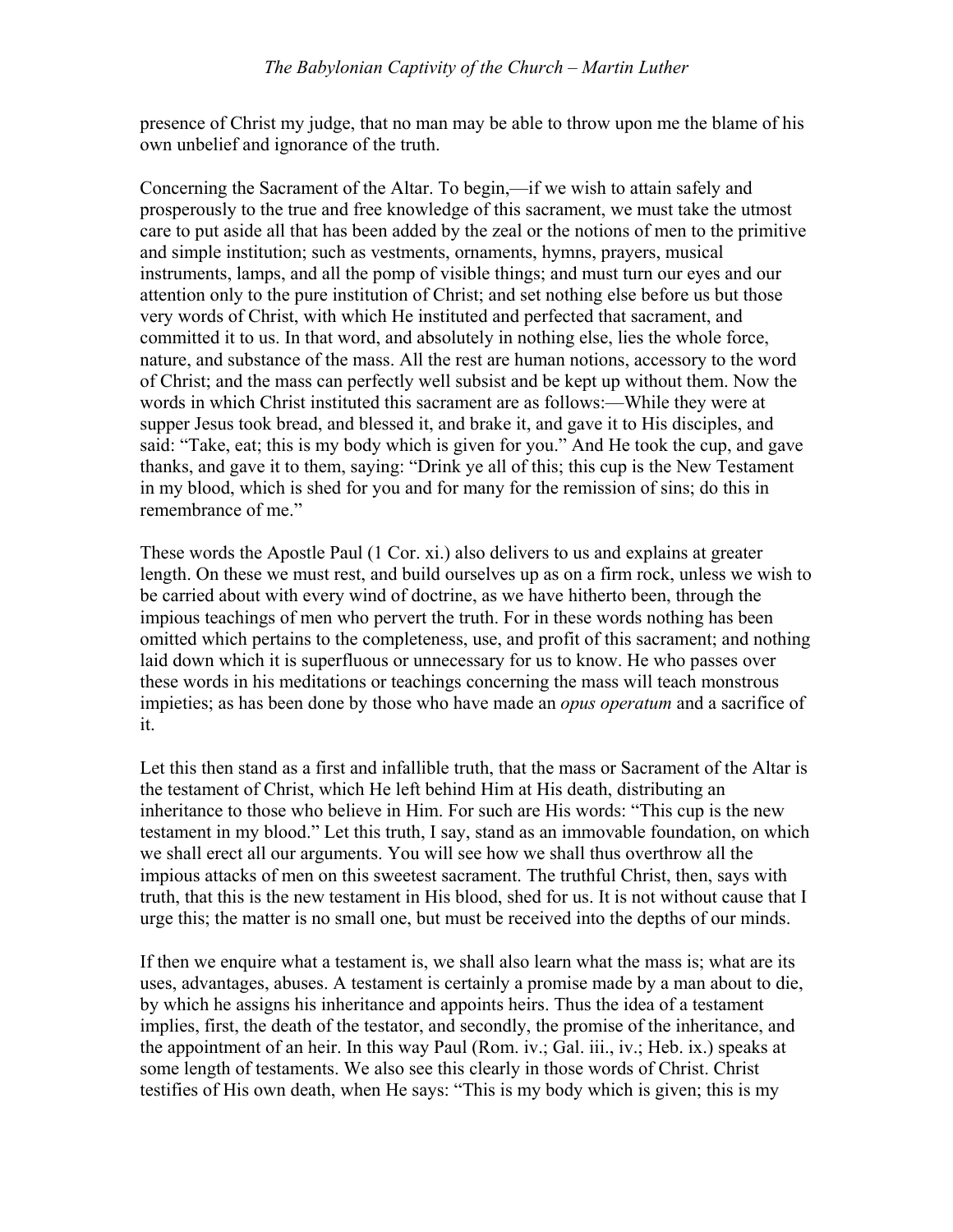blood which is shed." He assigns and points out the inheritance, when He says: "For the remission of sins." And He appoints heirs when He says: "For you and for many;" that is, for those who accept and believe the promise of the testator; for it is faith which makes us heirs, as we shall see.

You see then that the mass—as we call it—is a promise of the remission of sins, made to us by God; and such a promise as has been confirmed by the death of the Son of God. For a promise and a testament only differ in this, that a testament implies the death of the promiser. A testator is a promiser who is about to die; and a promiser is, so to speak, a testator who is about to live. This testament of Christ was prefigured in all the promises of God from the beginning of the world; yea! whatsoever value the ancient promises had, lay in that new promise which was about to be made in Christ, and on which they depended. Hence the words, "agreement, covenant, testament of the Lord," are constantly employed in the Scriptures; and by these it was implied that God was about to die. "For where a testament is, there must also of necessity be the death of the testator." (Heb. ix. 16.) God having made a testament, it was necessary that He should die. Now He could not die, unless He became a man; and thus in this one word "testament" the incarnation and the death of Christ are both comprehended.

From all this it is now self-evident what is the use, and what the abuse, of the mass; what is a worthy or an unworthy preparation for it. If the mass is a promise, as we have said, we can approach to it by no works, no strength, no merits, but by faith alone. For where we have the word of God who promises, there we must have faith on the part of man who accepts; and it is thus clear that the beginning of our salvation is faith, depending on the word of a promising God, who, independently of any efforts of ours, prevents us by His free and undeserved mercy, and holds out to us the word of His promise. "He sent His word and healed them." (Ps. cvii. 20.) He did not receive our works and so save us. First of all comes the word of God; this is followed by faith, and faith by love, which in its turn does every good work, because it worketh no evil, yea, it is the fulfilling of the law. There is no other way in which man can meet or deal with God but by faith. It is not man by any works of his, but God, who by His own promise is the author of salvation; so that everything depends, is contained, and preserved in the word of His power, by which He begot us, that we might be a kind of first-fruits of His creation.

Thus, when Adam was to be raised up after the fall, God gave him a promise, saying to the serpent: "I will place enmity between thee and the woman, and between thy seed and her seed; she shall bruise thy head, and thou shalt bruise her heel." In this word of promise, Adam with his posterity was, as it were, borne in the bosom of God, and preserved by faith in Him; waiting patiently for the woman who should bruise the head of the serpent, as God had promised. In this faith and waiting he died; not knowing when and how the promise would be accomplished, but not doubting that it would be accomplished. For such a promise, being the truth of God, preserves even in hell those who believe and wait for it. This promise was followed by another, made to Noah; the bow in the cloud being given as a sign of the covenant, believing in which he and his posterity found God propitious. After this, God promised to Abraham that in his seed all the kindreds of the earth should be blessed. This is that bosom of Abraham into which his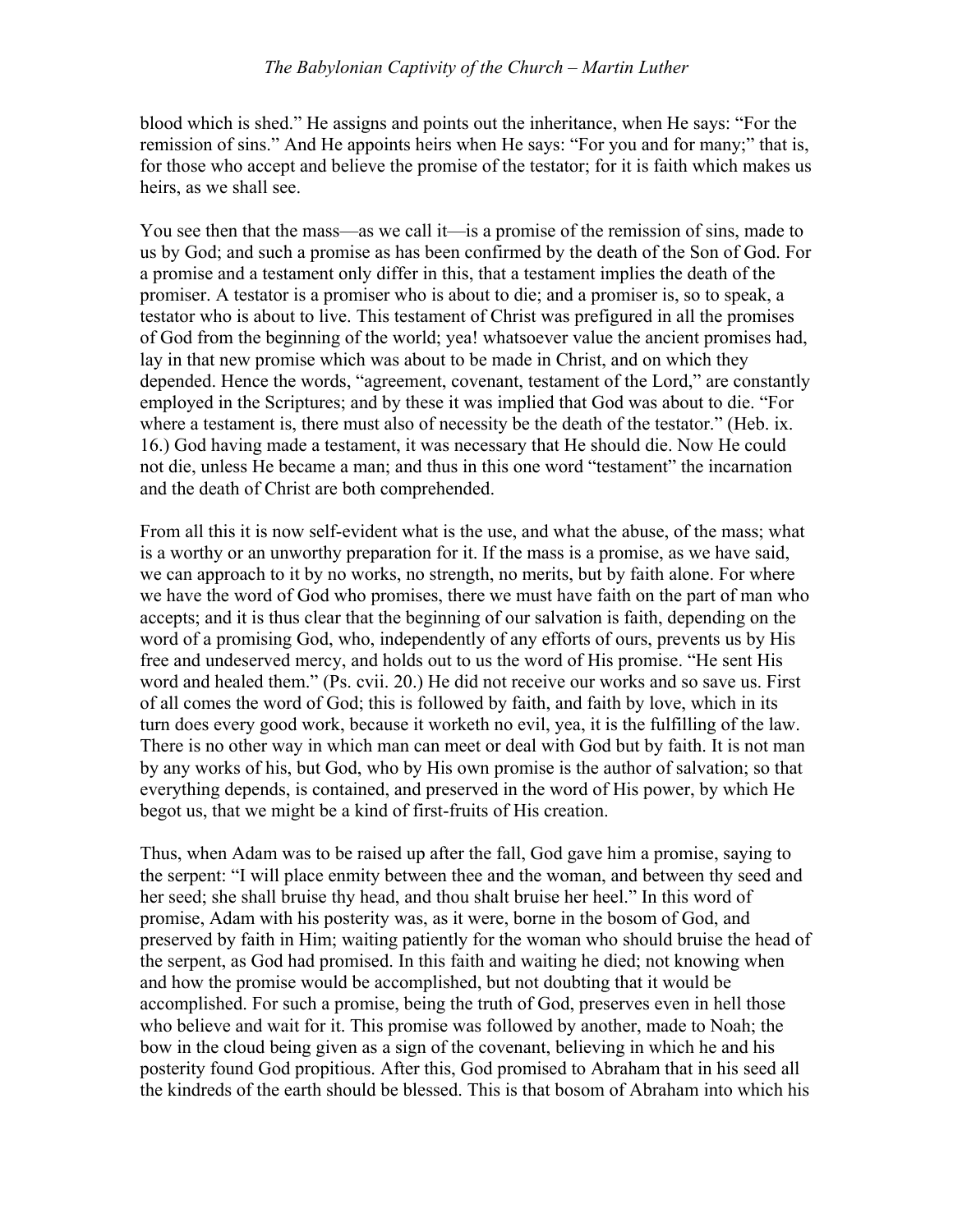posterity have been received. Lastly to Moses, and to the children of Israel, especially to David, God gave a most distinct promise of Christ; and thus at length revealed what had been the meaning of the promise made to them of old time.

Thus we come to the most perfect promise of all, that of the new Testament, in which life and salvation are freely promised in plain words, and are bestowed on those who believe the promise. Christ conspicuously distinguishes this testament from the old one, by calling it the "New Testament." The old testament given by Moses was a promise, not of remission of sins, nor of eternal blessings, but of temporal ones, namely, those of the land of Canaan; and by it no one could be renewed in spirit, and fitted to receive a heavenly inheritance. Hence it was necessary that, as a figure of Christ, an unreasoning lamb should be slain, in the blood of which the same testament was confirmed; thus, as is the blood, so is the testament; as is the victim, so is the promise. Now Christ says, "The new testament in my blood," not in another's, but in His own blood, by which grace is promised through the Spirit for the remission of sins, that we may receive the inheritance.

The mass then, as regards its substance, is properly nothing else than the aforesaid words of Christ, "Take, eat," etc. He seems to say:—"Behold, O man, sinner and condemned as thou art, out of the pure and free love with which I love thee, according to the will of the Father of mercies, I promise to thee in these words, antecedently to any merits or prayers of thine, remission of all thy sins, and eternal life. That thou mayest be most certain of this, my irrevocable promise, I will confirm it by my very death; I will give my body and shed my blood, and will leave both to thee, as a sign and memorial of this very promise. As often as thou shalt receive them, remember me; declare and praise my love and bounty to thee; and give thanks."

From this you see that nothing else is required for a worthy reception of the mass than faith, resting with confidence on this promise, believing Christ to be truthful in these words of His, and not doubting that these immeasurable blessings have been bestowed upon us. On this faith a spontaneous and most sweet affection of the heart will speedily follow, by which the spirit of the man is enlarged and enriched; that is, love, bestowed through the Holy Spirit on believers in Christ. Thus the believer is carried away to Christ, that bounteous and beneficent testator, and becomes altogether another and a new man. Who would not weep tears of delight, nay, almost die for joy in Christ, if he believed with unhesitating faith that this inestimable promise of Christ belongs to him? How can he fail to love such a benefactor, who of His own accord offers, promises, and gives the greatest riches and an eternal inheritance to an unworthy sinner, who has deserved very different treatment?

Our one great misery is this, that while we have many masses in the world, few or none of us recognise, consider, or apprehend the rich promises set before us in them. Now in the mass the one thing that demands our greatest, nay, our sole attention, is to keep these words and promises of Christ, which indeed constitute the mass itself, constantly before our eyes; that we should meditate on and digest them, and exercise, nourish, increase, and strengthen our faith in them by this daily commemoration. This is what Christ commands when He says, "Do this in remembrance of me." It is the work of an evangelist faithfully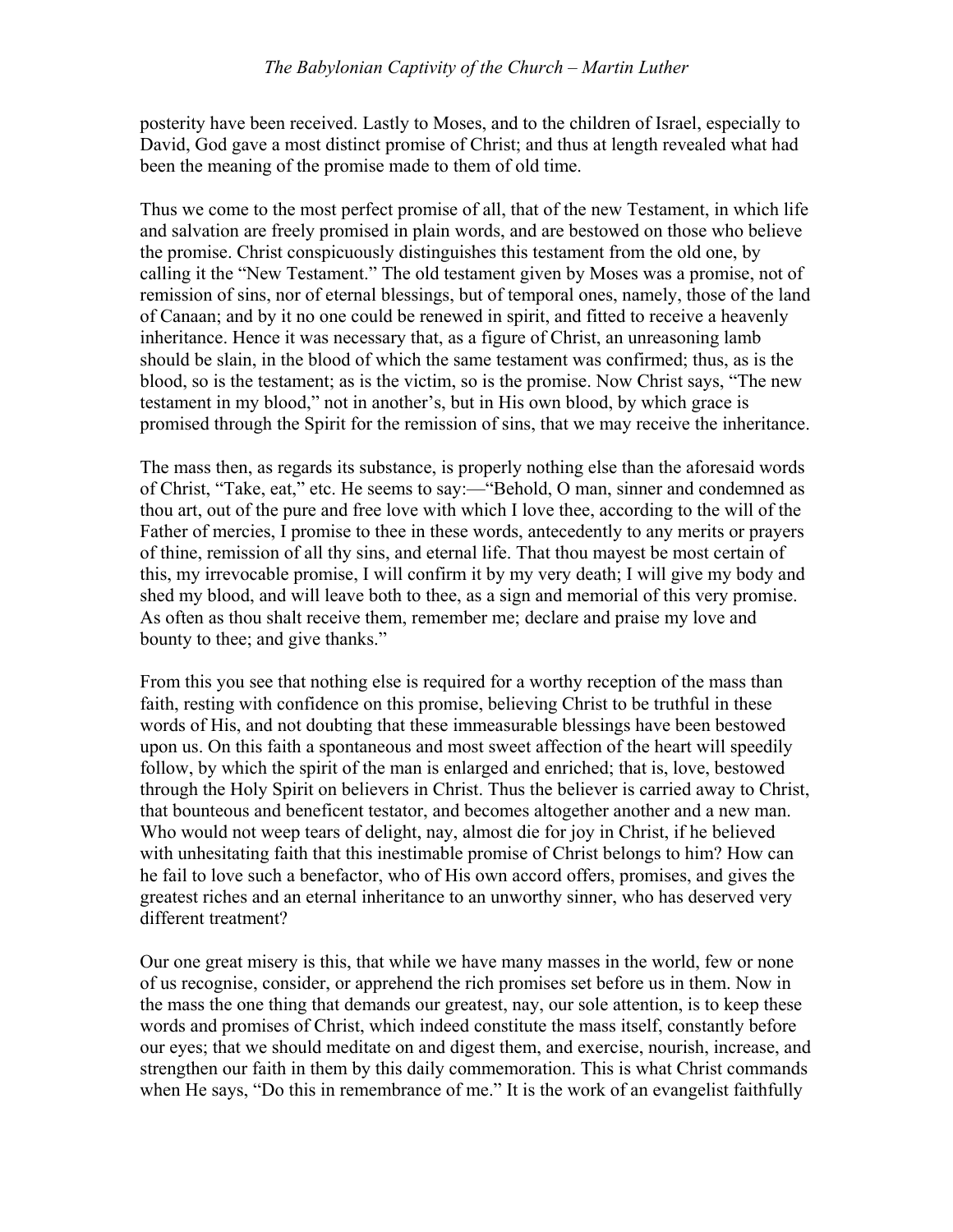to present and commend that promise to the people and to call forth faith in it on their part. As it is—to say nothing of the impious fables of those who teach human traditions in the place of this great promise—how many are there who know that the mass is a promise of Christ? Even if they teach these words of Christ, they do not teach them as conveying a promise or a testament, and therefore call forth no faith in them.

It is a deplorable thing in our present bondage, that nowadays the utmost care is taken that no layman should hear those words of Christ, as if they were too sacred to be committed to the common people. We priests are so mad that we arrogate to ourselves alone the right of secretly uttering the words of consecration—as they are called; and that in a way which is unprofitable even to ourselves, since we never look at them as promises or a testament for the increase of faith. Under the influence of some superstitious and impious notion we do reverence to these words instead of believing them. In this our misery Satan so works among us that, while he has left nothing of the mass to the Church, he yet takes care that every corner of the earth shall be full of masses, that is, of abuses and mockeries of the testament of God; and that the world shall be more and more heavily loaded with the gravest sins of idolatry, to increase its greater damnation. For what more grievous sin of idolatry can there be, than to abuse the promises of God by our perverse notions, and either neglect or extinguish all faith in them.

God (as I have said) never has dealt, or does deal, with men otherwise than by the word of promise. Again, we can never deal with God otherwise than by faith in the word of His promise. He takes no heed of our works, and has no need of them,—though it is by these we deal with other men and with ourselves;—but He does require to be esteemed by us truthful in His promises, and to be patiently considered as such, and thus worshipped in faith, hope, and love. And thus it is that He is glorified in us, when we receive and hold every blessing not by our own efforts, but from His mercy, promise, and gift. This is that true worship and service of God, which we are bound to render in the mass. But when the words of the promise are not delivered to us, what exercise of faith can there be? And without faith who can hope? who can love? without faith, hope, and love, what service can there be? There is no doubt therefore that, at the present day, the whole body of priests and monks, with their bishops and all their superiors, are idolaters, and living in a most perilous state, through their ignorance, abuse, and mockery of the mass, or sacrament, or promise of God.

It is easy for any one to understand that two things are necessary at the same time, the promise and faith. Without a promise we have nothing to believe; while without faith the promise is useless, since it is through faith that it is established and fulfilled. Whence we easily conclude that the mass, being nothing else than a promise, can be approached and partaken of by faith alone; without which whatever prayers, preparations, works, signs, or gestures are practised, are rather provocations to impiety than acts of piety. It constantly happens that when men have given their attention to all these things they imagine that they are approaching the altar lawfully; and yet, in reality, could never be more unfit to approach it, because of the unbelief which they bring with them. What a number of sacrificing priests you may daily see everywhere, who if they have committed some trifling error, by unsuitable vestments, or unwashed hands, or by some hesitation in the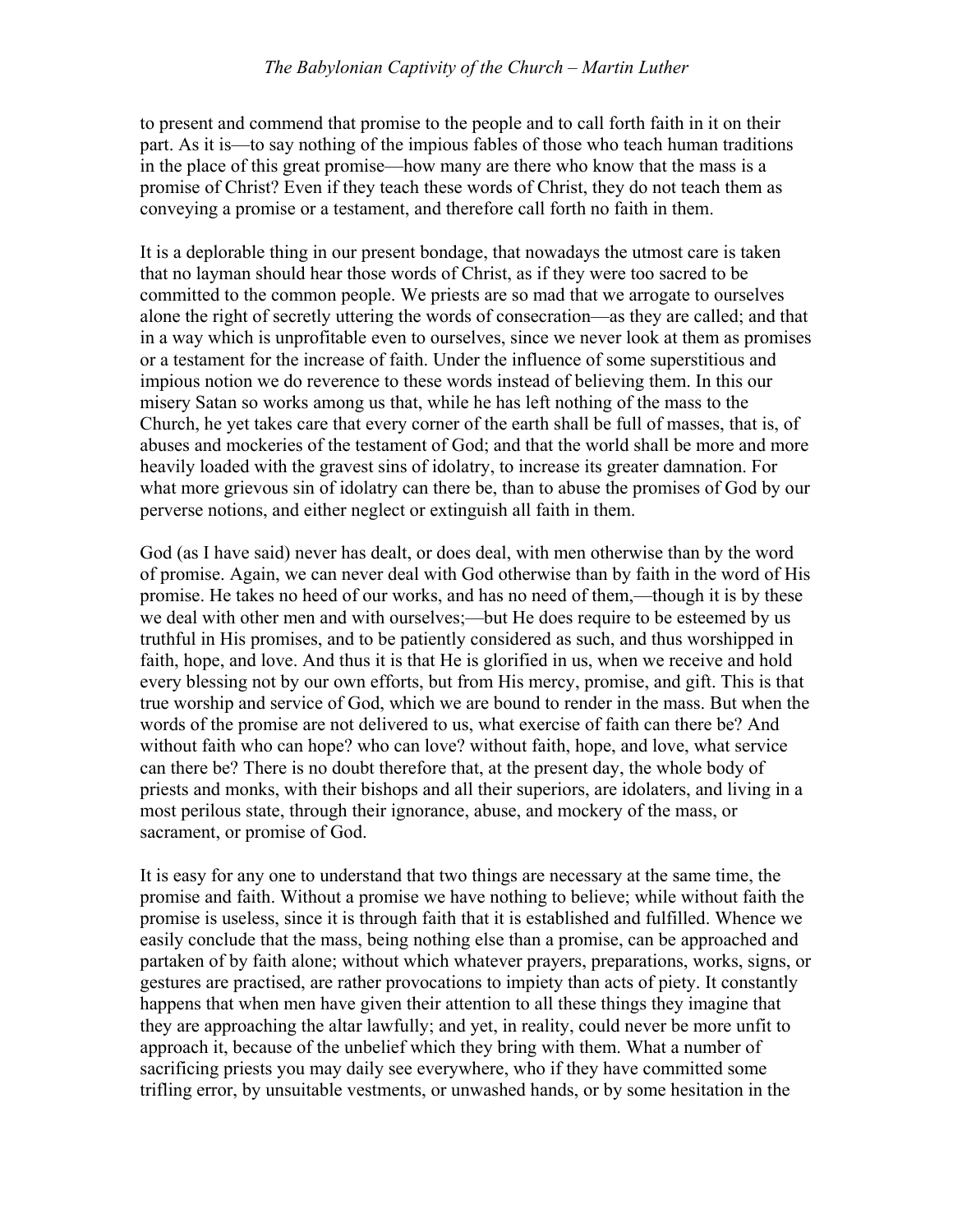prayers, are wretched, and think themselves guilty of an immense crime! Meanwhile, as for the mass itself, that is, the divine promise, they neither heed nor believe it; yea, are utterly unconscious of its existence. O, unworthy religion of our age, the most impious and ungrateful of all ages!

There is then no worthy preparation for the mass, or rightful use of it, except faith, by which it is believed in as a divine promise. Wherefore let him who is about to approach the altar, or to receive the sacrament, take care not to appear before the Lord his God empty. Now he will be empty, if he has not faith in the mass, or New Testament; and what more grievous impiety can he commit against the truth of God than by this unbelief? As far as in him lies, he makes God a liar, and renders His promises idle. It will be safest then to go to the mass in no other spirit than that in which thou wouldst go to hear any other promise of God; that is, to be prepared, not to do many works, and bring many gifts, but to believe and receive all that is promised thee in that ordinance, or is declared to thee through the ministry of the priest as promised. Unless thou comest in this spirit, beware of drawing near; for thou wilt surely draw near unto judgment.

I have rightly said then, that the whole virtue of the mass consists in those words of Christ, in which He testifies that remission is granted to all who believe that His body is given and His blood shed for them. There is nothing then more necessary for those who are about to hear mass than to meditate earnestly and with full faith on the very words of Christ; for unless they do this, all else is done in vain. It is certainly true that God has ever been wont, in all His promises, to give some sign, token, or memorial of His promise; that it might be kept more faithfully and tell more strongly on men's minds. Thus when He promised to Noah that the earth should not be destroyed by another deluge, He gave His bow in the cloud, and said that He would thus remember His covenant. To Abraham, when He promised that his seed should inherit the earth, He gave circumcision as a seal of the righteousness which is by faith. Thus to Gideon He gave the dry and the dewy fleece, to confirm His promise of victory over the Midianites. Thus to Ahaz He gave a sign through Isaiah, to confirm his faith in the promise of victory over the kings of Syria and Samaria. We read in the Scriptures of many such signs of the promises of God.

So too in the mass, that first of all promises, He gave a sign in memory of so great a promise, namely, His own body and His own blood in the bread and wine, saying, "Do this in remembrance of me." Thus in baptism He adds to the words of the promise the sign of immersion in water. Whence we see that in every promise of God two things are set before us, the word and the sign. The word we are to understand as being the testament, and the sign as being the sacrament; thus, in the mass, the word of Christ is the testament, the bread and wine are the sacrament. And as there is greater power in the word than in the sign, so is there greater power in the testament than in the sacrament. A man can have and use the word or testament without the sign or sacrament. "Believe," saith Augustine, "and thou hast eaten;" but in what do we believe except in the word of Him who promises? Thus I can have the mass daily, nay hourly; since, as often as I will, I can set before myself the words of Christ, and nourish and strengthen my faith in them; and this is in very truth the spiritual eating and drinking.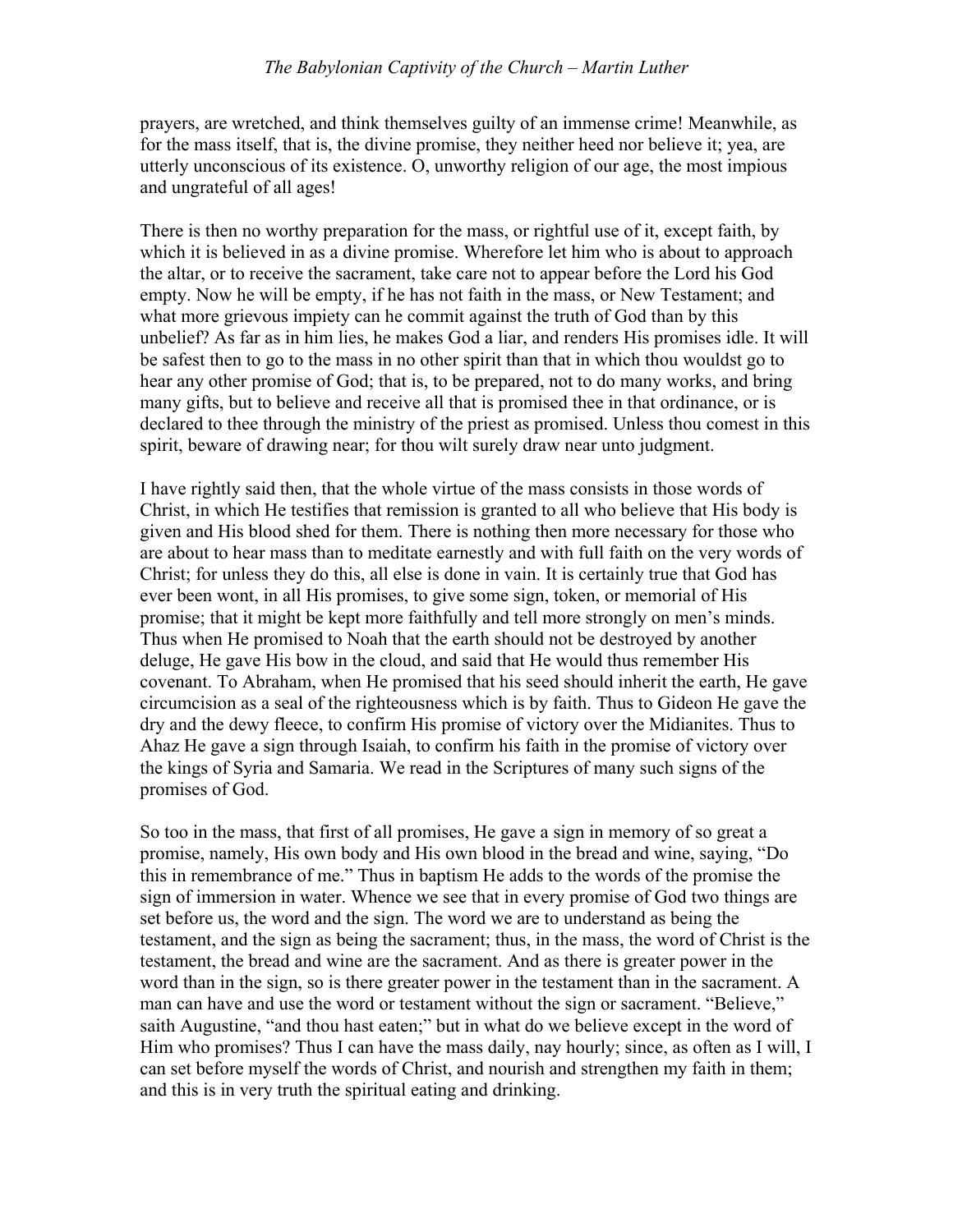Here we see how much the theologians of the Sentences have done for us in this matter. In the first place, not one of them handles that which is the sum and substance of the whole, namely, the testament and word of promise; and thus they do away with faith and the whole virtue of the mass. In the next place, the other part of it, namely, the sign or sacrament, is all that they deal with; but they do not teach faith even in this, but their own preparations, *opera operata,* participations and fruits of the mass. At length they have reached the very depth of error, and have involved themselves in an infinity of metaphysical triflings concerning transubstantiation and other points; so that they have done away with all faith, and with the knowledge and true use as well of the testament as of the sacrament; and have caused the people of Christ—as the prophet says—to forget their God for many days. But do thou leave others to recount the various fruits of hearing mass, and apply thy mind to saying and believing with the prophet, that God has prepared a table before thee in the presence of thine enemies—a table at which thy faith may feed and grow strong. Now it is only on the word of the divine promise that thy faith can feed; for man shall not live by bread alone, but by every word that proceedeth out of the mouth of God. (Matt. iv. 4.) Wherefore, in the mass, thou must look above all things most closely to the word of promise as to a most sumptuous banquet, full of every kind of food and holy nourishment for thy soul; this thou must esteem above all things; in this thou must place all thy trust, and cleave firmly to it, even in the midst of death and all thy sins. If thou dost this, thou wilt possess not only those drops as it were and littlenesses of the fruits of the mass, which some have superstitiously invented, but the main fount of life itself, namely, that faith in the word from which every good thing flows; as Christ said, "He that believeth on me, out of his belly shall flow rivers of living water." (John vii. 38); and again, "Whosoever drinketh of the water that I shall give him shall never thirst; but the water that I shall give him, shall be in him a well of water springing up into everlasting life." (John iv. 14.)

There are two difficulties which are wont to beset us, and prevent our receiving the benefits of the mass. The one is, that we are sinners and unworthy, from our utter vileness, of such great blessings. The other is—even if we were worthy—the very greatness of the blessings themselves, which are such that weak nature cannot dare to seek or hope for them. Who would not be struck in the first place with amazement rather than with the desire for the remission of sins and eternal life, if he rightly estimates the greatness of the blessings which come through these—namely, the having God as his Father, and being a child of God, and heir of all good things? To meet this double weakness of nature, thou must take hold of the word of Christ, and fix thine eyes much more strongly on it, than on these cogitations of thine own infirmity. For the works of the Lord are great, and He is mighty to give, beyond all that we can seek or comprehend. Indeed, unless His works surpassed our worthiness, our capacity, our whole comprehension, they would not be divine. Thus too Christ encourages us, saying: "Fear not, little flock; for it is your Father's good pleasure to give you the kingdom." (Luke xii. 32.) This incomprehensible exuberance of God's mercy, poured out on us through Christ, makes us, in our turn, to love Him above all things, to cast ourselves upon Him with the most perfect trust, to despise all things, and be ready to suffer all things for Him. Hence this sacrament has been rightly called the fountain of love.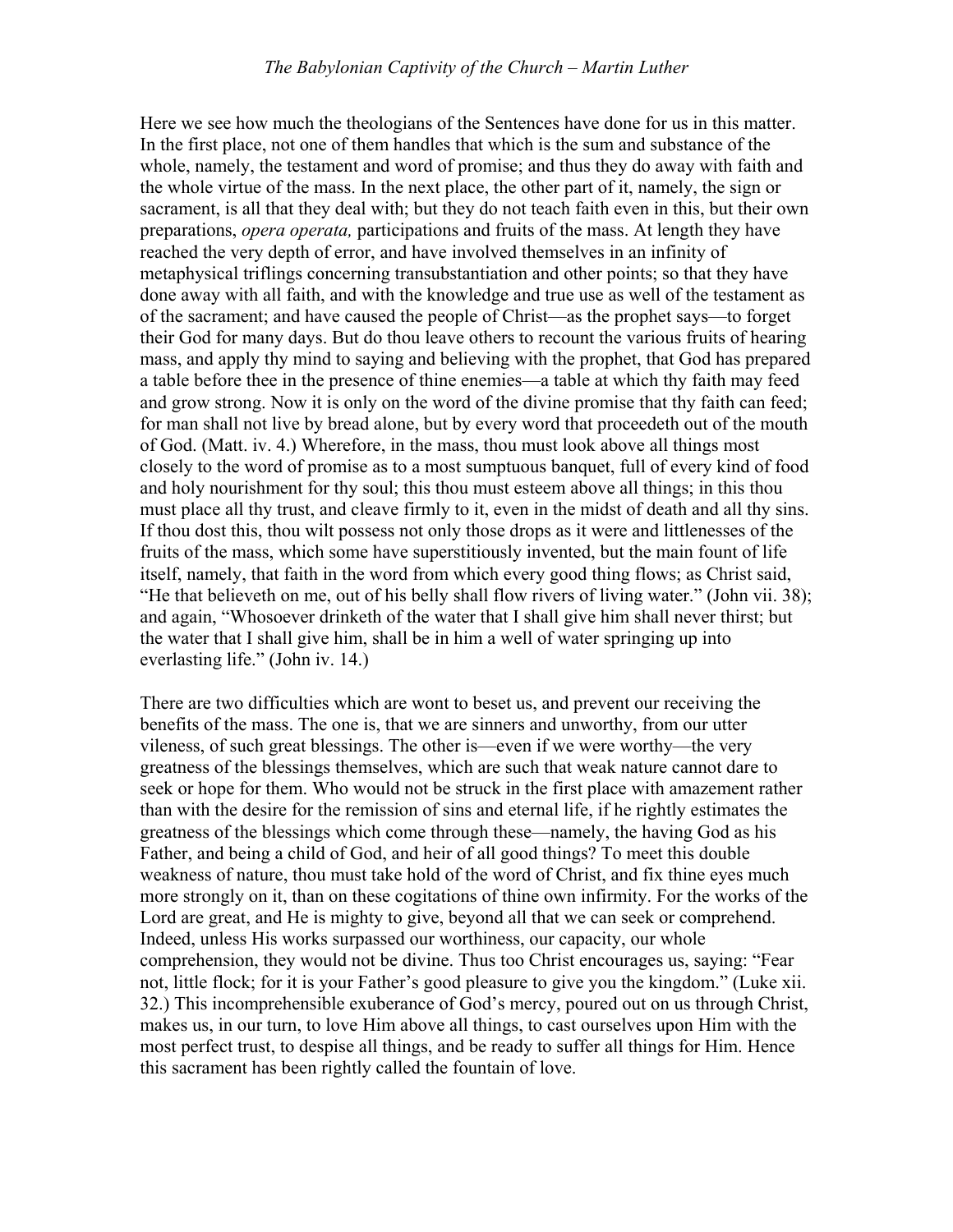Here we may draw an example from human affairs. If some very rich lord were to bequeath a thousand pieces of gold to any beggar, or even to an unworthy and bad servant, such a one would certainly demand and receive them confidently, without regard either to his own unworthiness or to the greatness of the legacy. If any one were to set these before him as objections, what do you think he would reply? He would certainly answer: "What is that to you? It is not by my deserving, nor by any right of my own, that I receive what I do receive. I know that I am unworthy of it, and that I am receiving much more than I deserve; nay, I have deserved the very contrary. But what I claim, I claim by right of a testament, and of the goodness of another; if it was not an unworthy act to leave such a legacy to me who am so unworthy, why should my unworthiness make me hesitate to accept it? Nay, the more unworthy I am, the more readily do I embrace this free favour from another." With such reasonings we must arm our own consciences against all their scruples and anxieties, that we may hold this promise of Christ with unhesitating faith. We must give the utmost heed not to approach in any confidence in our own confessions, prayers, and preparations; we must despair of all these and come in a lofty confidence in the promise of Christ—since it is the word of promise which alone must reign here—and in pure faith, which is the one and sole sufficient preparation.

We see from all this, how great the wrath of God has been which has permitted our impious teachers to conceal from us the words of this testament, and thus, as far as in them lay, to extinguish faith itself. It is self-evident what must necessarily follow this extinction of faith, namely, the most impious superstitions about works. For when faith perishes and the word of faith is silent, then straightway works, and traditions of works, rise up in its place. By these we have been removed from our own land, as into bondage at Babylon, and all that was dear to us has been taken from us. Even thus it has befallen us with the mass, which, through the teaching of wicked men, has been changed into a good work, which they call *opus operatum,* and by which they imagine that they are all powerful with God. Hence they have gone to the extreme of madness; and, having first falsely affirmed that the mass is of avail through the force of the *opus operatum,* they have gone on to say, that even if it be hurtful to him who offers it impiously, yet it is none the less useful to others. On this basis they have established their applications, participations, fraternities, anniversaries, and an infinity of lucrative and gainful business of that kind.

You will scarcely be able to stand against these errors, many and strong as they are, and deeply as they have penetrated, unless you fix what has been said firmly in your memory, and give the most stedfast heed to the true nature of the mass. You have heard that the mass is nothing else than the divine promise or testament of Christ, commended to us by the sacrament of His body and blood. If this is true, you will see that it cannot in any way be a *work,* nor can any work be performed in it, nor can it be handled in any way but by faith alone. Now faith is not a work, but the mistress and life of all works. Is there any man so senseless as to call a promise he has received, or a legacy that has been bestowed on him, a good work done on his part towards the testator? What heir is there, who thinks that he is doing a service to his father when he receives the testamentary documents along with the inheritance bequeathed to him? Whence then this impious rashness of ours, that we come to receive the testament of God as if we were doing a good work towards Him?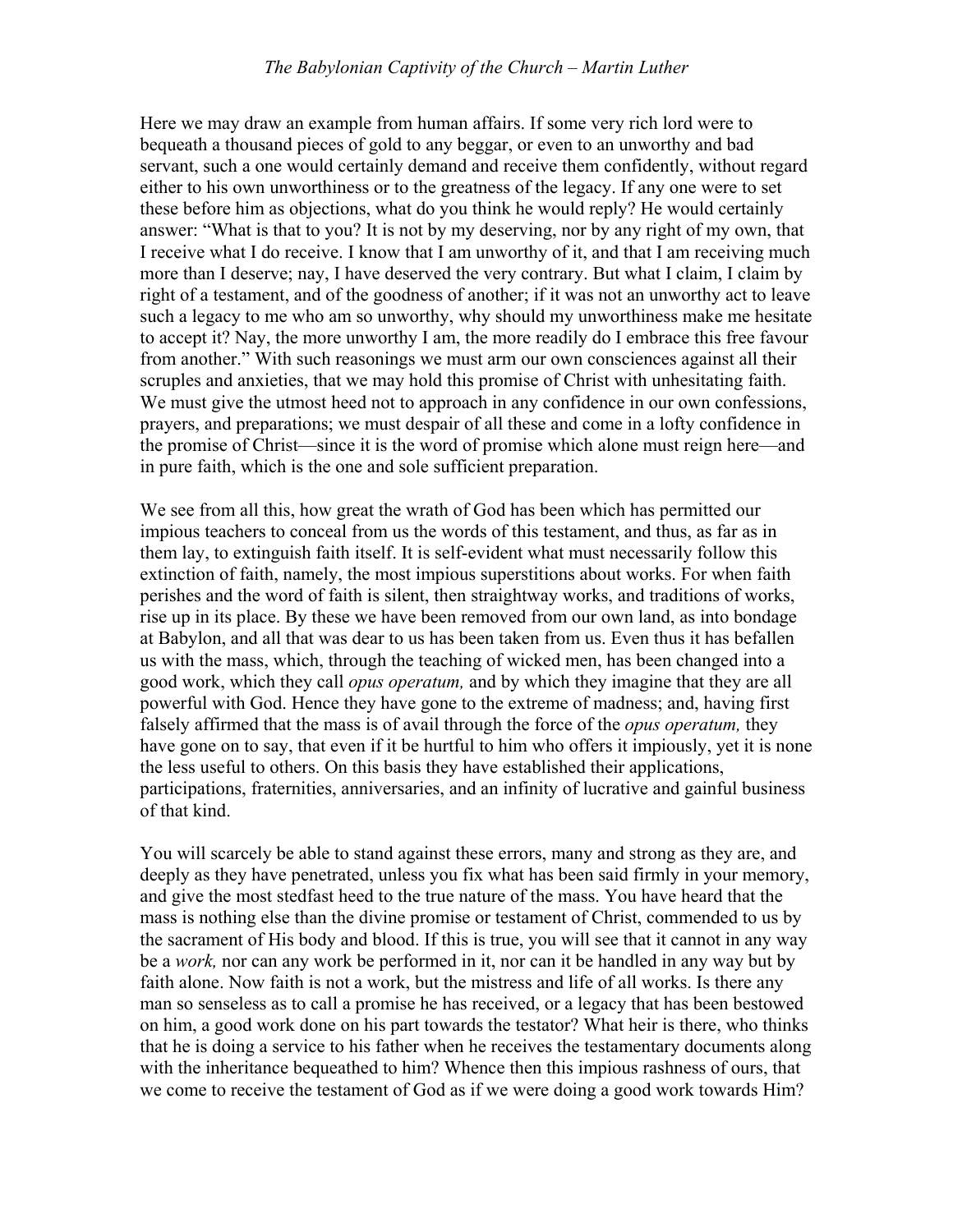Is not such ignorance of that testament, and such a state of bondage of that great sacrament, a grief beyond all tears? Where we ought to be grateful for blessings bestowed on us, we come in our pride to give what we ought to receive, and make a mockery, with unheard-of perversity, of the mercy of the Giver. We give to Him as a work of ours what we receive as a gift from Him; and we thus make the testator no longer the bestower of His good gifts on us, but the receiver of ours. Alas for such impiety!

Who has ever been so senseless as to consider baptism a good work? What candidate for baptism has ever believed he was doing a work which he might offer to God on behalf of himself and others? If then in one sacrament and testament there is no good work communicable to others, neither can there be any in the mass, which is itself nothing but a testament and a sacrament. Hence it is a manifest and impious error, to offer or apply the mass for sins, for satisfactions, for the dead, or for any necessities of our own or of others. The evident truth of this statement you will easily understand, if you keep closely to the fact, that the mass is a divine promise, which can profit no one, be applied to no one, be communicated to no one, except to the believer himself; and that solely by his own faith. Who can possibly receive or apply for another a promise of God, which requires faith on the part of each individual? Can I give another man the promise of God, if he does not believe it? or can I believe for another man? or can I make another believe? Yet all this I must be able to do if I can apply and communicate the mass to others; for there are in the mass only these two things, God's promise, and man's faith which receives that promise. If I can do all this, I can also hear and believe the gospel on behalf of other men, I can be baptized for another man, I can be absolved from sin for another man, I can partake of the Sacrament of the Altar for another man; nay, to go through the whole list of their sacraments, I can also marry for another man, be ordained priest for another man, be confirmed for another man, receive extreme unction for another man.

Why did not Abraham believe on behalf of all the Jews? Why was every individual Jew required to exercise faith in the same promise which Abraham believed? Let us keep to this impregnable truth:—where there is a divine promise, there every man stands for himself; individual faith is required; every man shall give account for himself, and shall bear his own burdens; as Christ says: "He that believeth and is baptized shall be saved; but he that believeth not shall be damned." (Mark xvi. 16.) Thus every man can make the mass useful only to himself, by his own faith, and can by no means communicate it to others; just as a priest cannot administer a sacrament to any man on behalf of another, but administers the same sacrament to each individual separately. The priests in their work of consecration and administration act as ministers for us; not that we offer up any good work through them, or communicate actively; but by their means we receive the promise and its sign, and communicate passively. This idea continues among the laity; for they are not said to do a good work, but to receive a gift. But the priests have gone after their own impieties and have made it a good work that they communicate and make an offering out of the sacrament and testament of God, whereas they ought to have received it as a good gift.

But you will say: "What? will you ever overthrow the practices and opinions which, for so many centuries, have rooted themselves in all the churches and monasteries; and all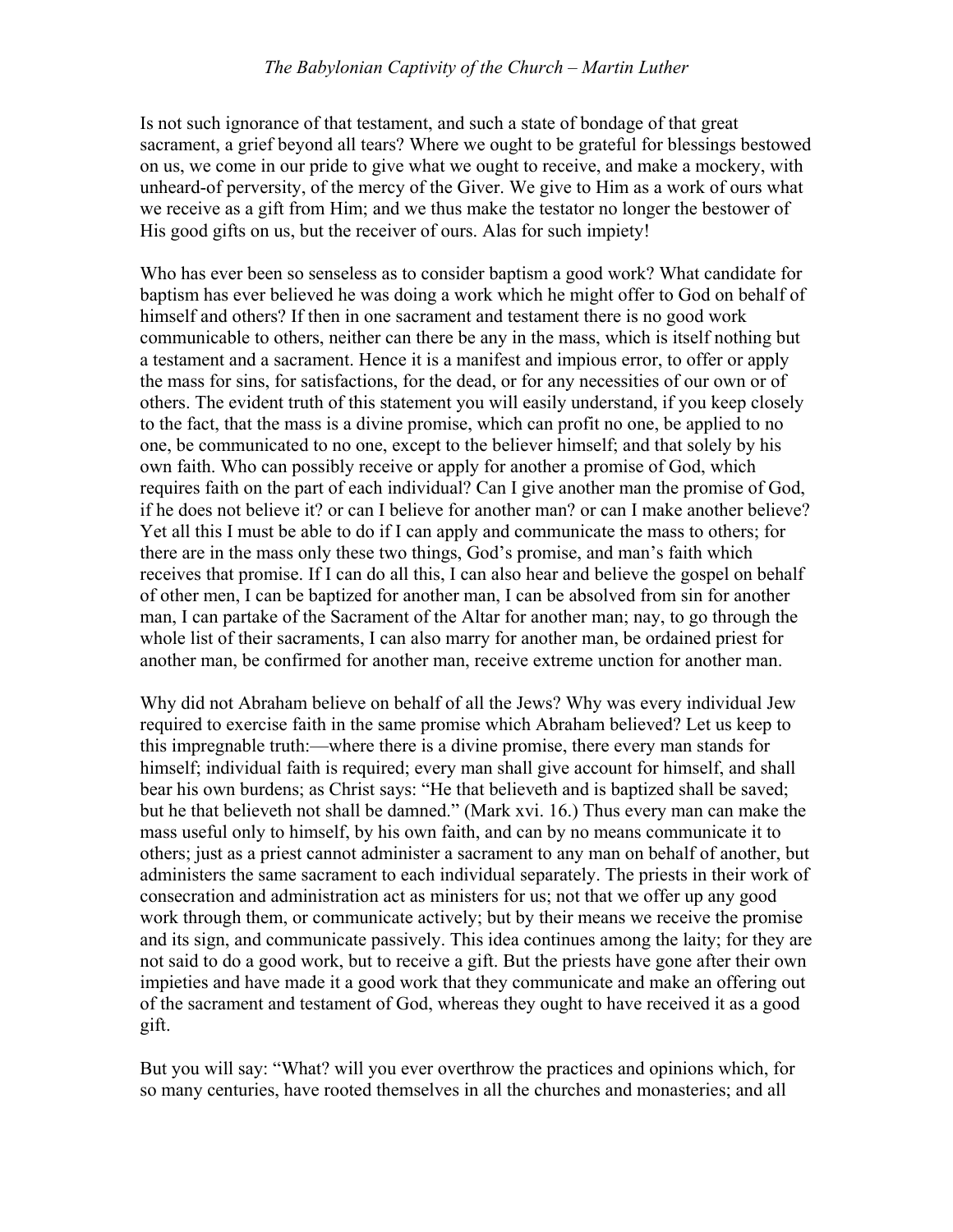that superstructure of anniversaries, suffrages, applications, and communications, which they have established upon the mass, and from which they have drawn the amplest revenues?" I reply: It is this which has compelled me to write concerning the bondage of the Church. For the venerable testament of God has been brought into a profane servitude to gain, through the opinions and traditions of impious men, who have passed over the Word of God, and have set before us the imaginations of their own hearts, and thus have led the world astray. What have I to do with the number or the greatness of those who are in error? Truth is stronger than all. If you can deny that Christ teaches that the mass is a testament and a sacrament, I am ready to justify those men. Again, if you can say that the man who receives the benefit of a testament, or who uses for this purpose the sacrament of promise, is doing a good work, I am ready and willing to condemn all that I have said. But since neither is possible, why hesitate to despise the crowd which hastens to do evil, whilst you give glory to God and confess His truth, namely, that all priests are perversely mistaken, who look on the mass as a work by which they may aid their own necessities, or those of others, whether dead or alive? My statements, I know, are unheard of and astounding. But if you look into the true nature of the mass, you will see that I speak the truth. These errors have proceeded from that over-security, which has kept us from perceiving that the wrath of God was coming upon us.

This I readily admit, that the prayers which we pour forth in the presence of God, when we meet to partake of the mass, are good works or benefits, which we mutually impart, apply, and communicate, and offer up for one another; as the Apostle James teaches us to pray for one another that we may be saved. Paul also exhorts that supplications, prayers, intercessions, and giving of thanks, be made for all men; for kings, and for all that are in authority. (1 Tim. ii. 1, 2.) These things are not the mass, but works of the mass;—if, indeed, we can call the prayers of our hearts and our lips works—because they spring from the existence and growth of faith in the sacrament. The mass or promise of God is not completed by our prayers, but only by our faith; and in faith we pray and do other good works. But what priest sacrifices with the intention and idea of only offering up prayers? They all imagine that they are offering Christ himself to God the Father as an all-sufficient victim; and that they are doing a good work on behalf of all men, who, as they allege, will profit by it. They trust in the *opus operatum,* and do not attribute the effect to prayer. Thus, by a gradual growth of error, they attribute to the sacrament the benefit which springs from prayer; and they offer to God what they ought to receive as a gift from Him.

We must therefore make a clear distinction between the testament and sacrament itself, and the prayers which we offer at the same time. And not only so, but we must understand that those prayers are of no value at all, either to him who offers them, or to those for whom they are offered, unless the testament has been first received by faith, so that the prayer may be that of faith, which alone is heard, as the Apostle James teaches us. So widely does prayer differ from the mass. I can pray for as many persons as I will; but no one receives the mass unless he believes for himself; and that only so far as he believes; nor can it be given either to God or to men, but it is God alone who by the ministry of the priest gives it to men, and they receive it by faith alone, without any works or merits. No one would be so audaciously foolish as to say that, when a poor and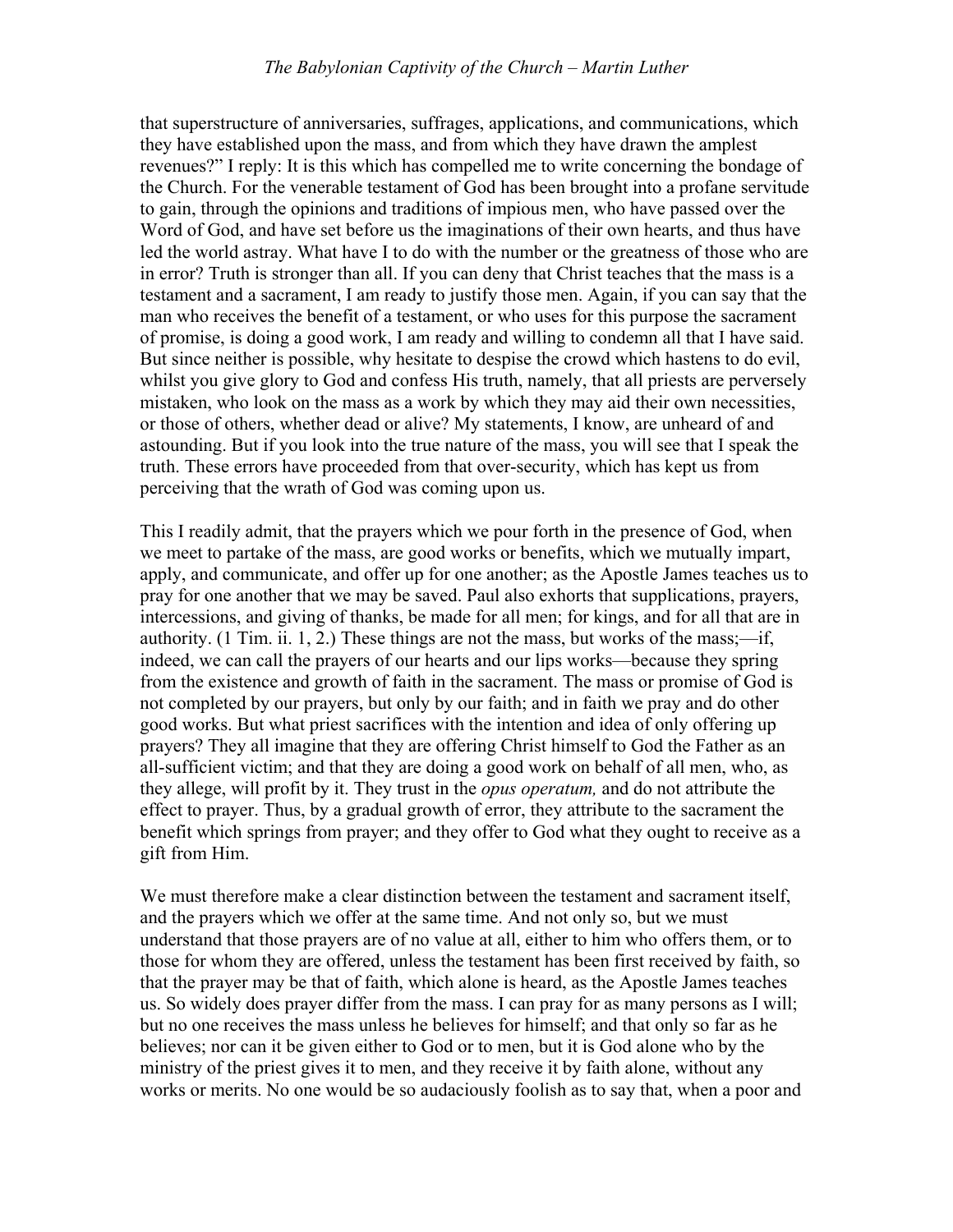needy man comes to receive a benefit from the hand of a rich man, he is doing a good work. Now the mass is the benefit of a divine promise, held forth to all men by the hand of the priest. It is certain, therefore, that the mass is not a work communicable to others, but the object of each man's individual faith, which is thus to be nourished and strengthened.

We must also get rid of another scandal, which is a much greater and a very specious one; that is, that the mass is universally believed to be a sacrifice offered to God. With this opinion the words of the canon of the mass appear to agree, such as—"These gifts; these offerings; these holy sacrifices;" and again, "this oblation." There is also a very distinct prayer that the sacrifice may be accepted like the sacrifice of Abel. Hence Christ is called the victim of the altar. To this we must add the sayings of the holy Fathers, a great number of authorities, and the usage that has been constantly observed throughout the world.

To all these difficulties, which beset us so pertinaciously, we must oppose with the utmost constancy the words and example of Christ. Unless we hold the mass to be the promise or testament of Christ, according to the plain meaning of the words, we lose all the gospel and our whole comfort. Let us allow nothing to prevail against those words, even if an angel from heaven taught us otherwise. Now in these words there is nothing about a work or sacrifice. Again, we have the example of Christ on our side. When Christ instituted this sacrament and established this testament in the Last Supper, he did not offer himself to God the Father, or accomplish any work on behalf of others, but, as he sat at the table, he declared the same testament to each individual present and bestowed on each the sign of it. Now the more any mass resembles and is akin to that first mass of all which Christ celebrated at the Last Supper, the more Christian it is. But that mass of Christ was most simple; without any display of vestments, gestures, hymns, and other ceremonies; so that if it had been necessary that it should be offered as a sacrifice, His institution of it would not have been complete.

Not that any one ought rashly to blame the universal Church, which has adorned and extended the mass with many other rites and ceremonies; but we desire that no one should be so deceived by showy ceremonies, or so perplexed by the amount of external display, as to lose the simplicity of the mass, and in fact pay honour to some kind of transubstantiation; as will happen if we pass by the simple substance of the mass, and fix our minds on the manifold accidents of its outward show. For whatever has been added to the mass beyond the word and example of Christ, is one of its accidents; and none of these ought we to consider in any other light than we now consider monstrances—as they are called—and altar cloths, within which the host is contained. It is a contradiction in terms that the mass should be a sacrifice; since we receive the mass, but give a sacrifice. Now the same thing cannot be received and offered at the same time, nor can it be at once given and accepted by the same person. This is as certain as that prayer and the thing prayed for cannot be the same; nor can it be the same thing to pray and to receive what we pray for.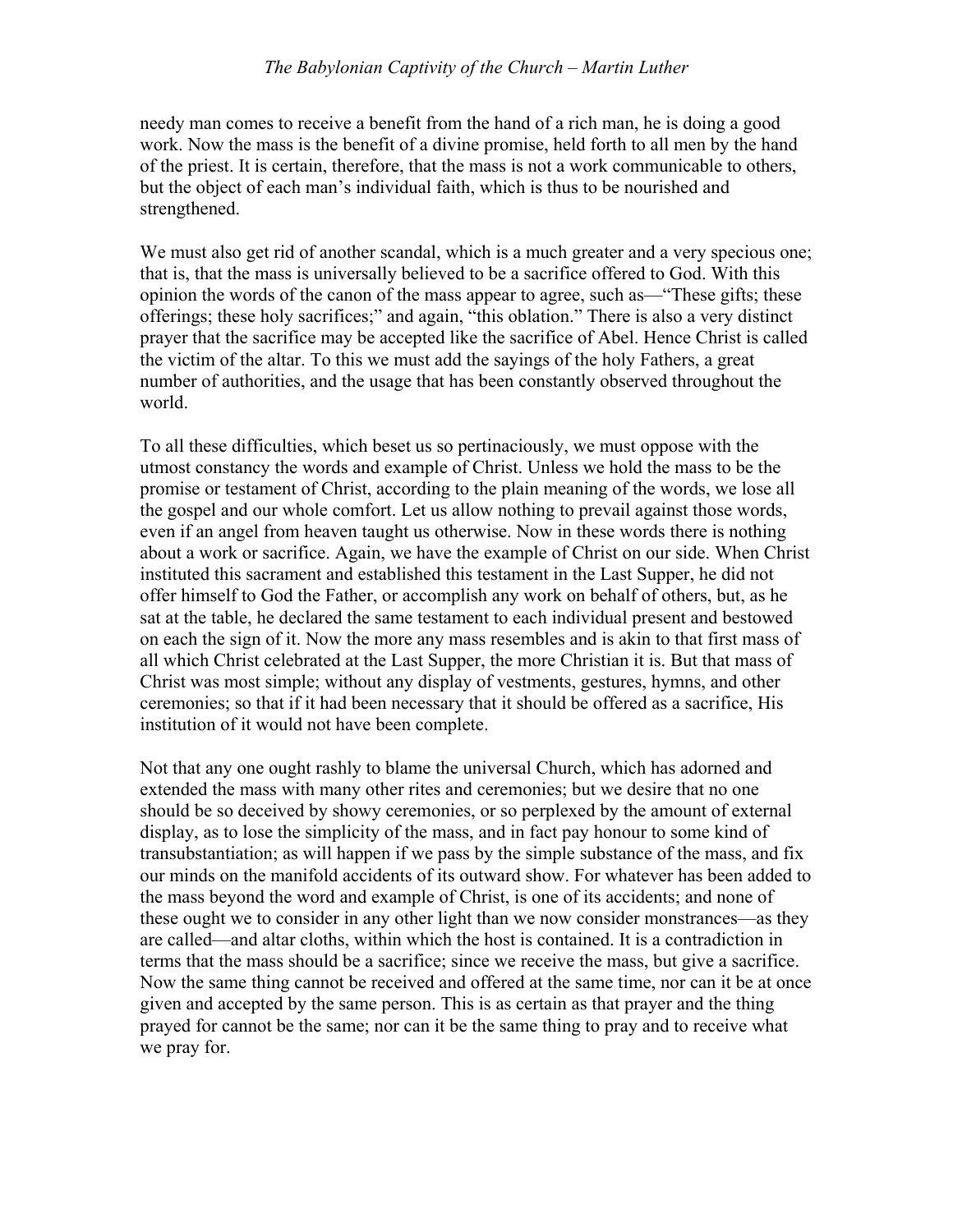What shall we say then to the canon of the mass and the authority of the Fathers? First of all I reply:—If there were nothing to be said, it would be safer to deny their authority altogether, than to grant that the mass is a work or a sacrifice, and thus to deny the word of Christ and to overthrow faith and the mass together. However, that we may keep the Fathers too, we will explain (1 Cor. xi.) that the believers in Christ, when they met to celebrate the mass, were accustomed to bring with them portions of food and drink, called "collects," which were distributed among the poor, according to the example of the Apostles (Acts iv.), and from which were taken the bread and wine consecrated for the sacrament. Since all these gifts were sanctified by the word and prayer after the Hebrew rite, in accordance with which they were lifted on high, as we read in Moses, the words and the practice of elevation, or of offering, continued in the Church long after the custom had died out of collecting and bringing together the gifts which were offered or elevated. Thus Hezekiah (Isaiah xxxvii. 4) bids Isaiah to lift his prayer for the remnant that is left. Again, the Psalmist says: "Lift up your hands to the holy place;" and—"To thee will I lift up my hands;" and again—"That men pray everywhere, lifting up holy hands." (1 Tim. ii. 8.) Hence the expressions "sacrifice" or "oblation" ought to be referred, not to the sacrament and testament, but to the "collects" themselves. Hence too the word collect has remained in use for the prayers said in the mass.

For the same reason the priest elevates the bread and the cup as soon as he has consecrated them; but the proof that he is not therein offering anything to God is that in no single word does he make mention of a victim or an oblation. This too is a remnant of the Hebrew rite, according to which it was customary to elevate the gifts which, after being received with giving of thanks, were brought back to God. Or it may be considered as an admonition to us, to call forth our faith in that testament which Christ on that occasion brought forward and set before us; and also as a display of its sign. The oblation of the bread properly corresponds to the words: "This is my body;" and Christ, as it were, addresses us bystanders by this very sign. Thus too the oblation of the cup properly corresponds to these words: "This cup is the New Testament in my blood." The priest ought to call forth our faith by the very rite of elevation. And as he openly elevates the sign or sacrament in our sight, so I wish that he also pronounced the word or testament with loud and clear voice in our hearing; and that in the language of every nation, that our faith might be more efficaciously exercised. Why should it be lawful to perform mass in Greek, and Latin, and Hebrew, and not also in German, or in any other language?

Wherefore, in this abandoned and most perilous age, let the priests who sacrifice take heed in the first place that those words of the major and minor canon, with the collects, which speak only too plainly of a sacrifice, are to be applied, not to the sacrament, but either to the consecration of the bread and wine themselves, or to their own prayers. For the bread and wine are presented beforehand to receive a blessing, that they may be sanctified by the word and prayer. But after being blessed and consecrated, they are no longer offered, but are received as a gift from God. And in this matter let the priest consider that the gospel is to be preferred to all canons and collects composed by men; but the gospel, as we have seen, does not allow the mass to be a sacrifice.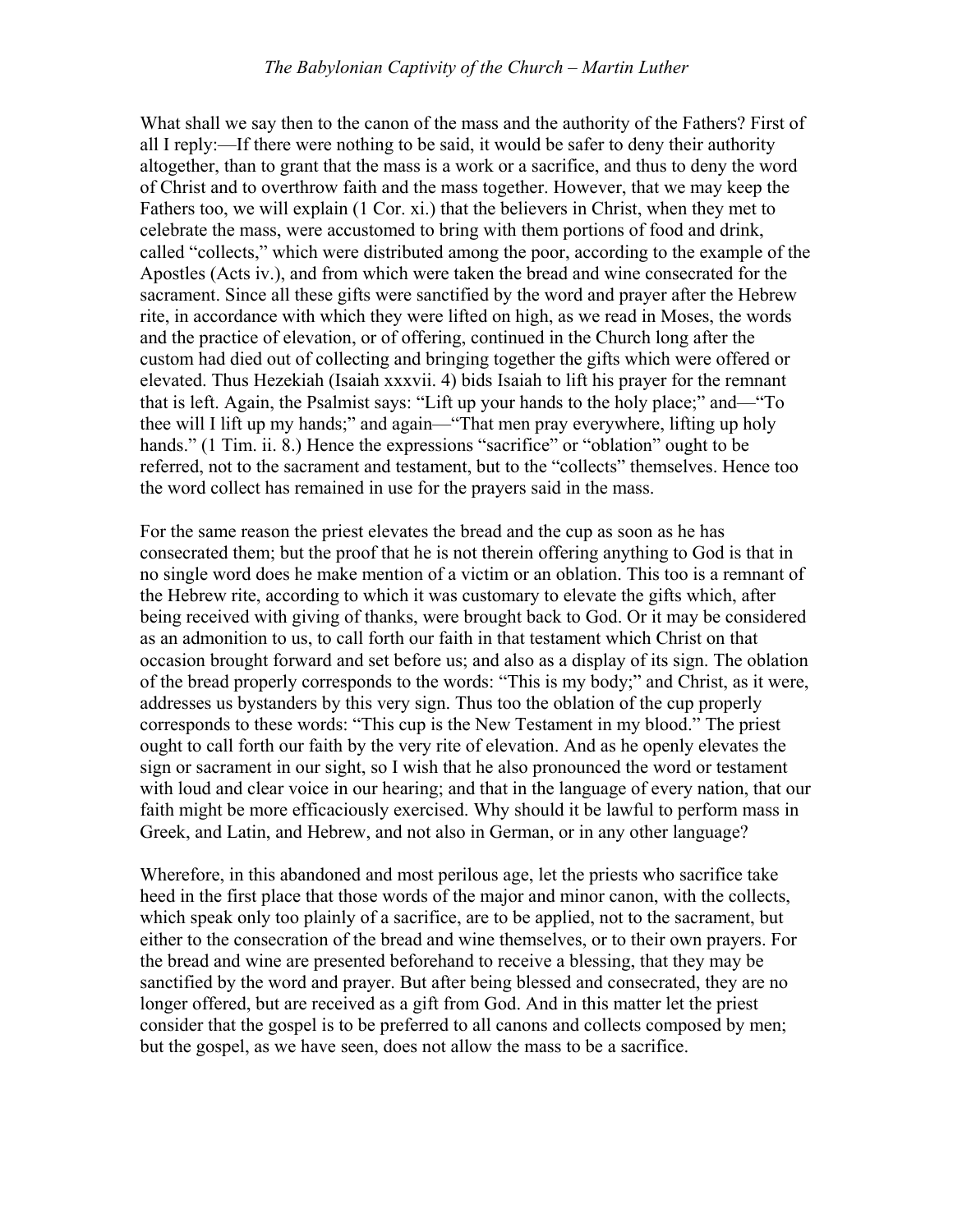In the next place, when the priest is performing mass publicly, let him understand that he is only receiving and giving to others the communion in the mass; and let him beware of offering up at the same moment his prayers for himself and others, lest he should seem to be presuming to offer the mass. The priest also who is saying a private mass must consider himself as administering the communion to himself. A private mass is not at all different from, nor more efficient than, the simple reception of the communion by any layman from the hand of the priest, except for the prayers, and that the priest consecrates and administers it to himself. In the matter itself of the mass and the sacrament, we are all equal, priests and laymen.

Even if he is requested by others to do so, let him beware of celebrating votive masses as they are called—and of receiving any payment for the mass, or presuming to offer any votive sacrifice; but let him carefully refer all this to the prayers which he offers, whether for the dead or the living. Let him think thus:—I will go and receive the sacrament for myself alone, but while I receive it I will pray for this or that person, and thus, for purposes of food and clothing, receive payment for my prayers, and not for the mass. Nor let it shake thee in this view, though the whole world is of the contrary opinion and practice. Thou hast the most certain authority of the gospel, and relying on this, thou mayest easily contemn the ideas and opinions of men. If however, in despite of what I say, thou wilt persist in offering the mass, and not thy prayers only, then know that I have faithfully warned thee, and that I shall stand clear in the day of judgment, whilst thou wilt bear thine own sin. I have said what I was bound to say to thee, as a brother to a brother, for thy salvation; it will be to thy profit if thou take heed to my words, to thy hurt if thou neglect them. And if there are some who will condemn these statements of mine, I reply in the words of Paul: "Evil men and seducers shall wax worse and worse, deceiving, and being deceived." (2 Tim. iii. 13.)

Hence any one may easily understand that often-quoted passage from Gregory, in which he says that a mass celebrated by a bad priest is not to be considered of less value than one by a good priest, and that one celebrated by St. Peter would not have been better than one celebrated by the traitor Judas. Under cover of this saying some try to shelter their own impiety, and have drawn a distinction between the *opus operatum* and the *opus operans;* that they might continue secure in their evil living, and yet pretend to be benefactors to others. Gregory indeed speaks the truth, but these men pervert his meaning. It is most true that the testament and sacrament are not less effectively given and received at the hands of wicked priests than at those of the most holy. Who doubts that the gospel may be preached by wicked men? Now the mass is a part of the gospel; nay, the very sum and compendium of the gospel. For what is the whole gospel but the good news of the remission of sins? Now all that can be said in the most ample and copious words concerning the remission of sins and the mercy of God, is all briefly comprehended in the word of the testament. Hence also sermons to the people ought to be nothing else but expositions of the mass, that is, the setting forth of the divine promise of this testament. This would be to teach faith, and truly to edify the Church. But those who now expound the mass make a sport and mockery of the subject by figures of speech derived from human ceremonies.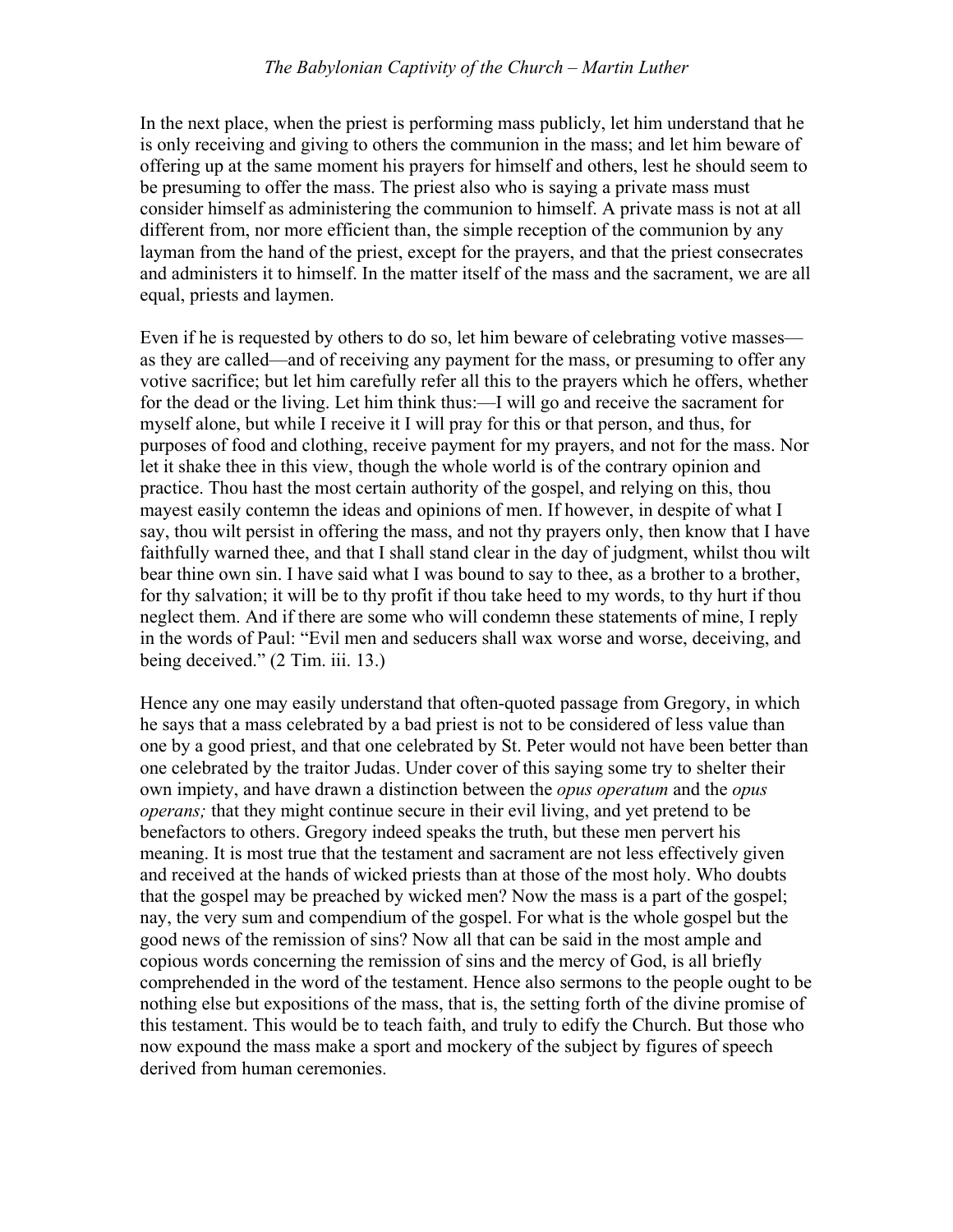As therefore a wicked man can baptize, that is, can apply the word of promise and the sign of water to the person baptized, so can he also apply and minister the promise of this sacrament to those who partake of it, and partake himself with them, as the traitor Judas did in the supper of the Lord. Still the sacrament and testament remains always the same; it performs in the believer its own proper work, in the unbeliever it performs a work foreign to itself. But in the matter of oblations the case is quite different; for since it is not the mass but prayers which are offered to God, it is evident that the oblations of a wicked priest are of no value. As Gregory himself says, when we employ an unworthy person as an advocate, the mind of the judge is prejudiced against us. We must not therefore confound these two things, the mass and prayer, sacrament and work, testament and sacrifice. The one comes from God to us through the ministry of the priest, and requires faith on our part; the other goes forth from our faith to God through the priest, and requires that He should hear us; the one comes down, the other goes upwards. The one therefore does not necessarily require that the minister should be worthy and pious, but the other does require it, because God does not hear sinners. He knows how to do us good by means of wicked men, but He does not accept the works of any wicked man, as He showed in the case of Cain. It is written: "The sacrifice of the wicked is an abomination to the Lord." (Prov. xv. 8); and again: "Whatsoever is not of faith is sin." (Rom. xiv. 23.)

We shall now make an end of this first part of the subject, but I am ready to produce further arguments when any one comes forward to attack these. From all that has been said we see for whom the mass was intended, and who are worthy partakers of it; namely, those alone who have sad, afflicted, disturbed, confused, and erring consciences. For since the word of the divine promise in this sacrament holds forth to us remission of sins, any man may safely draw near to it who is harassed either by remorse for sin, or by temptation to sin. This testament of Christ is the one medicine for past, present, and future sins; provided thou cleavest to it with unhesitating faith, and believest that that which is signified by the words of the testament is freely given to thee. If thou dost not so believe, then nowhere, never, by no works, by no efforts, wilt thou be able to appease thy conscience. For faith is the sole peace of conscience, and unbelief the sole disturber of conscience.

### *CONCERNING THE SACRAMENT OF BAPTISM*

Blessed be the God and Father of our Lord Jesus Christ, who according to the riches of His mercy has at least preserved this one sacrament in His Church uninjured and uncontaminated by the devices of men, and has made it free to all nations and to men of every class. He has not suffered it to be overwhelmed with the foul and impious monstrosities of avarice and superstition; doubtless having this purpose, that He would have little children, incapable of avarice and superstition, to be initiated into this sacrament, and to be sanctified by perfectly simple faith in His word. To such, even at the present day, baptism is of the highest advantage. If this sacrament had been intended to be given to adults and those of full age, it seems as if it could have hardly preserved its efficacy and its glory, in the presence of that tyranny of avarice and superstition which has supplanted all divine ordinances among us. In this case too, no doubt, fleshly wisdom would have invented its preparations, its worthinesses, its reservations, its restrictions,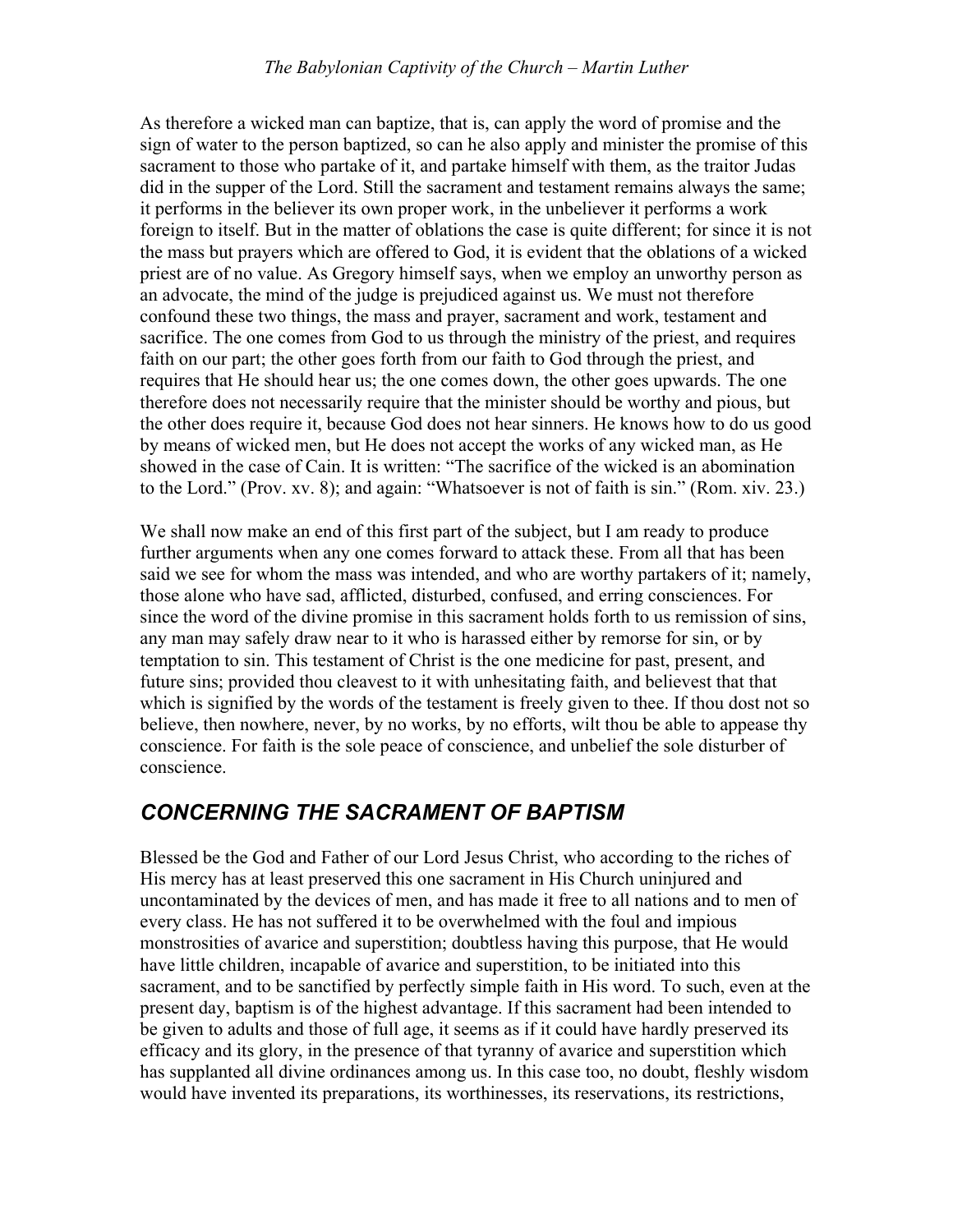and other like nets for catching money; so that the water of baptism would be sold no cheaper than parchments are now.

Yet, though Satan has not been able to extinguish the virtue of baptism in the case of little children, still he has had power to extinguish it in all adults; so that there is scarcely any one nowadays who remembers that he has been baptized, much less glories in it; so many other ways having been found of obtaining remission of sins and going to heaven. Occasion has been afforded to these opinions by that perilous saying of St. Jerome, either misstated or misunderstood, in which he calls penitence the second plank of safety after shipwreck; as if baptism were not penitence. Hence, when men have fallen into sin, they despair of the first plank, or the ship, as being no longer of any use, and begin to trust and depend only on the second plank, that is, on penitence. Thence have sprung those infinite loads of vows, religious dedications, works, satisfactions, pilgrimages, indulgences, and systems; and from them those oceans of books and of human questionings, opinions, and traditions, which the whole world nowadays cannot contain. Thus this tyranny possesses the Church of God in an incomparably worse form than it ever possessed the synagogue, or any nation under heaven.

It was the duty of Bishops to remove all these abuses, and to make every effort to recall Christians to the simplicity of baptism; that so they might understand their own position, and what as Christians they ought to do. But the one business of Bishops at the present day is to lead the people as far as possible away from baptism and to plunge them all under the deluge of their own tyranny; and thus, as the prophet says, to make the people of Christ forget Him for ever. Oh wretched men who are called by the name of Bishops! they not only do nothing and know nothing which Bishops ought, but they are even ignorant what they ought to know and do. They fulfil the words of Isaiah: "His watchmen are blind; they are all ignorant; they are shepherds that cannot understand; they all look to their own way, every one for his gain, from his quarter." (Is. lvi. 10, 11.)

The first thing then we have to notice in baptism is the divine promise, which says: He who believes and is baptized shall be saved. This promise is to be infinitely preferred to the whole display of works, vows, religious orders, and whatever has been introduced by the invention of man. On this promise depends our whole salvation, and we must take heed to exercise faith in it, not doubting at all that we are saved, since we have been baptized. Unless this faith exists and is applied, baptism profits us nothing; nay, it is hurtful to us, not only at the time when it is received, but in the whole course of our after life. For unbelief of this kind charges the divine promise with falsehood; and to do this is the greatest of all sins. If we attempt this exercise of faith, we shall soon see how difficult a thing it is to believe this divine promise. For human weakness, conscious of its own sinfulness, finds it the most difficult thing in the world to believe that it is saved, or can be saved; and yet, unless it believes this, it cannot be saved, because it does not believe the divine truth which promises salvation.

This doctrine ought to have been studiously inculcated upon the people by preaching; this promise ought to have been perpetually reiterated; men ought to have been constantly reminded of their baptism; faith ought to have been called forth and nourished. When this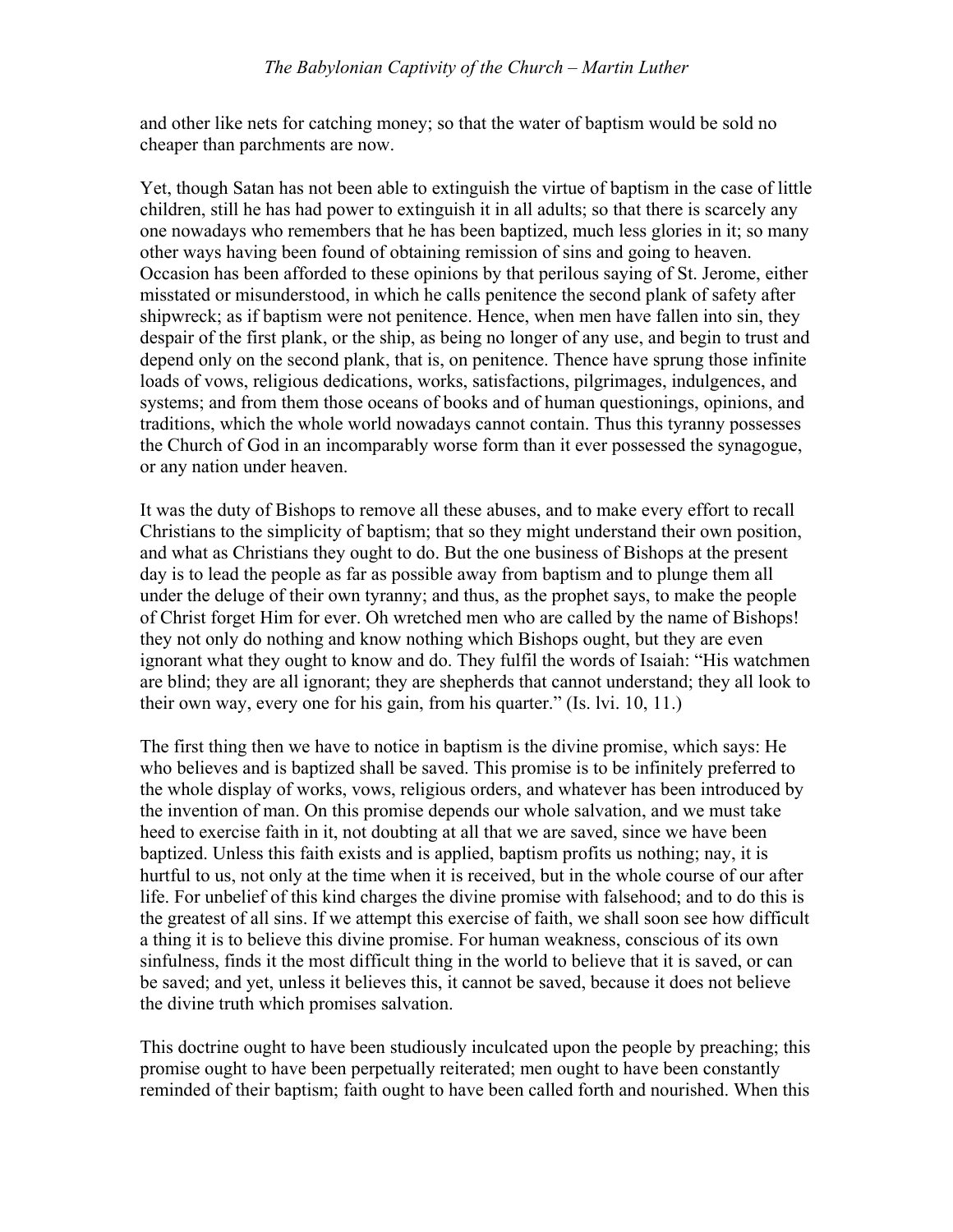divine promise has been once conferred upon us, its truth continues even to the hour of our death; and thus our faith in it ought never to be relaxed, but ought to be nourished and strengthened even till we die, by a perpetual recollection of the promise made to us in baptism. Thus, when we rise out of our sins and exercise penitence, we are simply reverting to the efficacy of baptism and to faith in it, whence we had fallen; and we return to the promise then made to us, but which we had abandoned through our sin. For the truth of the promise once made always abides, and is ready to stretch out the hand and receive us when we return. This, unless I mistake, is the meaning of that obscure saying, that baptism is the first of sacraments and the foundation of them all, without which we can possess none of the others.

Thus it will be of no little profit to a penitent, first of all to recall to mind his own baptism, and to remember with confidence that divine promise which he had deserted; rejoicing that he is still in a fortress of safety, in that he has been baptized; and detesting his own wicked ingratitude in having fallen away from the faith and truth of baptism. His heart will be marvellously comforted, and encouraged to hope for mercy, if he fixes his eyes upon that divine promise once made to him, which could not lie, and which still continues entire, unchanged, and unchangeable by any sins of his; as Paul says: "If we believe not, yet He abideth faithful; He cannot deny Himself." (2 Tim. ii. 13.) This truth of God will preserve him; and even if all other hopes perish, this, if he believes it, will not fail him. Through this truth he will have something to oppose to the insolent adversary; he will have a barrier to throw in the way of the sins which disturb his conscience; he will have an answer to the dread of death and judgment; finally, he will have a consolation under every kind of temptation, in being able to say: God is faithful to His promise; and in baptism I received the sign of that promise. If God is for me, who can be against me?

If the children of Israel, when returning to God in repentance, first of all called to mind their exodus from Egypt, and in remembrance of this turned back to God, who had brought them out—a remembrance which is so often inculcated on them by Moses, and referred to by David—how much more ought we to remember our exodus from Egypt, and in remembrance of it to return to Him who brought us out through the washing of the new birth. Now this we can do most advantageously of all in the sacrament of the bread and wine. So of old these three sacraments, penitence, baptism, and the bread, were often combined in the same act of worship; and the one added strength to the other. Thus we read of a certain holy virgin who, whenever she was tempted, relied on her baptism only for defence, saying, in the briefest words: "I am a Christian." The enemy forthwith felt the efficacy of baptism, and of the faith which depended on the truth of a promising God, and fled from her.

We see then how rich a Christian, or baptized man, is; since, even if he would, he cannot lose his salvation by any sins however great, unless he refuses to believe; for no sins whatever can condemn him, but unbelief alone. All other sins, if faith in the divine promise made to the baptized man stands firm or is restored, are swallowed up in a moment through that same faith; yea, through the truth of God, because He cannot deny Himself, if thou confess Him, and cleave believingly to His promise. Whereas contrition,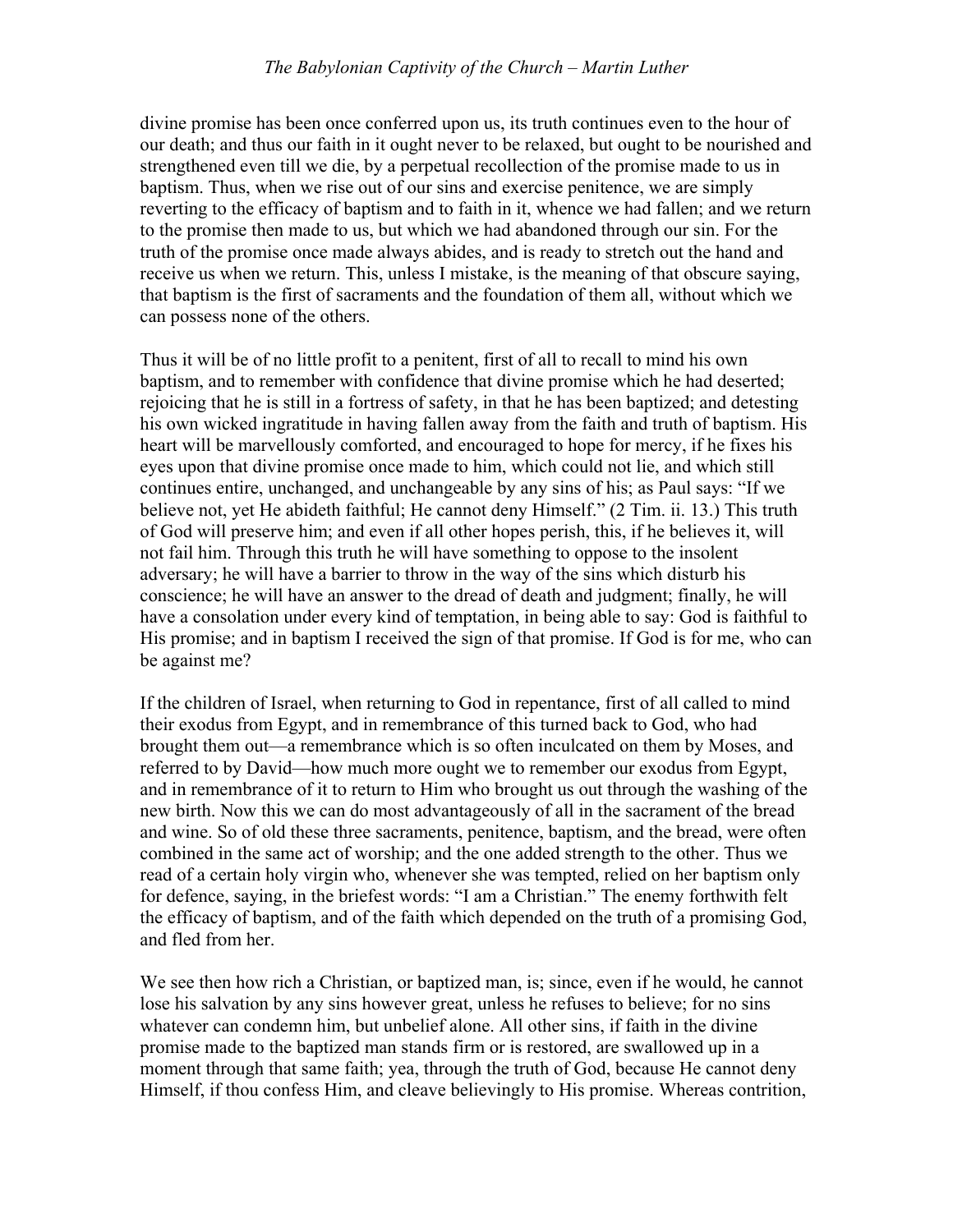and confession of sins, and satisfaction for sins, and every effort that can be devised by men, will desert thee at thy need, and will make thee more miserable than ever, if thou forgettest this divine truth and puffest thyself up with such things as these. For whatever work is wrought apart from faith in the truth of God is vanity and vexation of spirit.

We also see how perilous and false an idea it is that penitence is a second plank of refuge after shipwreck; and how pernicious an error it is to suppose that the virtue of baptism has been brought to an end by sin, and that this ship has been dashed to pieces. That ship remains one, solid, and indestructible, and can never be broken up into different planks. In it all are conveyed who are carried to the port of salvation, since it is the truth of God giving promises in the sacraments. What certainly does happen is that many rashly leap out of the ship into the sea and perish; these are they who abandon faith in the promise and rush headlong into sin. But the ship itself abides, and passes on safely in its course; and any man who, by the grace of God, returns to the ship, will be borne on to life, not on a plank, but on the solid ship itself. Such a man is he who returns by faith to the fixed and abiding promise of God. Thus Peter charges those who sin with having forgotten that they were purged from their old sins (2 Peter i. 9); doubtless meaning to reprove their ingratitude for the baptism they had received, and the impiety of their unbelief.

What profit then is there in writing so much about baptism, and yet not teaching faith in the promise? All the sacraments were instituted for the purpose of nourishing faith, and yet so far are they from attaining this object, that men are even found impious enough to assert that a man ought not to be sure of the remission of sins, or of the grace of the sacraments. By this impious doctrine they deprive the whole world of its senses, and utterly extinguish, or at least bring into bondage that sacrament of baptism, in which the first glory of our conscience stands. Meanwhile they senselessly persecute wretched souls with their contritions, their anxious confessions, their circumstances, satisfactions, works, and an infinity of such trifles. Let us then read with caution, or rather despise the Master of Sentences (Book iv.) with all his followers; who, when they write their best, write only about the matter and form of the sacraments, and so handle only the dead and perishing letter of those sacraments, while they do not even touch upon their spirit, life, and use; that is, the truth of the divine promise, and faith on our part.

See then that thou be not deceived by the display of works, and by the fallacies of human traditions, and so wrong the truth of God and thy own faith. If thou wilt be saved, thou must begin by faith in the sacraments, without any works. Thy faith will be followed by these very works, but thou must not hold faith cheap, for it is itself the most excellent and most difficult of all works, and by it alone thou wilt be saved, even if thou wert compelled to be destitute of all other works. For it is a work of God, not of man, as Paul teaches. All other works He performs with us, and by us; this one work He performs in us and without us.

From what has been said we may clearly distinguish the difference between man the minister and God the Author of baptism. Man baptizes and does not baptize; he baptizes, because he performs the work of dipping the baptized person; he does not baptize, because in this work he does not act upon his own authority, but in the place of God.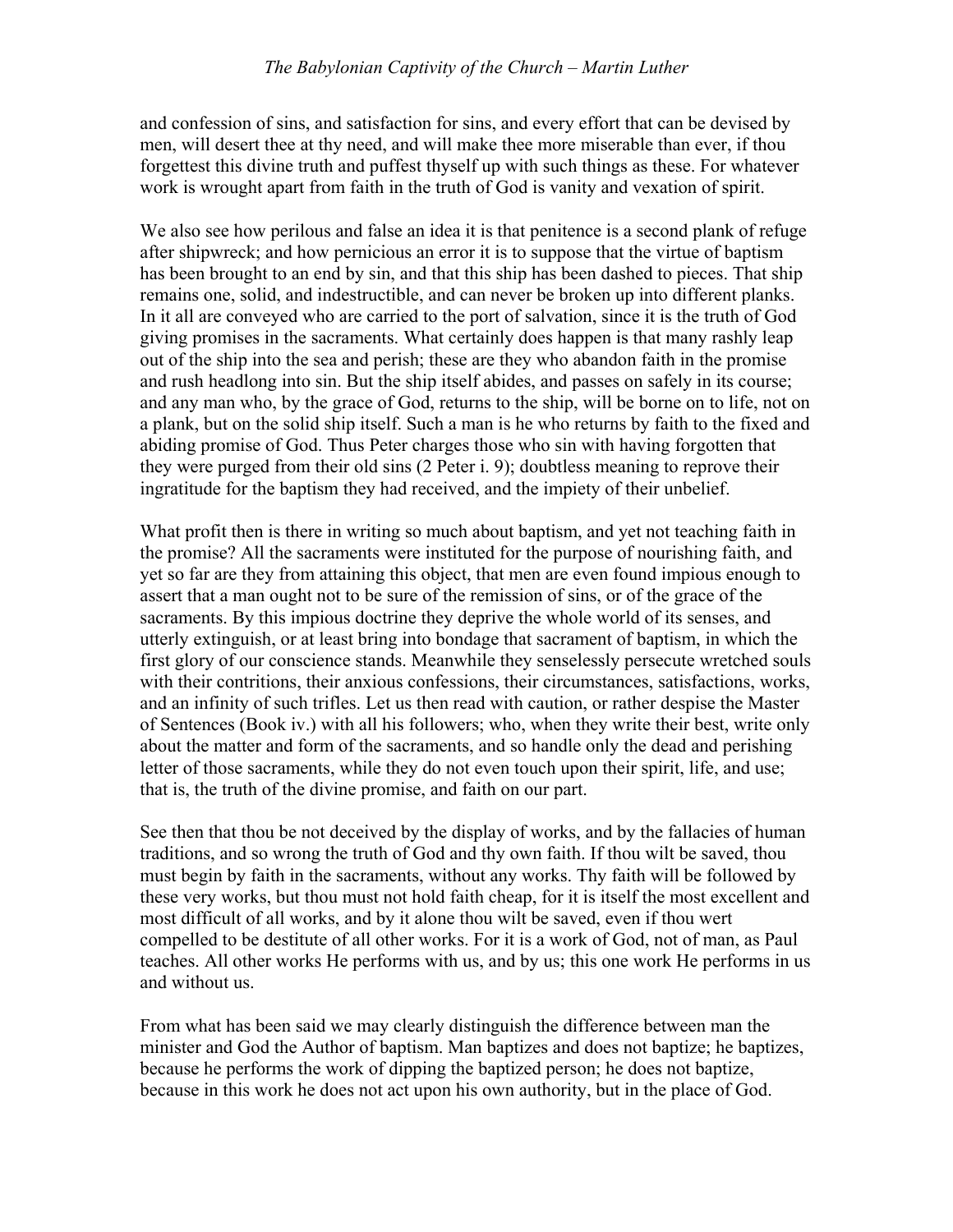Hence we ought to receive baptism from the hand of man just as if Christ Himself, nay, God Himself, were baptizing us with His own hands. For it is not a man's baptism, but that of Christ and God; though we receive it by the hand of a man. Even so any other creature which we enjoy through the hand of another is really only God's. Beware then of making any such distinction in baptism, as to attribute the outward rite to man, and the inward blessing to God. Attribute both of them to God alone, and consider the person of him who confers baptism in no other light than as the vicarious instrument of God, by means of which the Lord sitting in heaven dips thee in the water with His own hands, and promises thee remission of sins upon earth, speaking to thee with the voice of a man through the mouth of His minister.

The very words of the minister tell thee this, when he says: "I baptize thee in the name of the Father, and of the Son, and of the Holy Spirit. Amen." He does not say: "I baptize thee in my name;" but says, as it were: "What I do, I do not by my own authority, but in the place and in the name of God; and thou must look upon it as if the Lord Himself did it in visible shape. The Author and the minister are different, but the work of both is the same; nay, rather it is that of the Author alone through my ministry." In my judgment the expression, "In the name," relates to the person of the Author, so that not only is the name of the Lord brought forward and invoked in the doing of the work, but the work itself is performed, as being that of another, in the name and in the place of another. By the like figure Christ says: "Many shall come in my name." (Matt. xxiv. 5.) And again: "By whom we have received grace and apostleship, for obedience to the faith among all nations, for his name." (Rom. i. 5.)

I most gladly adopt this view; because it is a thing most full of consolation, and an effective aid to faith, to know that we have been baptized, not by a man, but by the very Trinity Itself through a man, who acts towards us in Its name. This brings to an end that idle contention which is carried on about the "form" of baptism—as they call the words themselves—the Greeks saying: "Let the servant of Christ be baptized;" the Latins: "I baptize." Others also, in their pedantic trifling, condemn the use of the expression: "I baptize thee in the name of Jesus Christ"—though it is certain that the Apostles baptized in this form, as we read in the Acts of the Apostles—and will have it that no other form is valid than the following: "I baptize thee in the name of the Father, and of the Son, and of the Holy Spirit. Amen." But they strive in vain; they prove nothing; they only bring forward their own dreams. In whatever manner baptism is administered, provided it is administered, not in the name of a man, but in the name of the Lord, it truly saves us. Nay, I have no doubt that if a man received baptism in the name of the Lord, even from a wicked minister who did not give it in the name of the Lord, he would still be truly baptized in the name of the Lord. For the efficacy of baptism depends not so much on the faith of him who confers it, as of him who receives it. Thus we read an instance of a certain player who was baptized in jest. These and similar narrow questions and disputes have been raised for us by those who attribute nothing to faith, and everything to works and ceremonies. On the contrary, we owe nothing to ceremonies, and everything to faith alone, which makes us free in spirit from all these scruples and fancies.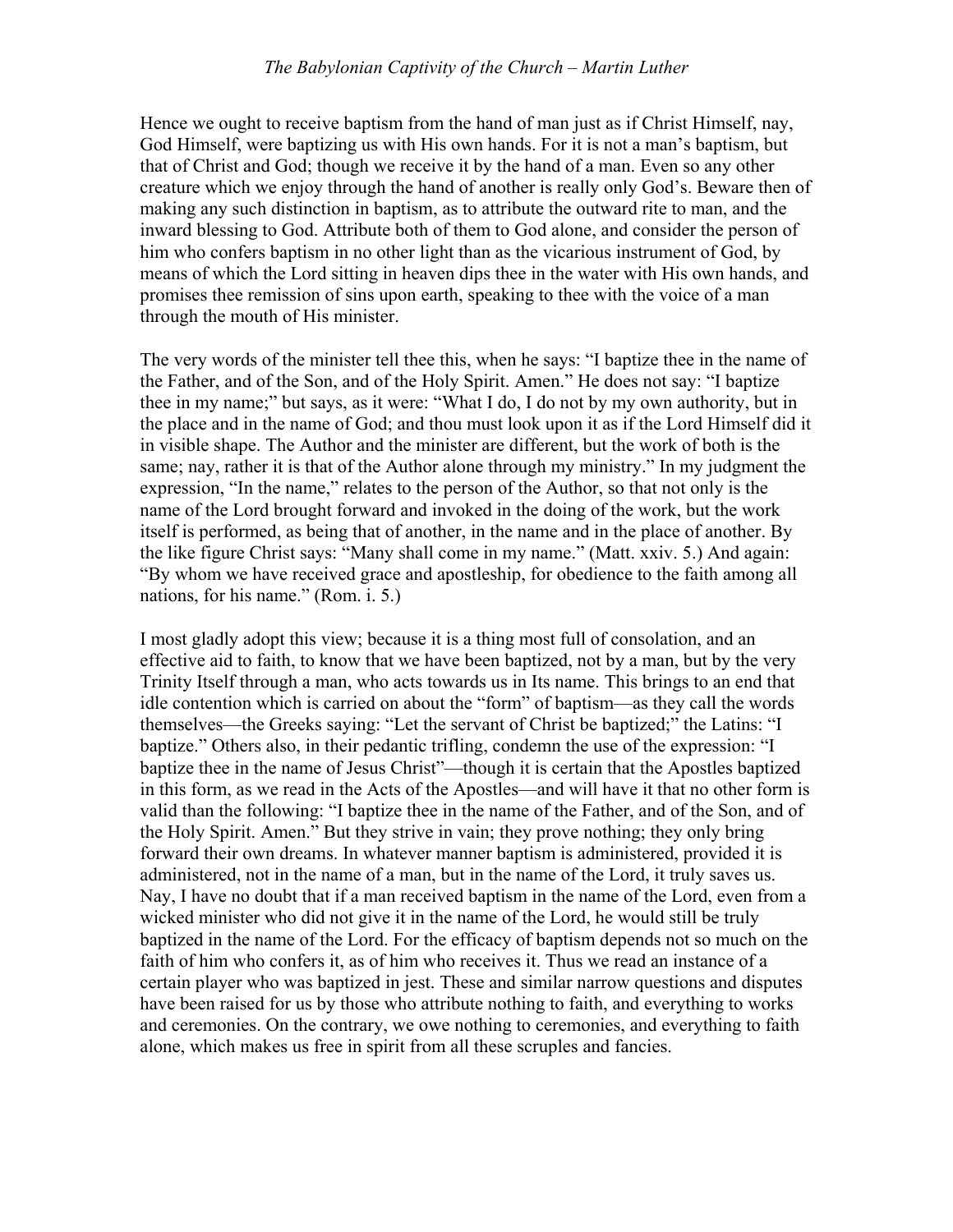Another thing which belongs to baptism is the sign or sacrament, which is that dipping into water whence it takes its name. For in Greek to baptize signifies to dip, and baptism is a dipping. We have said already that, side by side with the divine promises, signs also are given us, to represent by a figure the meaning of the words of the promise; or, as the moderns say, the sacrament has an effectual significance. What that significance is we shall see. Very many have thought that in the word and the water there is some occult spiritual virtue, which works the grace of God in the soul of the recipient. Others deny this, and declare that there is no virtue in the sacraments, but that grace is given by God alone, who, according to His covenant, is present at the sacraments instituted by Himself. All however agree in this, that the sacraments are effectual signs of grace. They are led to this conclusion by this one argument, that it does not otherwise appear what preeminence the sacraments of the new law would have over those of the old, if they were only signs. Hence they have been driven to attribute such efficacy to the sacraments of the new law, that they have stated them to be profitable even to those who are in mortal sin; and have declared that neither faith nor grace are requisite, but that it is sufficient that we do not place any impediment in the way, that is, any actual purpose of sinning afresh.

We must carefully avoid and fly from these doctrines, for they are impious and unbelieving, repugnant to faith and to the nature of the sacraments. It is a mistake to suppose that the sacraments of the new law differ from the sacraments of the old law as regards the efficacy of their significance. Both are on an equality in their significance; for the same God who now saves us by baptism and the bread, saved Abel by his sacrifice, Noah by the Ark, Abraham by circumcision, and all the other Patriarchs by their own proper signs. There is no difference then between a sacrament of the old and of the new law, as regards their significance; provided we understand by the old law all the dealings of God with the Patriarchs and other Fathers in the time of the law. For those signs which were given to the Patriarchs and Fathers are completely distinct from the legal figures which Moses instituted in his law; such as the rites of the priesthood, in relation to vestments, vessels, food, houses, and the like. These are as different as possible, not only from the sacraments of the new law, but also from those signs which God gave from time to time to the Fathers who lived under the law; such as that given to Gideon in the fleece, to Manoah in his sacrifice; such also as that which Isaiah offered to Ahaz. In all these cases alike, some promise was given which required faith in God.

In this then the figures of the law differ from signs new or old, that the figures of the law have no word of promise annexed to them, requiring faith, and therefore are not signs of justification, inasmuch as they are not sacraments of faith, which alone justify, but only sacraments of works. Their whole force and nature lay in works, not in faith; for he who did them fulfilled them, even if his work was without faith. Now our signs or sacraments and those of the Fathers have annexed to them a word of promise, which requires faith, and can be fulfilled by no other work. Thus they are signs or sacraments of justification, because they are sacraments of justifying faith and not of works; so that their whole efficacy lies in faith itself, not in working. He who believes them fulfils them, even though he do no work. Hence the saying: It is not the sacrament, but faith in the sacrament which justifies. Thus circumcision did not justify Abraham and his seed; and yet the Apostle calls it a seal of the righteousness of faith, because faith in that promise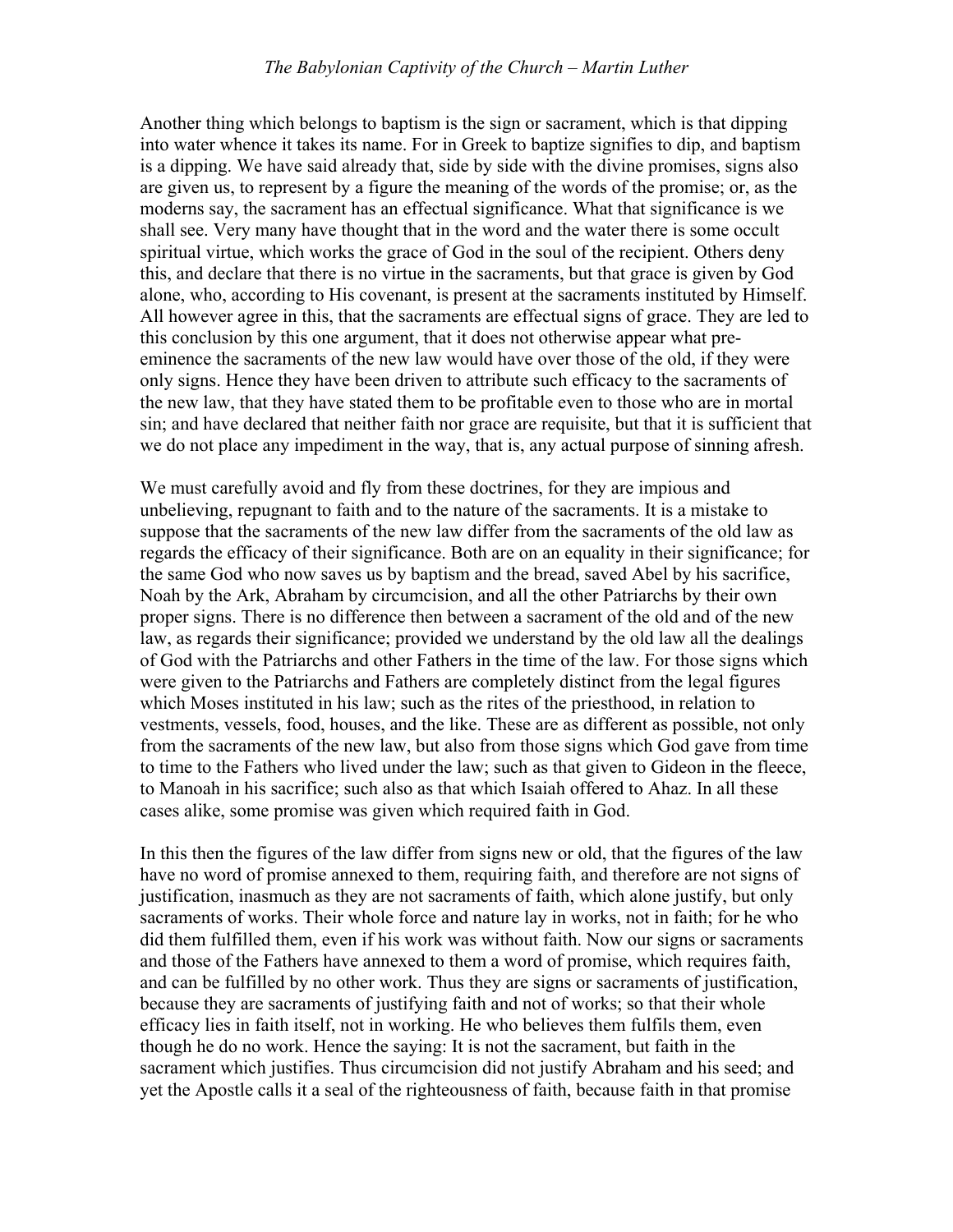with which circumcision was connected did justify, and fulfilled the meaning of circumcision. Faith was that circumcision of the heart in spirit, which was figured by the circumcision of the flesh in the letter. Thus it was evidently not the sacrifice of Abel which justified him, but the faith by which he offered himself entirely to God; of which faith the outward sacrifice was a figure.

Thus it is not baptism which justifies any man, or is of any advantage; but faith in that word of promise to which baptism is added; for this justifies, and fulfils the meaning of baptism. For faith is the submerging of the old man, and the emerging of the new man. Hence it cannot be that the new sacraments differ from the ancient sacraments, for they both alike have divine promises and the same spirit of faith; but they differ incomparably from the ancient *figures,* on account of the word of promise, which is the sole and most effective means of difference. Thus at the present day the pomp of vestments, localities, meats, and an infinite variety of ceremonies, doubtless figure excellent works to be fulfilled in the spirit; and yet, since no word of divine promise is connected with them, they can in no way be compared with the signs of baptism and the bread. Nor can they justify men nor profit them in any way, since their fulfilment lies in the very practice or performance of them without faith; for when they are done or performed, they are fulfilled. Thus the Apostle speaks of those things, "which all are to perish with the using; after the commandments and doctrines of men." (Col. ii. 22.) Now the sacraments are not fulfilled by being done, but by being believed.

Thus it cannot be true that there is inherent in the Sacraments a power effectual to produce justification, or that they are efficacious signs of grace. These things are said in ignorance of the divine promise and to the great detriment of faith; unless indeed we call them efficacious in this sense, that, if along with them there be unhesitating faith, they do confer grace most certainly and most effectually. But that it is not this kind of efficacy which those writers attribute to them is evident from this, that they assert them to be profitable to all men, even the wicked and unbelieving, provided they put no obstacle in the way; as if unbelief itself were not the most persistent of all obstacles, and the most hostile to grace. Thus they have endeavoured to make out of the sacrament a precept, and out of faith a work. For if a sacrament confers grace on me, merely because I receive it, then it is certainly by my own work and not by faith that I obtain grace; nor do I apprehend any promise in the sacrament, but only a sign instituted and commanded by God. It is evident from this how utterly the sacraments are misunderstood by these theologians of the Sentences, inasmuch as they make no account either of faith or of the promise in the sacraments, but cleave only to the sign and the use of the sign, and carry us away from faith to works, from the word to the sign. Thus, as I have said, they have not only brought the sacraments into bondage, but, as far as in them lay, have entirely done away with them.

Let us then open our eyes, and learn to look more to the word than the sign, more to faith than to the work or use of the sign; and let us understand that wherever there is a divine promise, there faith is required; and that both of these are so necessary that neither can be of any effect without the other. We can neither believe unless we have a promise, nor is the promise effectual unless it is believed; while if these two act reciprocally, they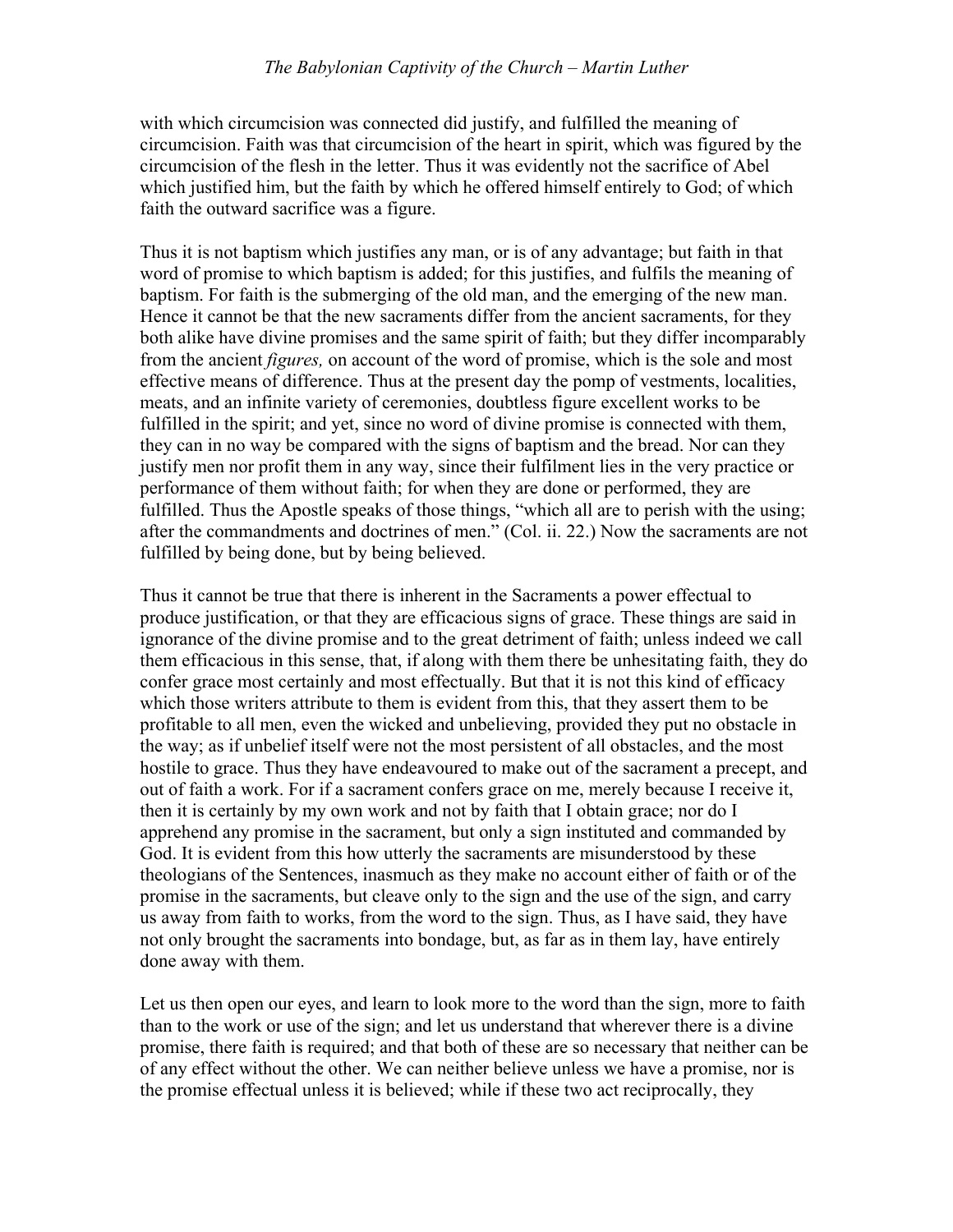produce a real and sure efficacy in the sacraments. Hence to seek efficacy in the sacrament independently of the promise and of faith is to strive in vain and to fall into condemnation. Thus Christ says: "He that believeth and is baptized shall be saved, but he that believeth not shall be damned." (Mark xvi. 16.) Thus He shows that in the sacrament faith is so necessary that it can save us even without the sacrament; and on this account when He says: "He that believeth not," He does not add: "and is not baptized."

Baptism then signifies two things, death and resurrection; that is, full and complete justification. When the minister dips the child into the water, this signifies death; when he draws him out again, this signifies life. Thus Paul explains the matter: "Therefore we are buried with him by baptism into death; that like as Christ was raised up from the dead by the glory of the Father, even so we also should walk in newness of life." (Rom. vi. 4.) This death and resurrection we call a new creation, a regeneration, and a spiritual birth; and these words are not only to be understood allegorically, as they are by many, of the death of sin and the life of grace, but of a real death and resurrection. For baptism has no fictitious meaning, nor does sin die or grace rise fully within us, until the body of sin which we bear in this life is destroyed; for, as the Apostle says, as long as we are in the flesh, the desires of the flesh work in us and are worked upon. Hence when we begin to believe, we begin at the same time to die to this world, and to live to God in a future life; so that faith is truly a death and resurrection; that is, that spiritual baptism in which we are submerged and emerge.

When then the washing away of sins is attributed to baptism, it is rightly so attributed; but the meaning of the phrase is too slight and weak to fully express baptism, which is rather a symbol of death and resurrection. For this reason I could wish that the baptized should be totally immersed, according to the meaning of the word and the signification of the mystery; not that I think it necessary to do so, but that it would be well that so complete and perfect a thing as baptism should have its sign also in completeness and perfection, even as it was doubtless instituted by Christ. For a sinner needs not so much to be washed as to die, that he may be altogether renewed into another creature, and that there may thus be a correspondence in him to the death and resurrection of Christ along with whom he dies and rises again in baptism. For though we may say that Christ was washed from His mortality when He died and rose again, yet it is a weaker expression than if we said that He was totally changed and renewed; and so there is more intensity in saying that death and resurrection to eternal life are signified to us by baptism, than that we are washed from sin.

Here again we see that the sacrament of baptism, even in respect to the sign, is not the mere business of a moment, but has a lasting character. For though the transaction itself passes quickly, the thing signified by it lasts even until death, yea, till the resurrection at the last day. For as long as we live we are always doing that which is signified by baptism; that is, we are dying and rising again. We are dying, I say, not only in our affections and spiritually, by renouncing the sins and vanities of the world, but in very deed we are beginning to leave this bodily life and to apprehend the future life, so that there is a real (as they call it) and also a bodily passing out of this world to the Father.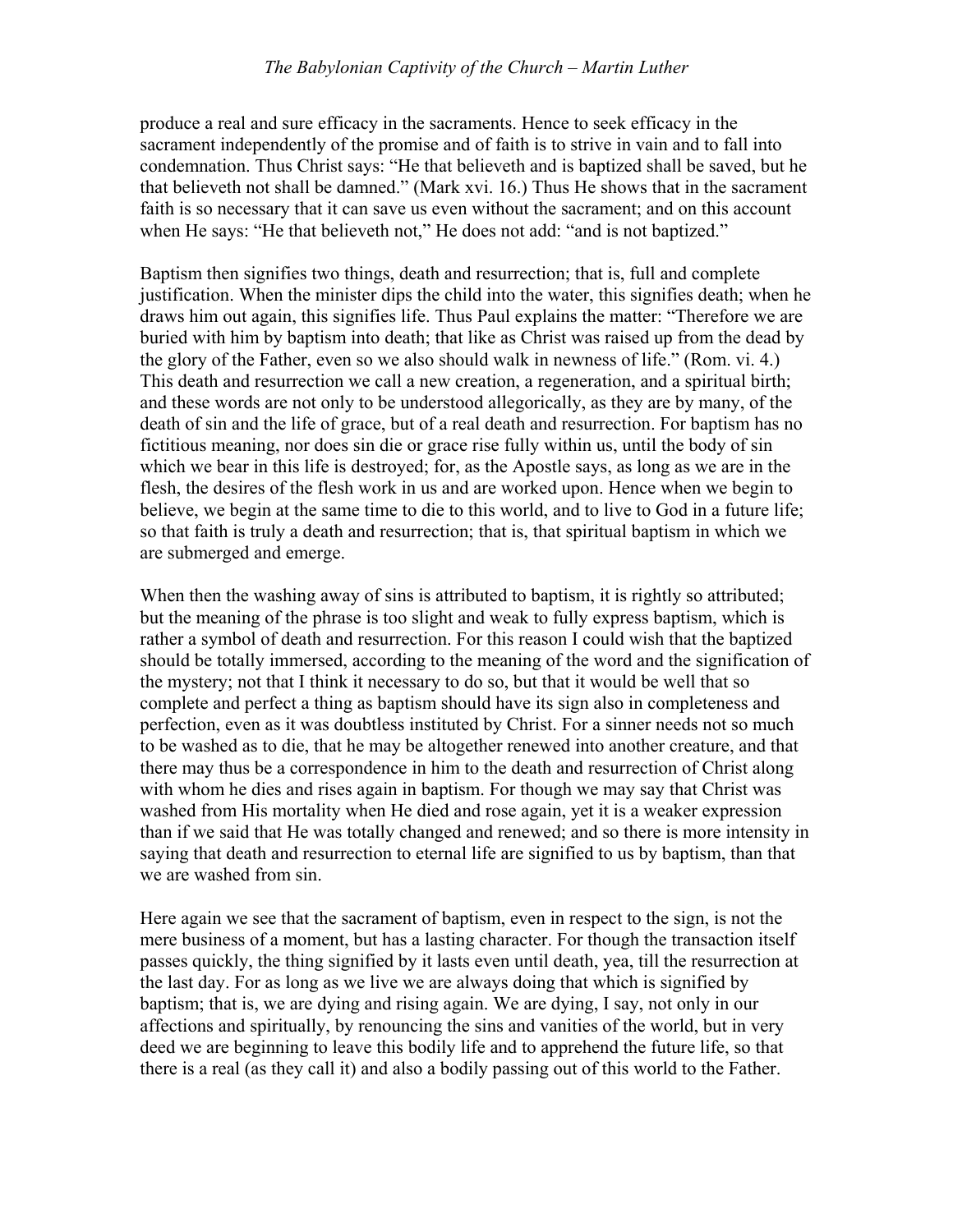We must therefore keep clear of the error of those who have reduced the effect of baptism to such small and slender dimensions that, while they say that grace is infused by it, they assert that this grace is afterwards, so to speak, effused by sin; and that we must then go to heaven by some other way, as if baptism had now became absolutely useless. Do not thou judge thus, but understand that the significance of baptism is such that thou mayest live and die in it; and that neither by penitence nor by any other way canst thou do aught but return to the effect of baptism, and do afresh what thou wert baptized in order to do, and what thy baptism signified. Baptism never loses its effect, unless in desperation thou refuse to return to salvation. Thou mayst wander away for a time from the sign, but the sign does not on that account lose its effect. Thus thou hast been baptized once for all sacramentally, but thou needest continually to be baptized by faith, and must continually die and continually live. Baptism hath swallowed up thy whole body and given it forth again; and so the substance of baptism ought to swallow up thy whole life, in body and in soul, and to give it back in the last day, clothed in the robe of brightness and immortality. Thus we are never without the sign as well as the substance of baptism; nay, we ought to be continually baptized more and more, until we fulfil the whole meaning of the sign at the last day.

We see then that whatever we do in this life tending to the mortifying of the flesh and the vivifying of the spirit is connected with baptism; and that the sooner we are set free from this life, the more speedily we fulfil the meaning of our baptism; and the greater the sufferings we endure, the more happily do we answer the purpose of baptism. The Church was at its happiest in those days when martyrs were daily put to death and counted as sheep for the slaughter; for then the virtue of baptism reigned in the Church with full power, though now we have quite lost sight of it for the multitude of human works and doctrine. The whole life which we live ought to be a baptism, and to fulfil the sign or sacrament of baptism; since we have been set free from all other things and given up to baptism alone, that is, to death and resurrection.

To whom can we assign the blame that this glorious liberty of ours and this knowledge of baptism are nowadays in bondage, except only to the tyranny of the Roman Pontiff? He most of all men, as becomes a chief shepherd, ought to have been the preacher and the asserter of this liberty and this knowledge; as Paul says: "Let a man so account of us, as of the ministers of Christ, and stewards of the mysteries of God." (1 Cor. iv. 1.) But his sole object is to oppress us by his decrees and laws, and to ensnare us into bondage to his tyrannical power. Not to speak of the impious and damnable way in which the Pope fails to teach these mysteries, by what right, I ask, has he established laws over us? Who has given him authority to bring into bondage this liberty of ours, given us by baptism? One purpose, as I have said, we ought to carry out in our whole lives, namely, to be baptized, that is, to be mortified, and to live by faith in Christ. This faith alone ought to have been taught, above all by the chief shepherd. But now not a word is said about faith, but the Church is crushed by an infinite number of laws concerning works and ceremonies; the virtue and knowledge of baptism are taken away; the faith of Christ is hindered.

I say then, neither Pope, nor bishop, nor any man whatever has the right of making one syllable binding on a Christian man, unless it is done with his own consent. Whatever is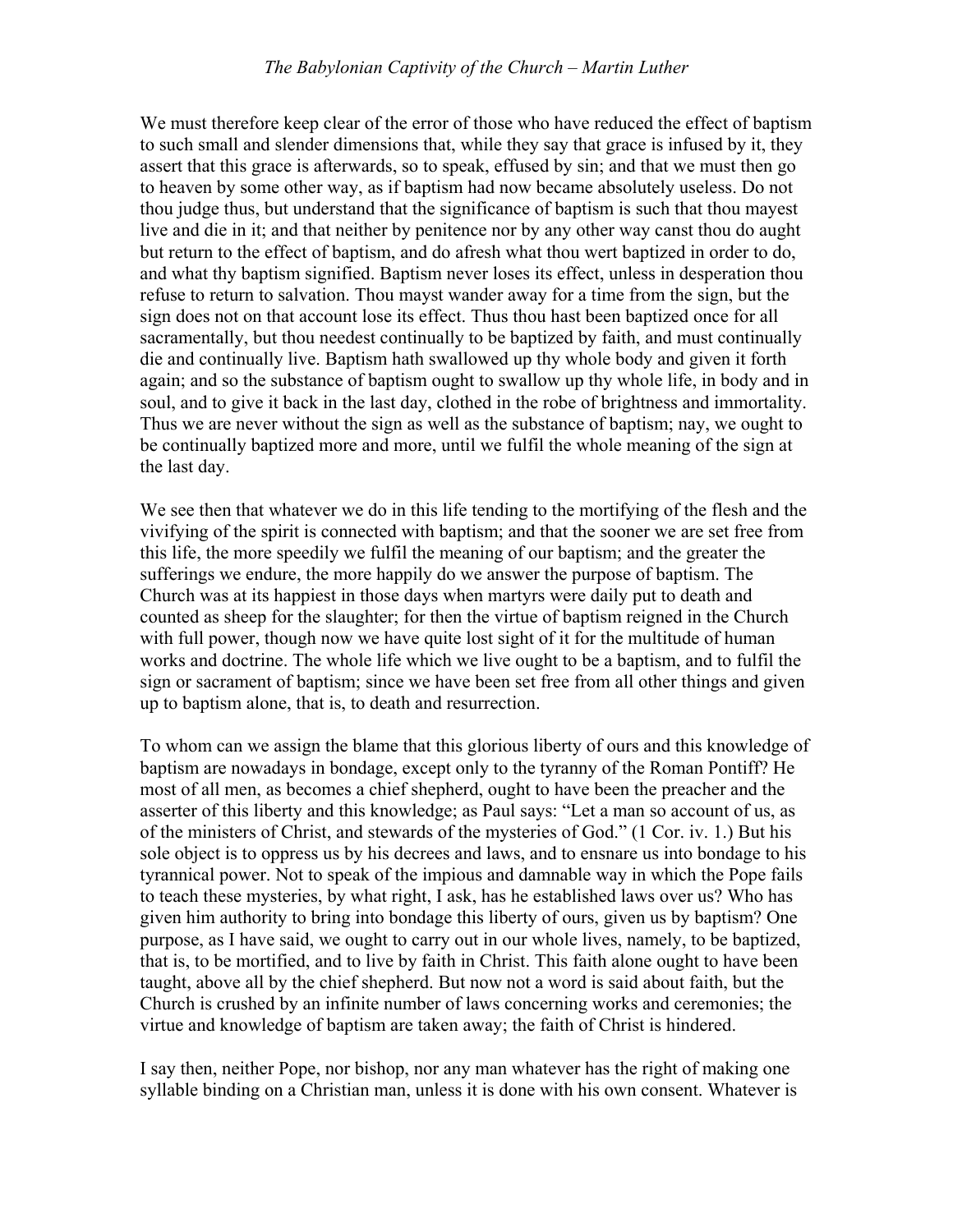done otherwise is done in a spirit of tyranny; and thus the prayers, fastings, almsgiving, and whatever else the Pope ordains and requires in the whole body of his decrees, which are as many as they are iniquitous, he has absolutely no right to require and ordain; and he sins against the liberty of the Church as often as he attempts anything of the kind. Hence it has come to pass that while the churchmen of the present day are strenuous defenders of church liberty, that is, of wood, stone, fields, and money (for in this day things ecclesiastical are synonymous with things spiritual), they yet, by their false teaching, not only bring into bondage the true liberty of the Church, but utterly destroy it; yea, more than the Turk himself could; contrary to the mind of the Apostle, who says: "Be not ye the servants of men." (1 Cor. vii. 23.) We are indeed made servants of men, when we are subjected to their tyrannical ordinances and laws.

This wicked and flagitious tyranny is aided by the disciples of the Pope, who distort and pervert to this end the saying of Christ: "He who heareth you heareth me." They swell out these words into a support for their own traditions; whereas this saying was addressed by Christ to the Apostles when they were going forth to preach the gospel, and therefore ought to be understood as referring to the gospel alone. These men, however, leave the gospel out of sight, and make this saying fit in with their own inventions. Christ says: "My sheep hear my voice, but they know not the voice of strangers." For this cause the gospel was bequeathed to us, that the pontiffs might utter the voice of Christ; but they utter their own voice, and are determined to be heard. The Apostle also says of himself that he was not sent to baptize, but to preach the gospel; and thus no man is bound to receive the traditions of the pontiff, or to listen to him, except when he teaches the gospel and Christ; and he himself ought to teach nothing but the freest faith. Since, however, Christ says: "he who hears you hears me," why does not the Pope also hear others? Christ did not say to Peter alone: "he who hears thee." Lastly, where there is true faith, there must also of necessity be the word of faith. Why then does not the unbelieving Pope listen to his believing servant who has the word of faith? Blindness, blindness reigns among the pontiffs.

Others however, far more shamelessly, arrogate to the Pope the power of making laws; arguing from the words: "Whatsoever thou shalt bind on earth shall be bound in heaven; and whatsoever thou shalt loose on earth shall be loosed in heaven." (Matt. xvi. 19.) Christ is speaking there of the binding and loosing of sins, not of bringing the whole Church into bondage and making laws to oppress it. Thus the papal tyranny acts in all things on its own false maxims; while it forcibly wrests and perverts the words of God. I admit indeed that Christians must endure this accursed tyranny, as they would any other violence inflicted on them by the world, according to the saying of Christ: "Whosoever shall smite thee on thy right cheek, turn to him the other also." (Matt. v. 39.) But I complain of this, that wicked pontiffs boast that they have a rightful power to act thus, and pretend that in this Babylon of theirs they are providing for the interests of Christendom; an idea which they have persuaded all men to adopt. If they did these things in conscious and avowed impiety and tyranny, or if it were simple violence that we endured, we might meanwhile quietly reckon up the advantages thus afforded us for the mortification of this life and the fulfilment of baptism, and should retain the full right of glorying in conscience at the wrong done us. As it is, they desire so to ensnare our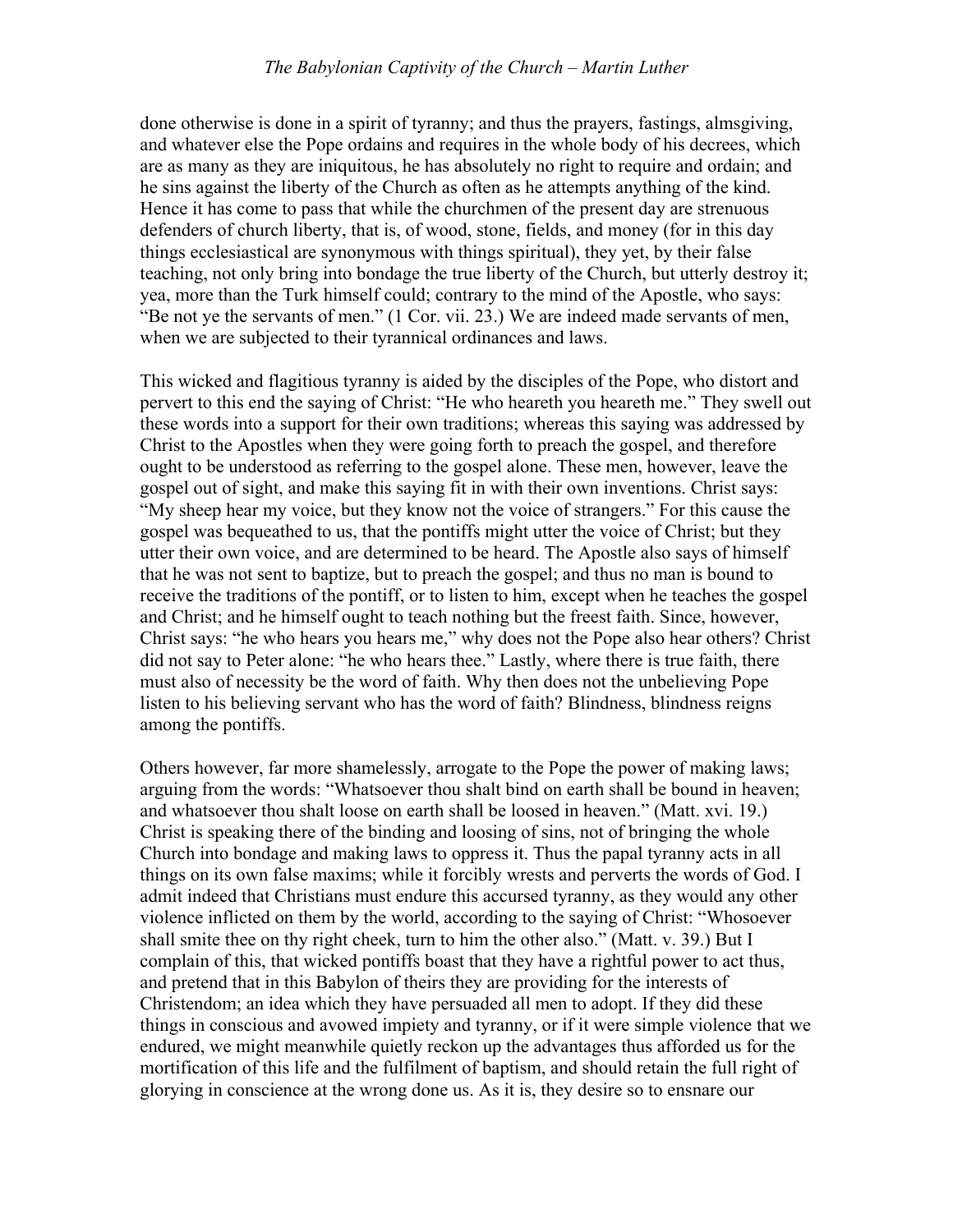consciences in the matter of liberty that we should believe all that they do to be well done, and should think it unlawful to blame or complain of their iniquitous actions. Being wolves, they wish to appear shepherds; being antichrists, they wish to be honoured like Christ.

I cry aloud on behalf of liberty and conscience, and I proclaim with confidence that no kind of law can with any justice be imposed on Christians, whether by men or by angels, except so far as they themselves will; for we are free from all. If such laws are imposed on us, we ought so to endure them as still to preserve the consciousness of our liberty. We ought to know and stedfastly to protest that a wrong is being done to that liberty, though we may bear and even glory in that wrong; taking care neither to justify the tyrant nor to murmur against the tyranny. "Who is he that will harm you, if ye be followers of that which is good?" (1 Peter iii. 13.) All things work together for good to the elect of God. Since, however, there are but few who understand the glory of baptism and the happiness of Christian liberty, or who can understand them for the tyranny of the Pope—I for my part will set free my own mind and deliver my conscience, by declaring aloud to the Pope and to all papists, that, unless they shall throw aside all their laws and traditions, and restore liberty to the churches of Christ, and cause that liberty to be taught, they are guilty of the death of all the souls which are perishing in this wretched bondage, and that the papacy is in truth nothing else than the kingdom of Babylon and of very Antichrist. For who is the man of sin and the son of perdition, but he who by his teaching and his ordinances increases the sin and perdition of souls in the Church; while he yet sits in the Church as if he were God? All these conditions have now for many ages been fulfilled by the papal tyranny. It has extinguished faith, darkened the sacraments, crushed the gospel; while it has enjoined and multiplied without end its own laws, which are not only wicked and sacrilegious, but also most unlearned and barbarous.

Behold then the wretchedness of our bondage. "How doth the city sit solitary, that was full of people! How is she become as a widow! She that was great among the nations, and princess among the provinces, how is she become tributary! Among all her lovers she hath none to comfort her; all her friends have dealt treacherously with her." (Lam. i. 1, 2.) There are at this day so many ordinances, so many rites, so many parties, so many professions, so many works to occupy the minds of Christians, that they forget their baptism. For this multitude of locusts, caterpillars, and cankerworms, no man is able to remember that he was baptized, or what it was that he obtained in baptism. We ought to have been like babes when they are baptized, who, being preoccupied by no zeal and by no works, are free for all things, at rest and safe in the glory of their baptism alone. We also ourselves are babes in Christ, unremittingly baptized.

In opposition to what I have said, an argument will perhaps be drawn from the baptism of infants, who cannot receive the promise of God, or have faith in their baptism; and it will be said that therefore either faith is not requisite, or infants are baptized in vain. To this I reply, what all men say, that infants are aided by the faith of others, namely, that of those who bring them to baptism. For as the word of God, when it is preached, is powerful enough to change the heart of a wicked man, which is not less devoid of sense and feeling than any infant, so through the prayers of the Church which brings the child in faith, to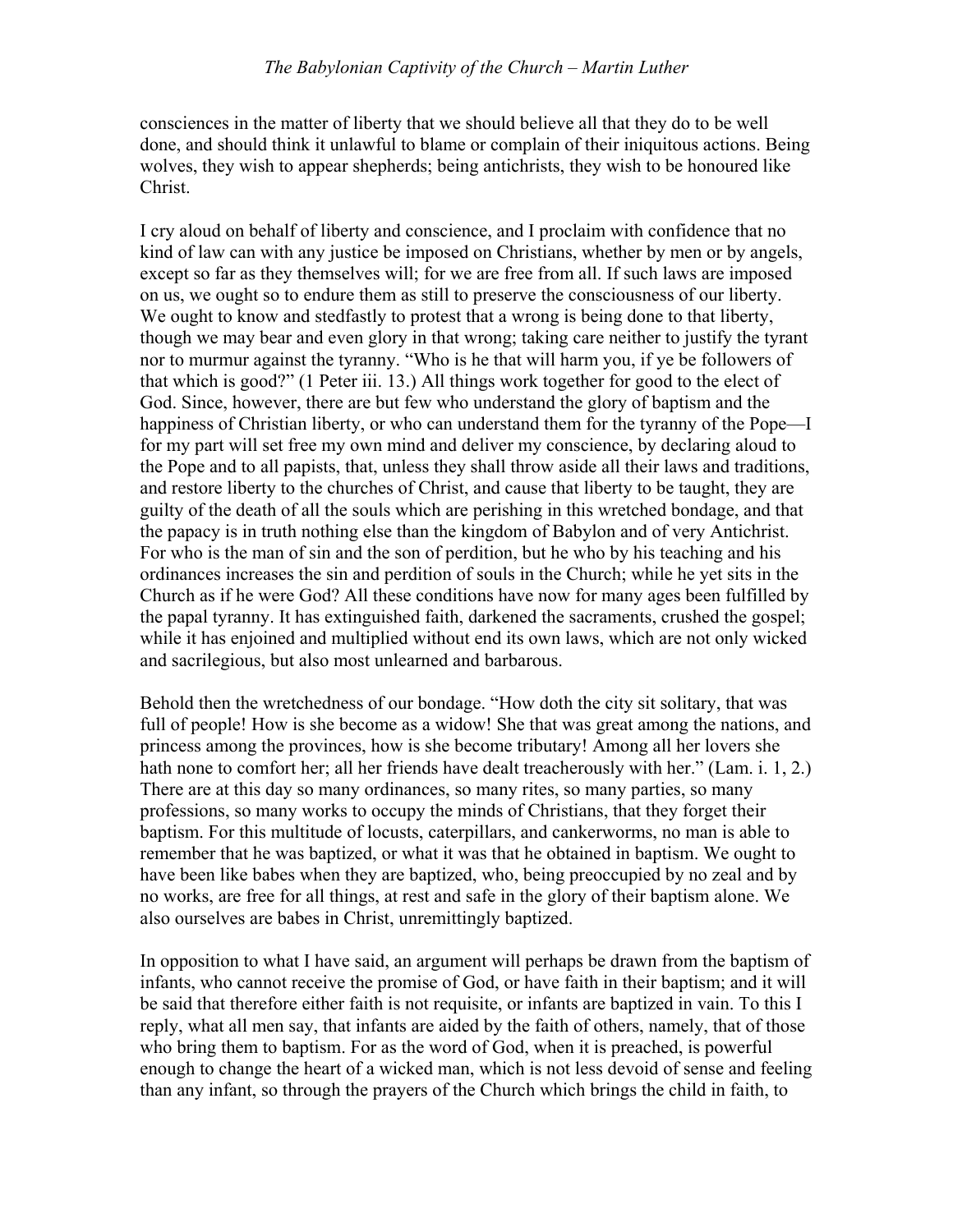which prayers all things are possible, the infant is changed, cleansed, and renewed by faith infused into it. Nor should I doubt that even a wicked adult, if the Church were to bring him forward and pray for him, might undergo a change in any of the sacraments; just as we read in the gospel that the paralytic man was healed by the faith of others. In this sense too I should readily admit that the sacraments of the new law are effectual for the bestowal of grace, not only on those who do not place any obstacle in the way, but on the most obstinate of those who do. What difficulty cannot the faith of the Church and the prayer of faith remove, when Stephen is believed to have converted the Apostle Paul by this power? But in these cases the sacraments do what they do, not by their own virtue, but by that of faith; without which, as I have said, they have no effect at all.

A question has been raised whether a child yet unborn, but of which only a hand or a foot appears, can be baptized. On this point I would give no hasty judgment, and I confess my own ignorance. Nor do I know whether the reason on which they base their opinion is sufficient, namely, that the whole soul exists in every part of the body; for it is not the soul, but the body, which is outwardly baptized. On the other hand, I cannot pronounce that, as some assert, he who has not yet been born, cannot be born again; though it is a very strong argument. I leave this question to the decision of the Spirit, and meanwhile would have every man to be fully persuaded in his own mind.

I will add one thing, of which I wish I could persuade every one; that is, that all vows, whether those of religious orders, or of pilgrimages, or of works of any kind, should be entirely done away with, or at least avoided, and that we should remain in the liberty of baptism, full as it is of religious observances and of good works. It is impossible to express to what an extent this far too much extolled belief in vows detracts from baptism, and obscures the knowledge of Christian liberty; not to mention the unspeakable and infinite danger to souls which is daily increased by this immoderate passion for vows, and thoughtless rashness in making them. Oh ye most wicked Bishops and most unhappy pastors, who slumber at your ease and disport yourselves with your own desires, while ye have no pity for the grievous and perilous affliction of Joseph!

It would be well either to do away by a general edict with all vows, especially those which are perpetual, and to recall all men to their baptismal vows, or at least to admonish all to take no vow rashly; and not only to invite no vows, but to place delays and difficulties in the way of their being taken. We make an ample vow at baptism, a greater one than we can fulfil; and we shall have enough to do if we give all our efforts to this alone. But now we compass sea and land to make many proselytes; we fill the world with priests, monks, and nuns; and we imprison all these in perpetual vows. We shall find those who will argue on this point, and lay it down that works performed under the sanction of a vow are better than those performed independently of vows, and will be preferred in heaven and meet with far higher reward. Blind and impious Pharisees! who measure righteousness and holiness by the greatness and number of works, or by some other quality in them; while in God's sight they are measured by faith alone; since in His sight there is no difference between works, except so far as there is a difference in faith.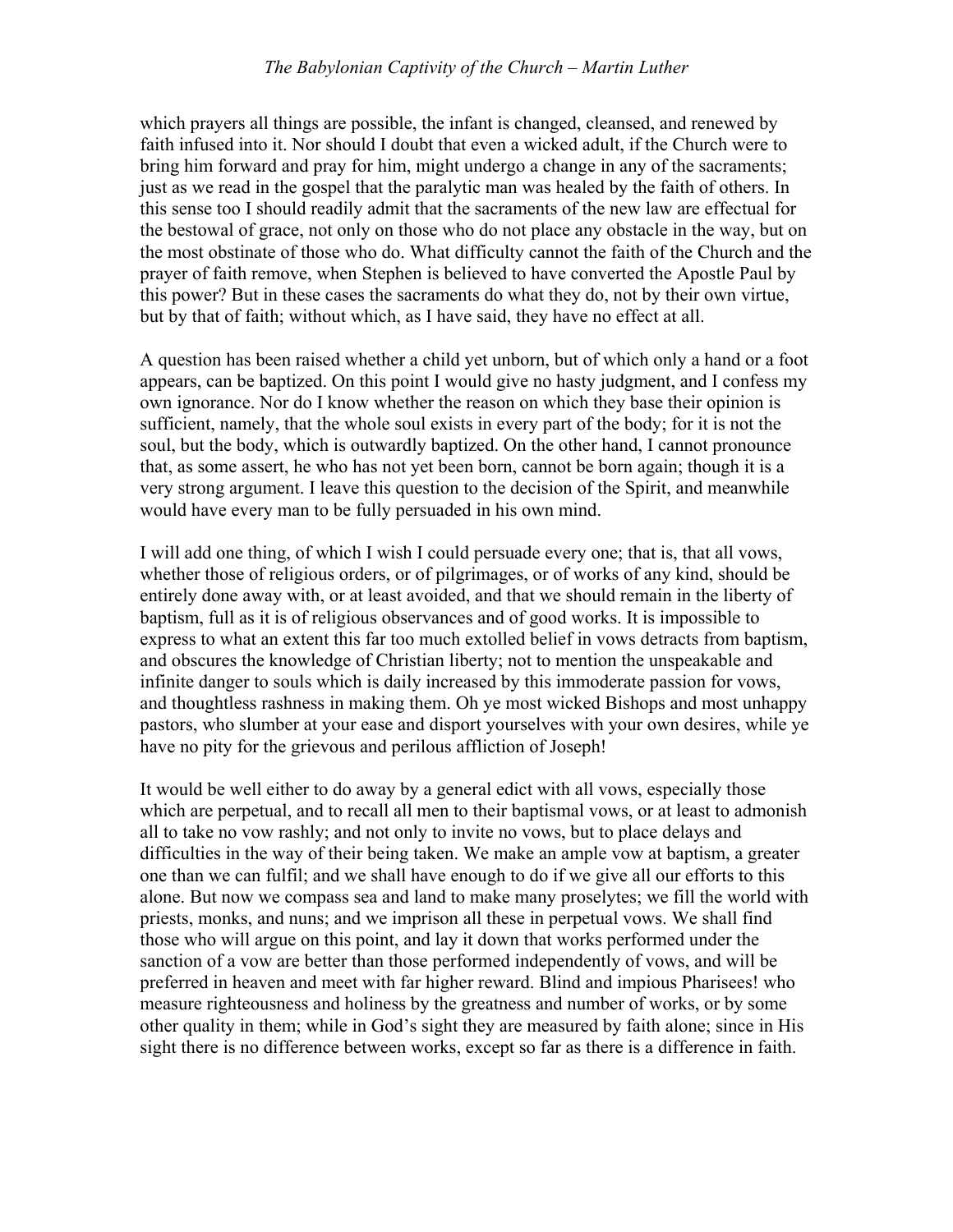By this inflated talk wicked men create a great opinion of their own inventions, and puff up human works, in order to allure the senseless multitude, who are easily led by a specious show of works; to the great ruin of faith, forgetfulness of baptism, and injury to Christian liberty. As a vow is a sort of law and requires a work, it follows that, as vows are multiplied, so laws and works are multiplied; and by the multiplication of these, faith is extinguished, and the liberty of baptism is brought into bondage. Not content with these impious allurements, others go further, and assert that entrance into a religious order is like a new baptism, which may be successively renewed, as often as the purpose of a religious life is renewed. Thus these devotees attribute to themselves alone righteousness, salvation, and glory, and leave to the baptized absolutely no room for comparison with them. The Roman pontiff, that fountain and author of all superstitions, confirms, approves, and embellishes these ideas by grandly worded bulls and indulgences; while no one thinks baptism worthy even of mention. By these showy displays they drive the easily led people of Christ into whatever whirlpools of error they will; so that, unthankful for their baptism, they imagine that they can do better by their works than others by their faith.

Wherefore God also, who is froward with the froward, resolving to avenge Himself on the pride and unthankfulness of these devotees, causes them either to fail in keeping their vows, or to keep them with great labour and to continue immersed in them, never becoming acquainted with the grace of faith and of baptism. As their spirit is not right with God, He permits them to continue to the end in their hypocrisy, and to become at length a laughing-stock to the whole world, always following after righteousness, and never attaining to it; so that they fulfil that saying: "Their land also is full of idols." (Is. ii. 8.)

I should certainly not forbid or object to any vow which a man may make of his own private choice. I do not wish altogether to condemn or depreciate vows; but my advice would be altogether against the public establishment or confirmation of any such mode of life. It is enough that every man should be at liberty to make private vows at his own peril; but that a public system of living under the constraint of vows should be inculcated, I consider to be a thing pernicious to the Church and to all simple souls. In the first place, it is not a little repugnant to the Christian life, inasmuch as a vow is a kind of ceremonial law, and a matter of human tradition or invention; from all which the Church has been set free by baptism, since the Christian is bound by no law, except that of God. Moreover there is no example of it in the Scriptures, especially of the vow of perpetual chastity, obedience, and poverty. Now a vow of which we have no example in the Scriptures is a perilous one, which ought to be urged upon no man, much less be established as a common and public mode of life; even if every individual must be allowed to venture upon it at his own peril, if he will. There are some works which are wrought by the Spirit in but few, and these ought by no means to be brought forward as an example, or as a manner of life.

I greatly fear, however, that these systems of living under vows in the religious, are of the number of those things of which the Apostle foretold: "Speaking lies in hypocrisy; forbidding to marry, and commanding to abstain from meats, which God hath created to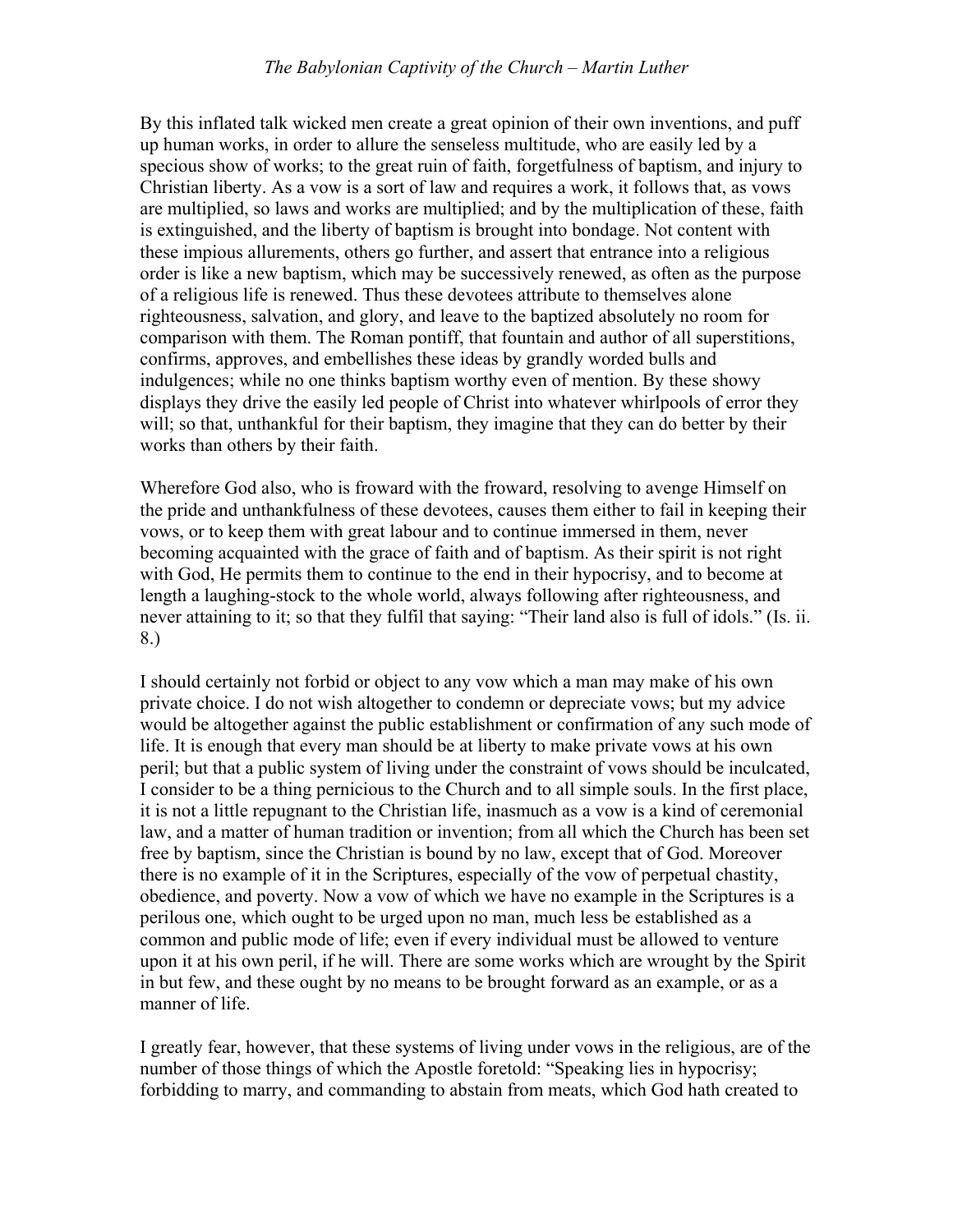be received with thanksgiving." (1 Tim. iv. 2, 3.) Let no one cite against me the example of St. Bernard, St. Francis, St. Dominic, and such like authors or supporters of religious orders. God is terrible and wonderful in His dealings with the children of men. He could preserve Daniel, Ananias, Azarias, and Misael holy, even as ministers of the kingdom of Babylon, that is, in the very midst of wickedness; He may also have sanctified the men of whom I have spoken in their perilous mode of life, and have guided them by the special working of His Spirit; while yet He would not have this made an example for other men. It is certain that not one of these men was saved by his vows or his religious order, but by faith alone, by which all men are saved, but to which these showy servitudes of vows are especially hostile.

In this matter let every man be fully persuaded in his own mind. I shall carry out my undertaking, and speak on behalf of the liberty of the Church and of the glory of baptism; and I shall state for the general benefit what I have learnt under the teaching of the Spirit. And first I counsel those who are in high places in the Church to do away with all those vows and the practice of living under vows, or, at the least, not to approve or extol them. If they will not do this, then I earnestly advise all who desire to make their salvation the safer—particularly growing youths and young men—to keep aloof from all vows, especially from such as are extensive and life-long. I give this advice in the first place because this mode of life, as I have already said, has no evidence or example in the Scriptures, but rests only on the bulls of the pontiffs, who are but men; and secondly, because it tends to lead men into hypocrisy through its singularity and showy appearance, whence arise pride and contempt of the ordinary Christian life. If there were no other cause for doing away with these vows, this one by itself would have weight enough, that by them faith and baptism are depreciated, and works are magnified. Now these cannot be magnified without ruinous consequences, for among many thousands there is scarcely one who does not look more to his works as a member of a religious order, than to faith; and under this delusion they claim superiority over each other as being stricter or laxer, as they call it.

Hence I advise no man, yea, I dissuade every man from entering into the priesthood or any religious order, unless he be so fortified with knowledge as to understand that, however sacred and lofty may be the works of priests or of the religious orders, they differ not at all in the sight of God from the works of a husbandman labouring in his field, or of a woman attending to her household affairs, but that in His eyes all things are measured by faith alone; as it is written: "In all thy work believe with the faith of thy soul, for this is the keeping of the commandments of God." (Eccles. xxxii. 23.) Nay, it very often happens that the common work of a servant or a handmaiden is more acceptable to God than all the fastings and works of a monk or a priest, when they are done without faith. Since, then, it is likely that at the present day vows only tend to increase men's pride and presumption in their own works, it is to be feared that there is nowhere less of faith and of the Church than in priests, monks, and bishops; and that these very men are really Gentiles and hypocrites, who consider themselves to be the Church, or the very heart of the Church, spiritual persons, and rulers of the Church, when they are very far indeed from being so. These are really the people of the captivity,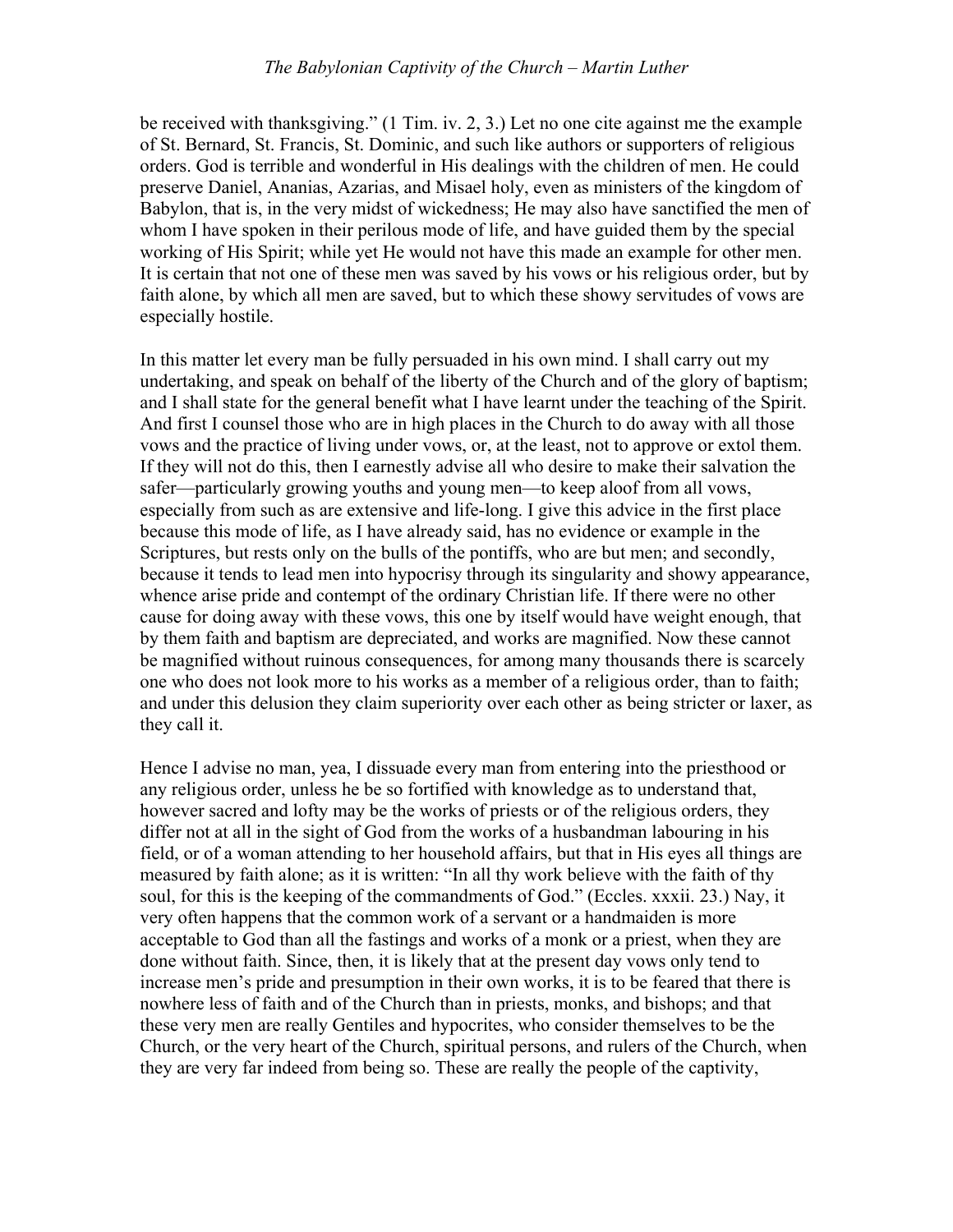among whom all the free gifts bestowed in baptism have been brought into bondage; while the poor and slender remnant of the people of the land appear vile in their eyes.

From this we perceive two conspicuous errors on the part of the Roman Pontiff. The first is, that he gives dispensations in the matter of vows, and does this as if he alone possessed authority beyond all other Christians. So far does the rashness and audacity of wicked men extend. If a vow can be dispensed with, any brother can dispense for his neighbour, or even for himself. If he cannot grant such dispensations, neither has the Pope any right to do so. Whence has he this authority? From the keys? They are common to all, and only have power over sins. But since the Pope himself confesses that vows have a divine right, why does he cheat and ruin wretched souls by giving dispensations in a matter of divine right, which admits of no dispensation? He prates of the redemption of vows, and declares that he has power to change vows, just as under the law of old the first-born of an ass was exchanged for a lamb; as if a vow, which requires to be fulfilled everywhere and constantly, were the same thing with the first-born of an ass; or as if, because God in His own law ordered an ass to be exchanged for a lamb, therefore the Pope, who is but a man, had the same power with respect to a law which is not his, but God's. It was not a pope who made this decretal, but an ass which had been exchanged for a pope, so utterly mad and impious was he.

The Pope commits a second great error again, in decreeing that the bond of marriage may be broken through, if one of the parties, even against the will of the other, desires to enter a monastery, provided the marriage has not yet been consummated. What devil inspires this portentous decree of the Pope? God commands men to keep faith and observe truth towards one another, and that every man should bring gifts out of his own substance; for He hates robbery for burnt-offering, as He declares by the mouth of Isaiah. Now husband and wife owe fidelity to each other by their compact, a fidelity which can be dissolved by no law. Neither can say: "I belong to myself," or can do without robbery whatever is done against the will of the other. Else why not also have a rule that a man who is in debt, if he enter into a religious order, shall be freed from his debts, and be at liberty to deny his bond? Ye blind! ye blind! Which is greater—good faith, which is a command of God, or a vow, invented and chosen by men? Art thou a shepherd of souls, O Pope? Are ye doctors of sacred theology, who teach in this way? Why do ye teach thus? Because ye extol a vow as being a better work than marriage; but it is not faith, which itself alone can magnify anything, that ye magnify, but works, which in the sight of God are nothing, or at least all equal as concerns their merit.

I cannot doubt then that from such vows as it is right to make, neither men nor angels can give a dispensation. But I have not been able to convince myself that all the vows made in these days fall under the head of rightful vows; such as that ridiculous piece of folly, when parents devote their child yet unborn, or an infant, to a life of religion or to perpetual chastity. Nay it is certain that this is no rightful vow; it appears to be a mockery of God, since the parents vow what it is in no wise in their power to perform. I come now to members of the religious orders. The more I think of their three vows, the less I understand them, and the more I wonder how the exaction of such vows has grown upon us. Still less do I understand at what period of life such vows can be taken, so as to be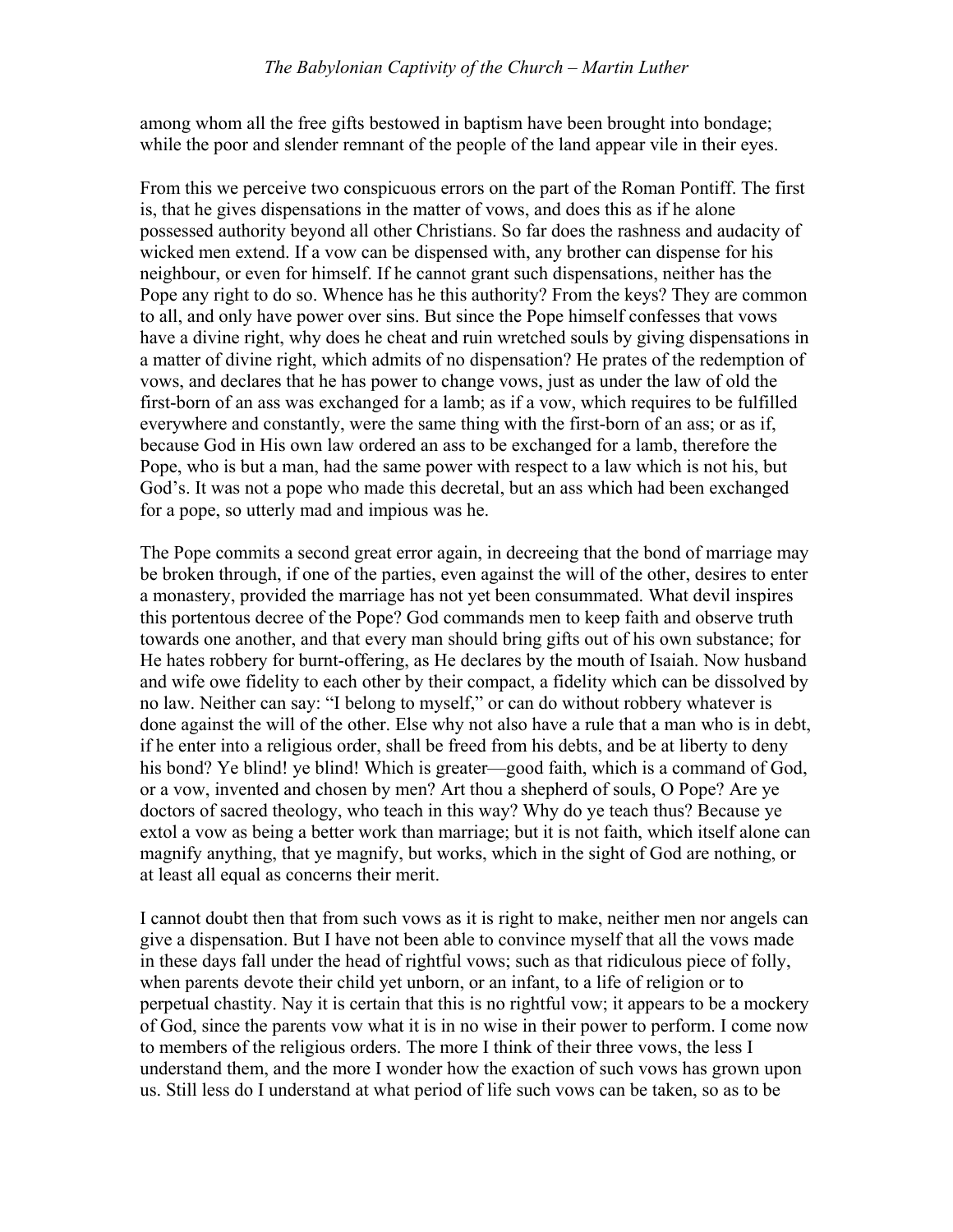legitimate and valid. In this all are agreed, that such vows, taken before the age of puberty, are not valid. And yet in this matter they deceive a great number of youths, who know as little of their own age as of what it is they are vowing. The age of puberty is not looked to when the vows are taken, but consent is supposed to follow afterwards, and the professed are held in bondage and devoured by dreadful scruples of conscience; as if a vow in itself void could become valid by the progress of time.

To me it seems folly that any limit to a legitimate vow should be laid down by others, who cannot lay one down in their own case. Nor do I see why a vow made in a man's eighteenth year should be valid, but not if made in his tenth or twelfth year. It is not enough to say that in his eighteenth year a man feels the impulses of the flesh. What if he scarcely feels them in his twentieth or thirtieth year; or feels them more strongly in his thirtieth year than in his twentieth? Why, again, is not a similar limitation placed on the vows of poverty and obedience? What time shall we assign for a man to feel himself avaricious or proud, when even the most spiritually minded men have a difficulty in detecting these affections in themselves? There will never be any sure and legitimate vow, until we shall have become thoroughly spiritual, and so have no need of vows. We see then that vows are most uncertain and perilous things. It would be a salutary course to leave this lofty manner of living under vows free to the spirit alone, as it was of old, and by no means to convert it into a perpetual mode of life. We have now, however, said enough on the subject of baptism and liberty. The time will perhaps come for treating more fully of vows, and in truth they greatly need to be treated of.

## *CONCERNING THE SACRAMENT OF PENANCE*

In this third part I shall speak of the sacrament of penance. By the tracts and disputations which I have published on this subject I have given offence to very many, and have amply expressed my own opinions. I must now briefly repeat these statements, in order to unveil the tyranny which attacks us on this point as unsparingly as in the sacrament of the bread. In these two sacraments gain and lucre find a place, and therefore the avarice of the shepherds has raged to an incredible extent against the sheep of Christ; while even baptism, as we have seen in speaking of vows, has been sadly obscured among adults, that the purposes of avarice might be served.

The first and capital evil connected with this sacrament is, that they have totally done away with the sacrament itself, leaving not even a vestige of it. Whereas this, like the other two sacraments, consists of the word of the divine promise on one side and of our faith on the other, they have overthrown both of these. They have adapted to the purposes of their own tyranny Christ's word of promise, when He says: "Whatsoever thou shalt bind on earth shall be bound in heaven: and whatsoever thou shalt loose on earth shall be loosed in heaven" (Matt. xvi. 19); and: "Whatsoever ye shall bind on earth shall be bound in heaven: and whatsoever ye shall loose on earth shall be loosed in heaven" (Matt. xviii. 18); and again: "Whose soever sins ye remit, they are remitted unto them; and whose soever sins ye retain, they are retained." (John xx. 23.) These words are meant to call forth the faith of penitents, that they may seek and obtain remission of their sins. But these men, in all their books, writings, and discourses, have not made it their object to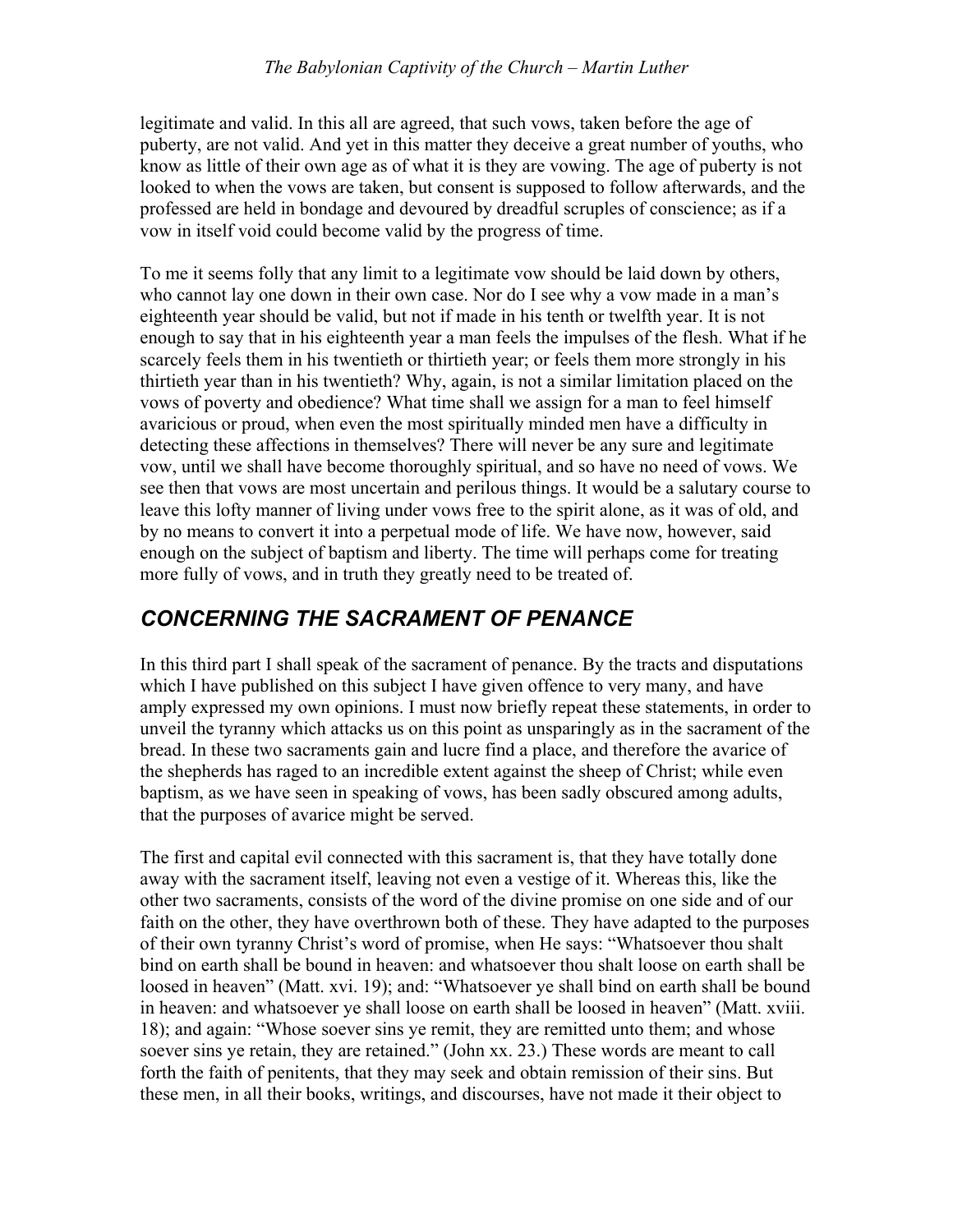explain to Christians the promise conveyed in these words, and to show them what they ought to believe, and how much consolation they might have, but to establish in the utmost length, breadth and depth their own powerful and violent tyranny. At last some have even begun to give orders to the angels in heaven, and to boast, with an incredible frenzy of impiety, that they have received the right to rule in heaven and on earth, and have the power of binding even in heaven. Thus they say not a word about the saving faith of the people, but talk largely of the tyrannical power of the pontiffs; whereas Christ's words do not deal at all with power, but entirely with faith.

It was not principalities, powers, and dominions that Christ instituted in His Church, but a ministry, as we learn from the words of the Apostle: "Let a man so account of us, as of the ministers of Christ, and stewards of the mysteries of God." (1 Cor. iv. 1.) When Christ said: "Whosoever believeth and is baptized shall be saved," He meant to call forth faith on the part of those seeking baptism; so that, on the strength of this word of promise, a man might be sure that, if he believed and were baptized, he would obtain salvation. No sort of power is here bestowed on His servants, but only the ministry of baptism is committed to them. In the same way, when Christ says: "Whatsoever ye shall bind," etc., He means to call forth the faith of the penitent, so that, on the strength of this word of promise, he may be sure that, if he believes and is absolved, he will be truly absolved in heaven. Evidently nothing is said here of power, but it is the ministry of absolution which is spoken of. It is strange enough that these blind and arrogant men have not arrogated to themselves some tyrannical power from the terms of the baptismal promise. If not, why have they presumed to do so from the promise connected with penitence? In both cases there is an equal ministry, a like promise, and the same character in the sacrament; and it cannot be denied that, if we do not owe baptism to Peter alone, it is a piece of impious tyranny to claim the power of the keys for the Pope alone.

Thus also when Christ says: "Take, eat, this is my body which is given for you; this is the cup in my blood," He means to call forth faith in those who eat, that their conscience may be strengthened by faith in these words, and that they may feel sure that, when they believe eat, they receive remission of sins. There is nothing here which speaks of power, but only of a ministry. The promise of Baptism has remained with us, at least in the case of infants, but the promise of the Bread and the Cup has been destroyed, or brought into servitude to avarice, and faith has been turned into a work and a testament into a sacrifice. Thus also the promise of Penance has been perverted into a most violent tyranny, and into the establishment of a dominion that is more than temporal.

Not content with this, our Babylon has so utterly done away with faith as to declare with shameless front that it is not necessary in this sacrament; nay, in her antichristian wickedness, she pronounces it a heresy to assert the necessity of faith. What more is there that that tyranny could do, and has not done? Verily "by the rivers of Babylon, there we sat down; yea, we wept, when we remembered Zion. We hanged our harps upon the willows in the midst thereof." (Psalm cxxxvii. 1, 2.) May the Lord curse the barren willows of those rivers! Amen. The promise and faith having been blotted out and overthrown, let us see what they have substituted for them. They have divided penitence into three parts, contrition, confession, and satisfaction; but in doing this they have taken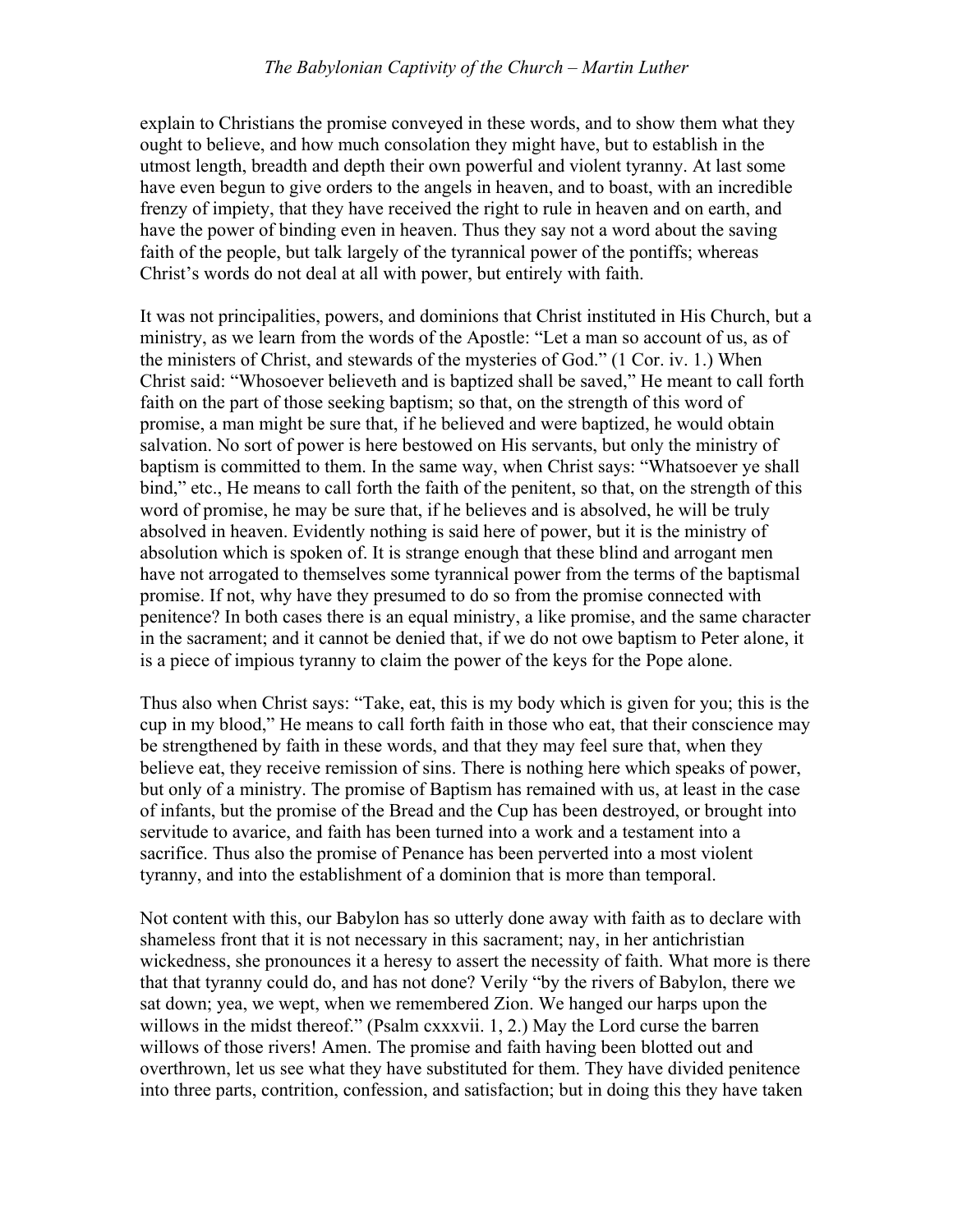away all that was good in each of these, and have set up in each their own tyranny and caprice.

In the first place, they have so taught contrition as to make it prior to faith in the promise, and far better as not being a work of faith, but a merit; nay, they make no mention of faith. They stick fast in works and in examples taken from the Scriptures, where we read of many who obtained pardon through humility and contrition of heart, but they never think of the faith which wrought this contrition and sorrow of heart; as it is written concerning the Ninevites: "The people of Nineveh believed God, and proclaimed a fast, and put on sackcloth." (Jonah iii. 5.) These men, worse and more audacious than the Ninevites, have invented a certain "attrition," which, by the virtue of the keys (of which they are ignorant), may become contrition; and this they bestow on the wicked and unbelieving, and thus do away entirely with contrition. O unendurable wrath of God, that such things should be taught in the Church of Christ! So it is that, having got rid of faith and its work, we walk heedlessly in the doctrines and opinions of men, or ratherperish in them. A contrite heart is a great matter indeed, and can only proceed from an earnest faith in the Divine promises and threats—a faith which, contemplating the unshakeable truth of God, makes the conscience to tremble, terrifies and bruises it, and, when it is thus contrite, raises it up again, consoles, and preserves it. Thus, the truth of the threatening is the cause of contrition, and the truth of the promise is the cause of consolation, when they are believed; and by this faith a man merits remission of sins. Therefore faith above all things ought to be taught and called forth; when faith is produced, contrition and consolation will follow of their own accord by an inevitable consequence.

Hence, although there is something in the teaching of those who assert that contrition is to be brought about by the collection—as they call it—and contemplation of our own sins, still theirs is a perilous and perverse doctrine, because they do not first teach the origin and cause of contrition, namely, the unshakeable truth of the Divine threatenings and promises, in order to call forth faith; that so men might understand that they ought to look with much more earnest attention to the truth of God, by which to be humbled and raised up again, than to the multitude of their own sins, which, if they be looked at apart from the truth of God, are more likely to renew and increase the desire for sin, than to produce contrition. I say nothing of that insurmountable chaos of labour which they impose upon us, namely, that we are to frame a contrition for all our sins, for this is impossible. We can know but a small part of our sins; indeed even our good works will be found to be sins; as it is written: "Enter not into judgment with thy servant: for in thy sight shall no man living be justified." (Psalm cxliii. 2.) It is enough that we sorrow for those sins which vex our conscience at the present moment, and which are easily recognised by an effort of our memory. He who is thus disposed will without doubt be ready to feel sorrow and fear on account of all his sins, and will feel sorrow and fear when in future they are revealed to him.

Beware then of trusting in thine own contrition, or attributing remission of sins to thy own sorrow. It is not because of these that God looks on thee with favour, but because of the faith with which thou hast believed His threatenings and promises, and which has wrought that sorrow in thee. Therefore whatever good there is in penitence is due, not to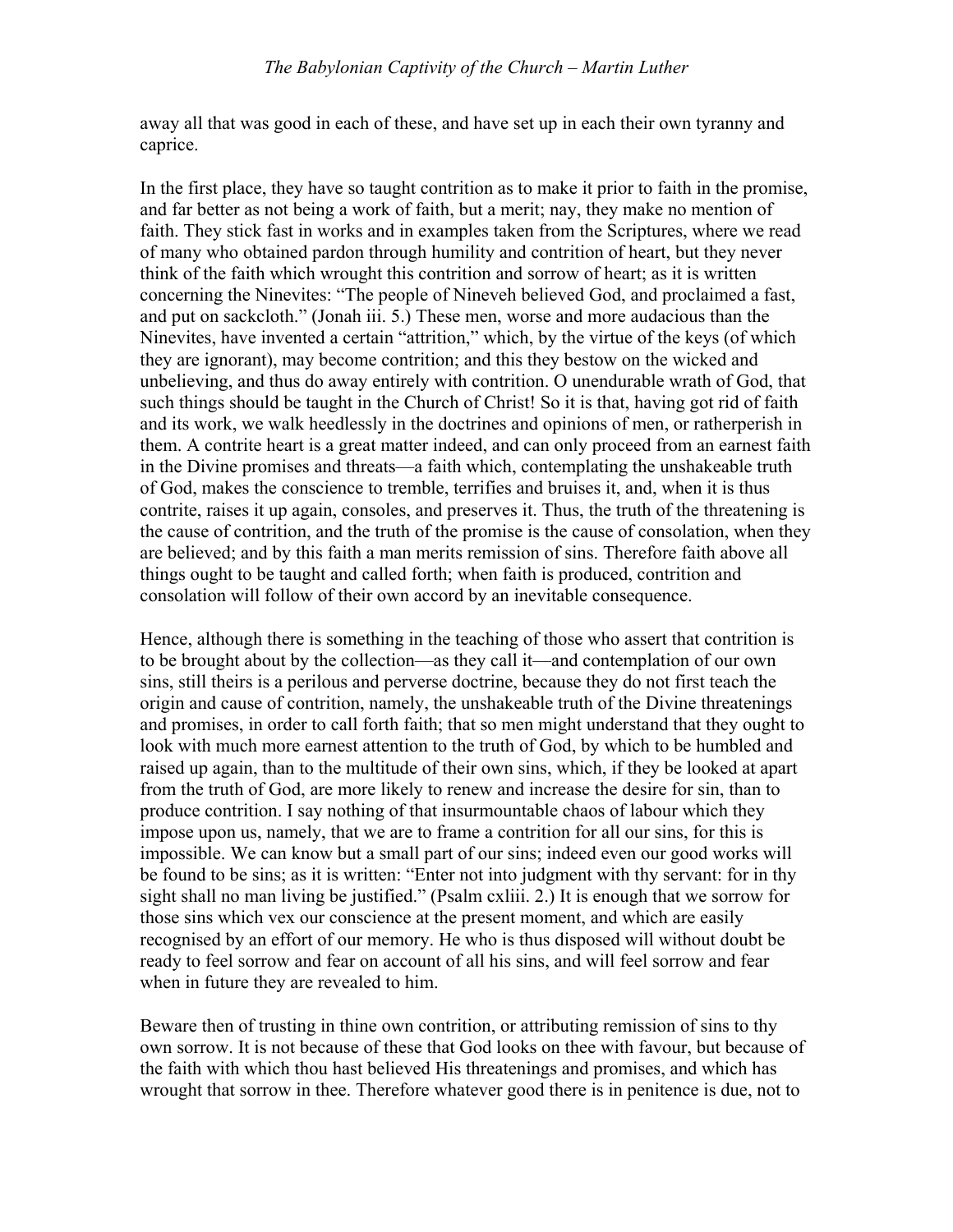the diligence with which we reckon up our sins, but to the truth of God and to our faith. All other things are works and fruits which follow of their own accord, and which do not make a man good, but are done by a man who has been made good by his faith in the truth of God. Thus it is written: "Because he was wroth, there went up a smoke in his presence." (Psalm xviii. 8.) The terror of the threatening comes first, which devours the wicked; but faith, accepting the threatening, sends forth contrition as a cloud of smoke.

Contrition, though it has been completely exposed to wicked and pestilent doctrines, has yet given less occasion to tyranny and the love of gain. But confession and satisfaction have been turned into the most noted workshops for lucre and ambition. To speak first of confession. There is no doubt that confession of sins is necessary, and is commanded by God. "They were baptized of John in Jordan, confessing their sins." (Matt. iii. 6.) "If we confess our sins, he is faithful and just to forgive us our sins. If we say that we have not sinned, we make him a liar, and his word is not in us." (1 John i. 9, 10.) If the saints must not deny their sin, how much more ought those who are guilty of great or public offences to confess them. But the most effective proof of the institution of confession is given when Christ tells us that an offending brother must be told of his fault, brought before the Church, accused, and finally, if he neglect to hear the Church, excommunicated. He "hears" when he yields to reproof, and acknowledges and confesses his sin.

The secret confession, however, which is now practised, though it cannot be proved from Scripture, is in my opinion highly satisfactory, and useful or even necessary. I could not wish it not to exist; nay, I rejoice that it does exist in the Church of Christ, for it is the one great remedy for afflicted consciences; when, after laying open our conscience to a brother, and unveiling all the evil which lay hid there, we receive from the mouth of that brother the word of consolation sent forth from God; receiving which by faith we find peace in a sense of the mercy of God, who speaks to us through our brother. What I protest against is the conversion of this institution of confession into a means of tyranny and extortion by the bishops. They reserve certain cases to themselves as secret, and then order them to be revealed to confessors named by themselves, and thus vex the consciences of men; filling the office of bishop, but utterly neglecting the real duties of a bishop, which are, to preach the gospel and to minister to the poor. Nay, these impious tyrants principally reserve to themselves the cases which are of less consequence, while they leave the greater ones everywhere to the common herd of priests,—cases such as the ridiculous inventions of the bull "In Cœna Domini." That their wicked perverseness may be yet more manifest, they do not reserve those things which are offences against the worship of God, against faith, and against the chief commandments, but even approve and teach them; such as those journeyings hither and thither on pilgrimage, the perverted worship of saints, the lying legends of saints, the confidence in and practice of works and ceremonies; by all which things the faith of God is extinguished, and idolatry is nourished, as it is at this day. The pontiffs we have nowadays are such as those whom Jeroboam established at Dan and Beersheba as ministers of the golden calves—men who are ignorant of the law of God, of faith, and of all that concerns the feeding of the sheep of Christ, and who only thrust their own inventions upon the people by terror and power.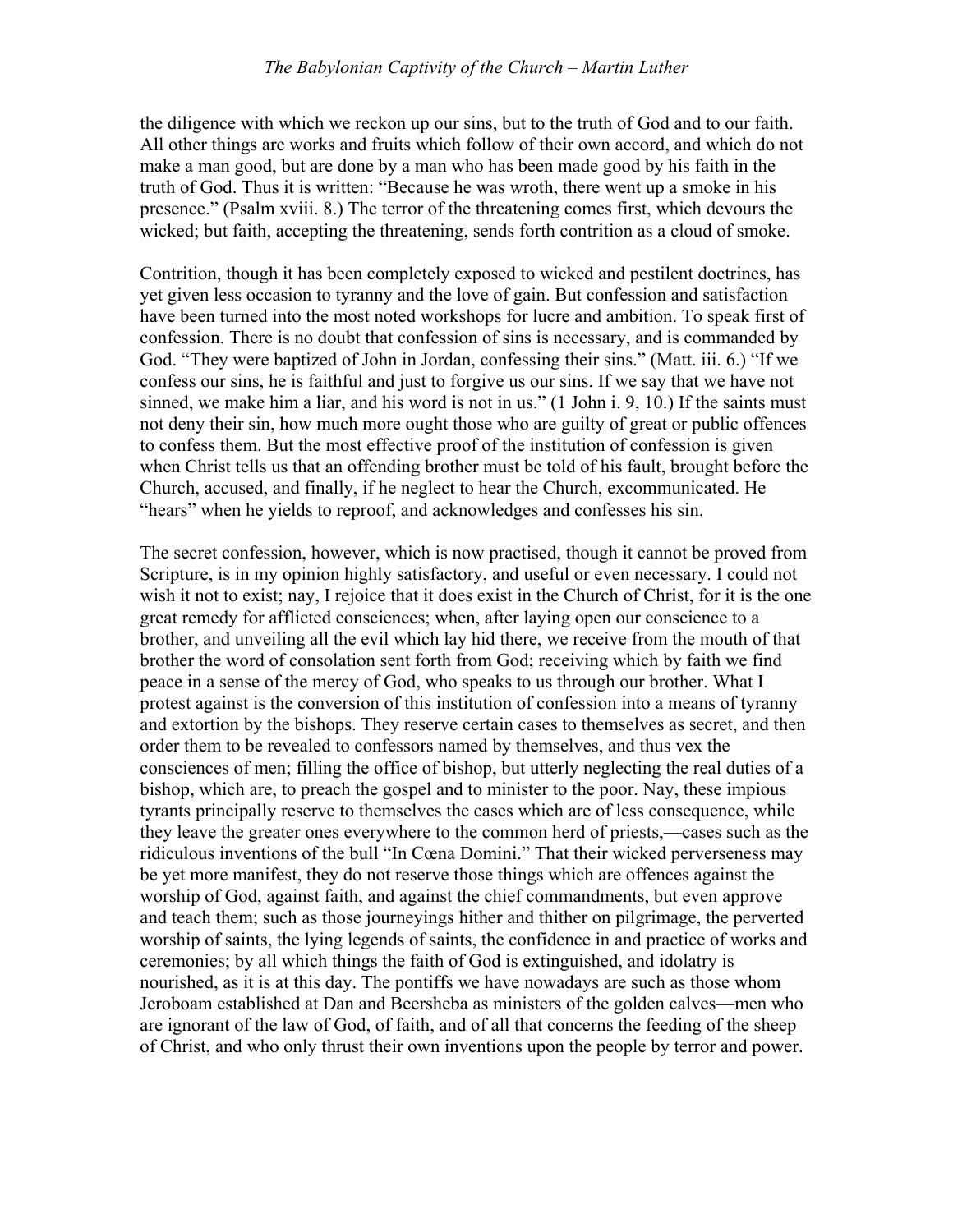Although I exhort men to endure the violence of these reservers, even as Christ bids us to endure all the tyrannical conduct of men, and teaches us to obey such extortioners; still I neither admit nor believe that they have any right of reservation. By no jot or tittle can they prove this; while I can prove the contrary. In the first place, if, in speaking of public offences, Christ says that we have gained our brother, if he hears us when told of his fault, and that he is not to be brought before the Church, unless he has refused to hear us, and that offences may thus be set right between brethren; how much more true will it be concerning private offences, that the sin is taken away, when brother has voluntarily confessed it to brother, so that he need not bring it before the Church, that is, before a prelate or priest, as these men say in their foolish interpretation. In support of my opinion we have again the authority of Christ, when he says in the same passage: "Whatsoever ye shall bind on earth shall be bound in heaven; and whatsoever ye shall loose on earth shall be loosed in heaven." (Matt. xviii. 18.) This saying is addressed to all Christians and to every Christian. Once more he says to the same effect: "Again I say unto you, that if two of you shall agree on earth as touching anything that they shall ask, it shall be done for them of my Father which is in heaven." (Matt. xviii. 19.) Now a brother, laying open his secret sins to a brother and seeking pardon, certainly agrees on earth with that brother in the truth, which is Christ. In confirmation of what he had said before, Christ says still more clearly in the same passage: "Where two or three are gathered together in my name, there am I in the midst of them." (Matt. xviii. 20.)

From all this I do not hesitate to say that whosoever voluntarily confesses his sins privately, in the presence of any brother, or, when told of his faults, asks pardon and amends his life, is absolved from his secret sins, since Christ has manifestly bestowed the power of absolution on every believer in Him, with whatever violence the pontiffs may rage against this truth. Add also this little argument, that, if any reservation of hidden sins were valid, and there could be no salvation unless they were remitted, the greatest hindrance to salvation would lie in those things which I have mentioned above—even those good works and idolatries which we are taught at the present day by the pontiffs. While, if these most weighty matters are not a hindrance, with how much less reason are those lighter offences so foolishly reserved! It is by the ignorance and blindness of the pastors that these portents are wrought in the Church. Wherefore I would warn these princes of Babylon and bishops of Beth-aven to abstain from reserving cases of any kind whatever, but to allow the freest permission to hear confessions of secret sins to all brethren and sisters; so that the sinner may reveal his sin to whom he will, with the object of seeking pardon and consolation, that is, the word of Christ uttered by the mouth of his neighbour. They effect nothing by their rash presumption, but to ensnare needlessly the consciences of the weak, to establish their own wicked tyranny, and to feed their own avarice on the sins and perdition of their brethren. Thus they stain their hands with the blood of souls, and children are devoured by their parents, and Ephraim devours Judah, and Syria Israel, as Isaiah says.

To these evils they have added circumstances—mothers, daughters, sisters, relatives, branches, fruits of sins, all devised at complete leisure by the most subtle of men, who have set up, even in the matter of sins, a sort of tree of consanguinity and affinity. So fertile of results are ignorance and impiety; for these devices of some worthless fellow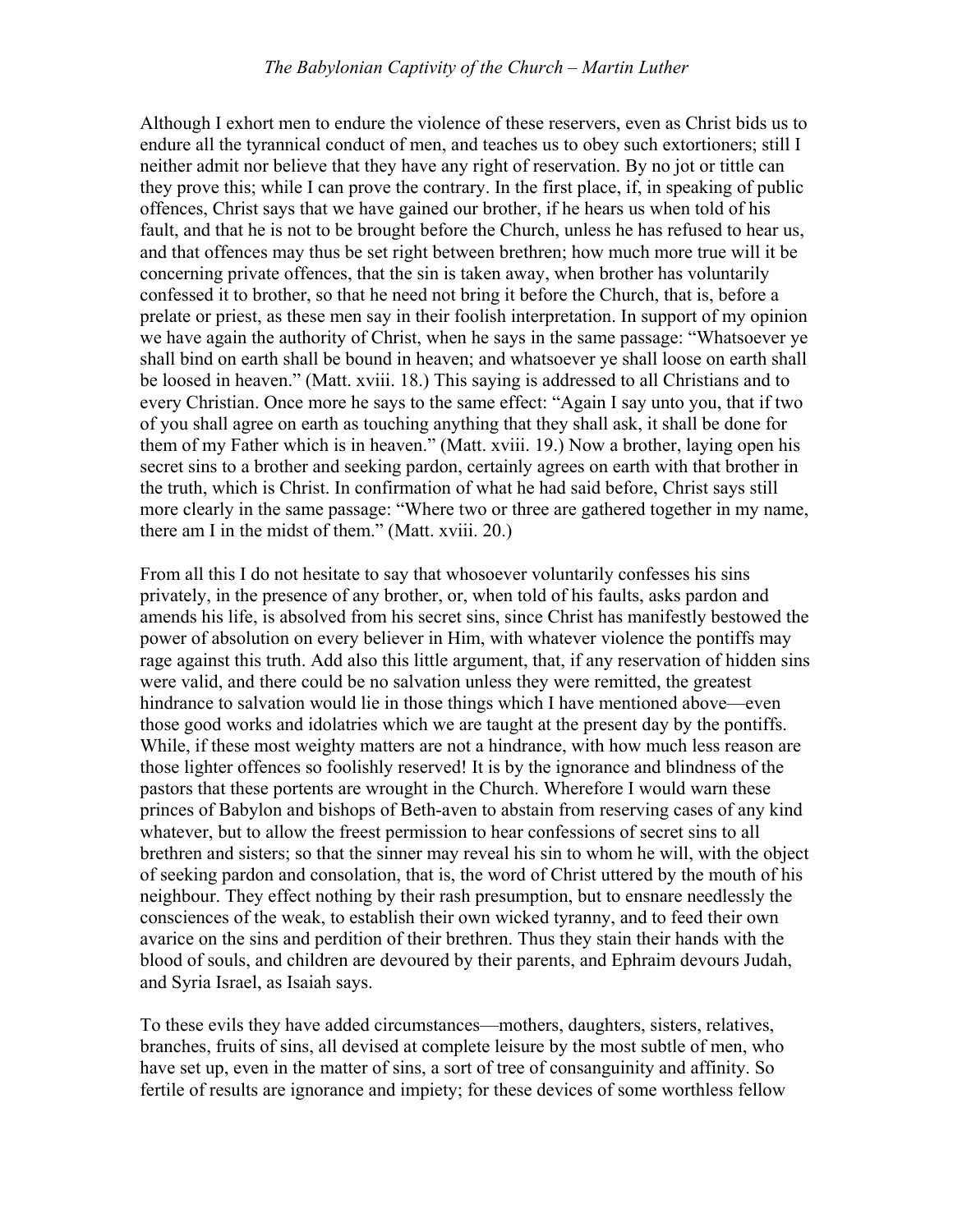have passed into public law, as has happened in many other cases. So vigilantly do the shepherds watch over the Church of Christ, that whatever dreams of superstition or of new works these senseless devotees indulge, they forthwith bring forward, and dress them up with indulgences, and fortify them with bulls. So far are they from prohibiting these things, and protecting the simplicity of faith and liberty for the people of God; for what has liberty to do with the tyranny of Babylon?

I should advise the total neglect of all that concerns circumstances. Among Christians there is but one circumstance, and that is, that a brother has sinned. No character is to be compared to Christian brotherhood; nor has the observation of places, times, days, and persons, or any other such superstitious exaggeration, any effect but to magnify things which are nothing, at the expense of those things which are everything. As if there could be anything greater or more weighty than the glory of Christian brotherhood, they so tie us down to places and days and persons, that the name of brother is held cheap, and instead of being freemen we are slaves in bondage—we to whom all days, places, persons, and all other outward things, are equal.

How unworthily they have treated the matter of satisfaction. I have abundantly shown in the case of indulgences. They have abused it notably, to the destruction of Christians in body and in soul. In the first place, they have so taught it that the people have not understood the real meaning of satisfaction, which is a change of life. Furthermore, they so urge it and represent it as necessary, that they leave no room for faith in Christ; but men's consciences are most wretchedly tortured by scruples on this point. One runs hither, another thither; one to Rome, another into a convent, another to some other place; one scourges himself with rods, another destroys his body with vigils and fasting; while all, under one general delusion, say: Here is Christ, or there; and imagine that the kingdom of God, which is really within us, will come with observation. These monstrous evils we owe to thee, See of Rome, and to thy homicidal laws and rites, by which thou hast brought the world to such a point of ruin, that they think they can make satisfaction to God for their sins by works, while it is only by the faith of a contrite heart that He is satisfied. This faith thou not only compellest to silence in the midst of these tumults, but strivest to destroy, only in order that thy avarice, that insatiable leech, may have some to whom to cry: Bring, bring; and may make a traffic of sins.

Some have even proceeded to such a length in framing engines of despair for souls, as to lay it down that all sins, the satisfaction enjoined for which has been neglected, must be gone over afresh in confession. What will not such men dare, men born for this end, to bring everything ten times over into bondage? Moreover, I should like to know how many people there are who are fully persuaded that they are in a state of salvation, and are making satisfaction for their sins, when they murmur over the prayers enjoined by the priest with their lips alone, and meanwhile do not even think of any amendment of life. They believe that by one moment of contrition and confession their whole life is changed, and that there remains merit enough over and above to make satisfaction for their past sins. How should they know better, when they are taught nothing better? There is not a thought here of mortification of the flesh; the example of Christ goes for nothing; who, when he absolved the woman taken in adultery, said to her: "Go, and sin no more;"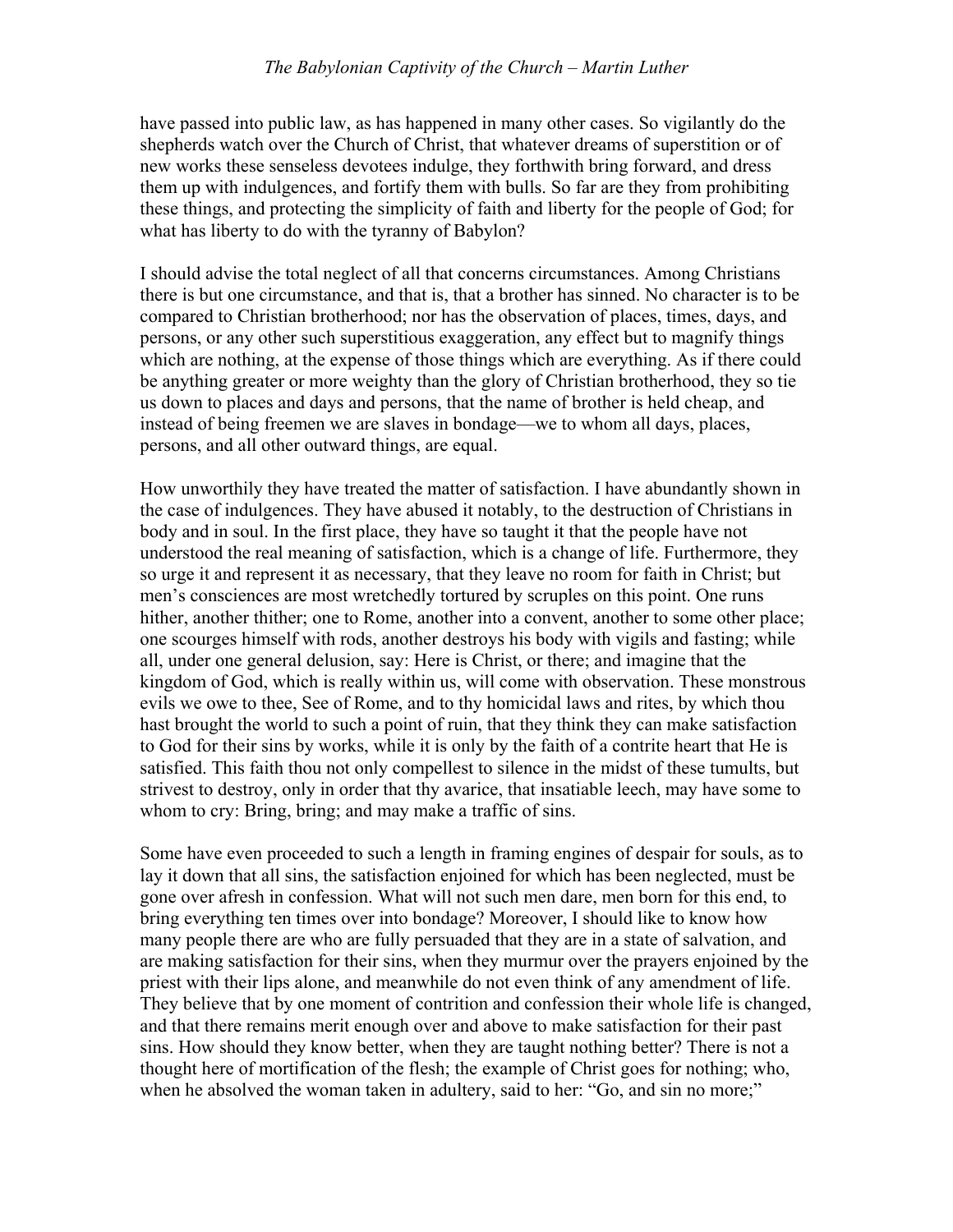thereby laying on her the cross of mortification of the flesh. No slight occasion has been given to these perverted ideas by our absolving sinners before they have completed their satisfaction; whence it comes that they are more anxious about completing their satisfaction, which is a thing that lasts, than about contrition, which they think has been gone through in the act of confession. On the contrary, absolution ought to follow the completion of satisfaction, as it did in the primitive Church, whence it happened that, the work being over, they were afterwards more exercised in faith and newness of life. On this subject, however, it must suffice to have repeated so far what I have said at greater length in writing on indulgences. Let it also suffice for the present to have said this much in the whole respecting these three sacraments, which are treated of and not treated of in so many mischievous books of Sentences and of law. It remains for me to say a few words about the remaining sacraments also, that I may not appear to have rejected them without sufficient reason.

# *OF CONFIRMATION.*

It is surprising that it should have entered any one's mind to make a Sacrament of Confirmation out of that laying on of hands which Christ applied to little children, and by which the apostles bestowed the Holy Spirit, ordained presbyters, and healed the sick; as the Apostle writes to Timothy: "Lay hands suddenly on no man." (1 Tim. v. 22.) Why not also make a confirmation out of the sacrament of bread, because it is written: "And when he had received meat, he was strengthened" (Acts ix. 19); or again: "Bread which strengtheneth man's heart?" (Ps. civ. 15.) Thus confirmation would include three sacraments, of bread, of orders, and of confirmation itself. But if whatever the apostles did is a sacrament, why has not preaching rather been made into a sacrament?

I do not say this, because I condemn the seven sacraments, but because I deny that they can be proved from the Scriptures. I wish there were in the Church such a laying on of hands as there was in the time of the Apostles, whether we chose to call it confirmation or healing. As it is, however, none of it remains, except so much as we have ourselves invented in order to regulate the duties of the bishops, that they may not be entirely without work in the Church. For when they had left the sacraments which involved labour, along with the word, to their inferiors, as being beneath their attention (on the ground, forsooth, that whatever institutions the Divine majesty has set up must needs be an object of contempt to men), it was but right that we should invent some easy duty, not too troublesome for the daintiness of these great heroes, and by no means commit it to inferiors, as if it were of little importance. What human wisdom has ordained ought to be honoured by men. Thus, such as the priests are, such should be the ministry and office which they hold. For what is a bishop who does not preach the gospel, or attend to the cure of souls, but an idol in the world, having the name and form of a bishop?

At present, however, we are enquiring into the sacraments of divine institution; and I can find no reason for reckoning confirmation among these. To constitute a sacrament we require in the very first place a word of divine promise, on which faith may exercise itself. But we do not read that Christ ever gave any promise respecting confirmation, although he himself laid hands upon many, and although he mentions among the signs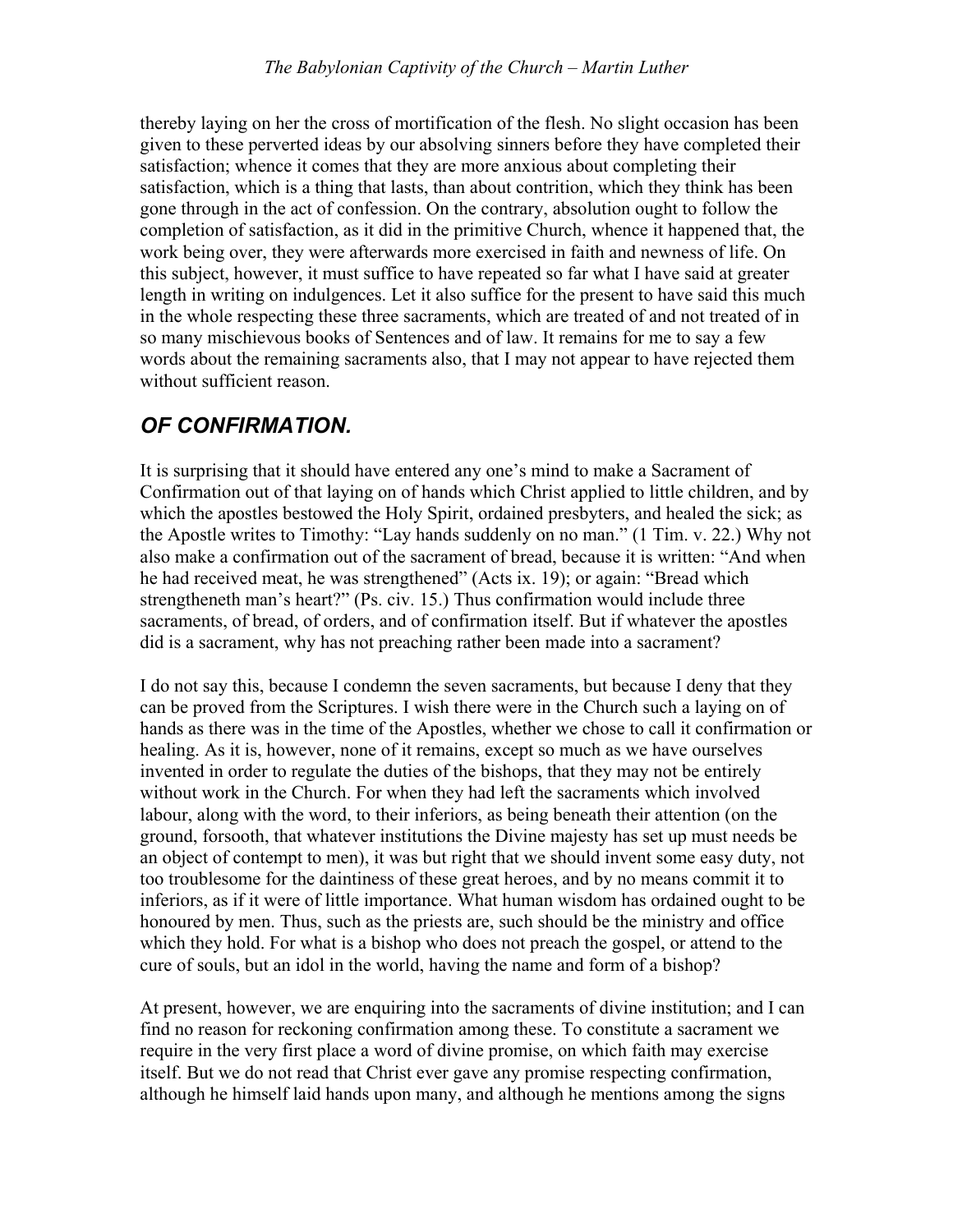that should follow them that believe: "They shall lay hands on the sick, and they shall recover." (Mark xvi. 18.) No one, however, has interpreted these words of a sacrament, or could do so. It is enough then to consider confirmation as a rite or ceremony of the Church; of like nature to those other ceremonies by which water and other things are consecrated. For if every other creature is sanctified by the word and prayer, why may not man much more be sanctified by the same means, even though they cannot be called sacraments of faith, inasmuch as they contain no divine promise? Neither do these work salvation; while sacraments save those who believe in the divine promise.

# *OF MATRIMONY.*

It is not only without any warrant of Scripture that matrimony is considered a sacrament, but it has been turned into a mere mockery by the very same traditions which vaunt it as a sacrament. Let us look a little into this. I have said that in every sacrament there is contained a word of divine promise, which must be believed in by him who receives the sign; and that the sign alone cannot constitute a sacrament. Now we nowhere read that he who marries a wife will receive any grace from God; neither is there in matrimony any sign of divine institution, nor do we anywhere read that it was appointed of God to be a sign of anything; although it is true that all visible transactions may be understood as figures and allegorical representations of invisible things. But figures and allegories are not sacraments, in the sense in which we are speaking of sacraments.

Furthermore, since matrimony has existed from the beginning of the world, and still continues even among unbelievers, there are no reasons why it should be called a sacrament of the new law, and of the Church alone. The marriages of the patriarchs were not less marriages than ours, nor are those of unbelievers less real than those of believers; and yet no one calls them a sacrament. Moreover there are among believers wicked husbands and wives, worse than any Gentiles. Why should we then say there is a sacrament here, and not among the Gentiles? Shall we so trifle with baptism and the Church as to say, like those who rave about the temporal power existing only in the Church, that matrimony is a sacrament only in the Church? Such assertions are childish and ridiculous, and by them we expose our ignorance and rashness to the laughter of unbelievers.

It will be asked however: Does not the Apostle say that "they two shall be one flesh," and that "this is a great sacrament;" and will you contradict the plain words of the Apostle? I reply that this argument is a very dull one, and proceeds from a careless and thoughtless reading of the original. Throughout the holy Scriptures this word "*sacramentum,*" has not the meaning in which we employ it, but an opposite one. For it everywhere signifies, not the sign of a sacred thing, but a sacred thing which is secret and hidden. Thus Paul says: "Let a man so account of us, as of the ministers of Christ, and stewards of the mysteries (that is, sacraments) of God." (1 Cor. iv. 1.) Where we use the Latin term "sacrament," in Greek the word "mystery" is employed; and thus in Greek the words of the Apostle are: "They two shall be one flesh; this is a great mystery." This ambiguity has led men to consider marriage as a sacrament of the new law, which they would have been far from doing, if they had read the word "mystery," as it is in the Greek.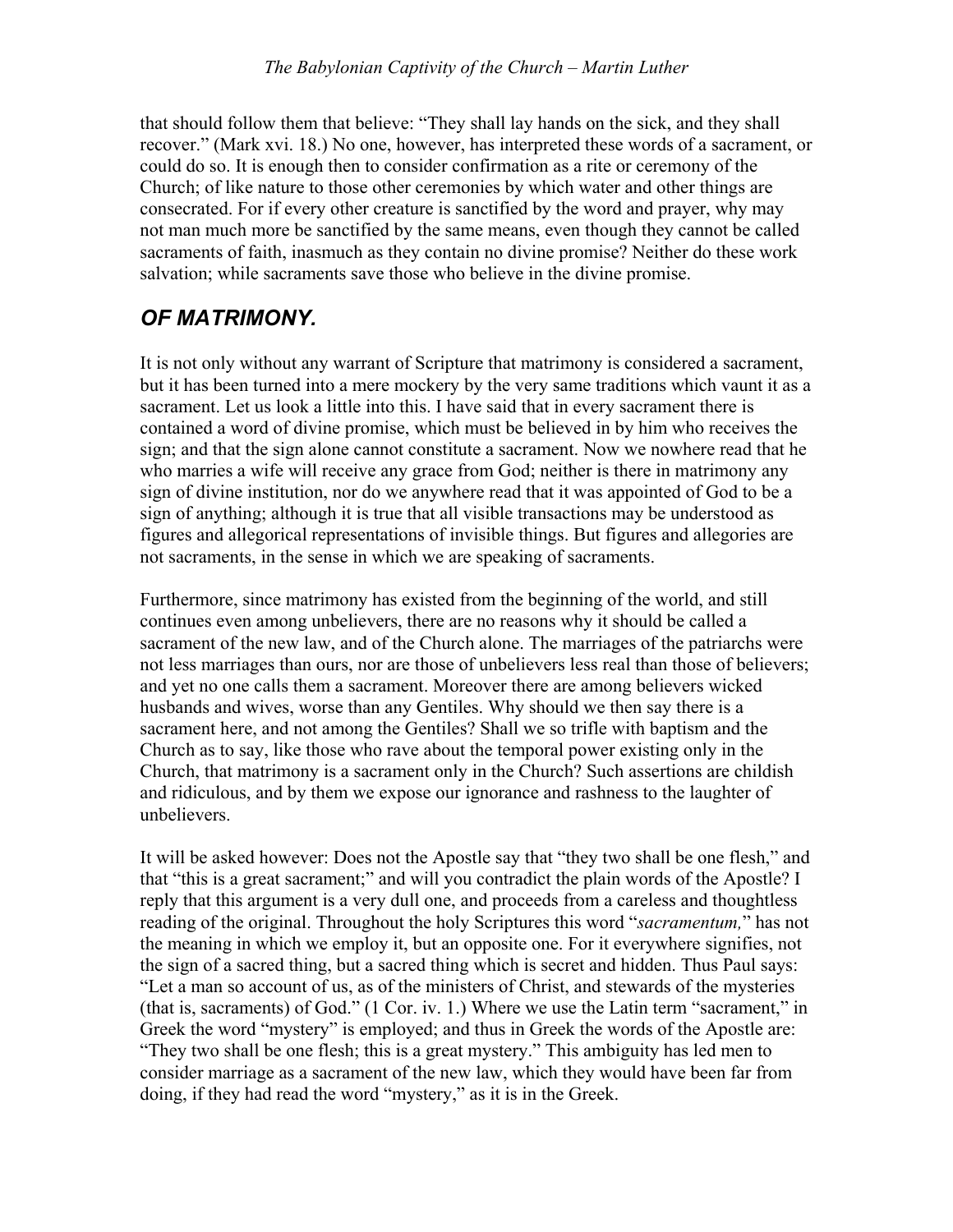Thus the Apostle calls Christ himself a "sacrament," saying: "And without controversy great is the sacrament (that is, mystery) of godliness. God was manifest in the flesh, justified in the spirit, seen of angels, preached unto the Gentiles, believed on in the world, received up into glory." (1 Tim. iii. 16.) Why have they not deduced from this an eighth sacrament of the new law, under such clear authority from Paul? Or, if they restrained themselves in this case, where they might so suitably have been copious in the invention of sacraments, why are they so lavish of them in the other? It is because they have been misled by their ignorance as well of things as of words; they have been caught by the mere sound of the words and by their own fancies. Having once, on human authority, taken a sacrament to be a sign, they have proceeded, without any judgment or scruple, to make the word mean a sign, wherever they have met with it in the sacred writings. Just as they have imported other meanings of words and human habits of speech into the sacred writings, and transformed these into dreams of their own, making anything out of anything. Hence their constant senseless use of the words: good works, bad works, sin, grace, righteousness, virtue, and almost all the most important words and things. They use all these at their own discretion, founded on the writings of men, to the ruin of the truth of God and of our salvation.

Thus sacrament and mystery, in Paul's meaning, are the very wisdom of the Spirit, hidden in a mystery, as he says: "Which none of the princes of this world knew; for had they known it, they would not have crucified the Lord of glory." (1 Cor. ii. 8.) There remains to this day this folly, this stone of stumbling and rock of offence, this sign which shall be spoken against. Paul calls preachers the stewards of these mysteries, because they preach Christ, the power and wisdom of God; but so preach him that unless men believe, they cannot understand. Thus a sacrament means a mystery and a hidden thing, which is made known by words, but is received by faith of heart. Such is the passage of which we are speaking at present: "They two shall be one flesh; this is a great mystery." These men think that this was said concerning matrimony; but Paul brings in these words in speaking of Christ and the Church, and explains his meaning clearly by saying: "I speak concerning Christ and the Church." See how well Paul and these men agree! Paul says that he is setting forth a great mystery concerning Christ and the Church; while they set it forth as concerning male and female. If men may thus indulge their own caprices in interpreting the sacred writings, what wonder if anything can be found in them, were it even a hundred sacraments?

Christ then and the Church are a mystery, that is, a great and hidden thing, which may indeed and ought to be figured by matrimony, as in a sort of real allegory; but it does not follow that matrimony ought to be called a sacrament. The heavens figuratively represent the apostles; the sun Christ; the waters nations; but these things are not therefore sacraments; for in all these cases the institution is wanting and the divine promise; and these it is which make a sacrament complete. Hence Paul is either, of his own spirit, applying to Christ the words used in Genesis concerning matrimony, or else he teaches that, in their general sense, the spiritual marriage of Christ is also there declared, saying: "Even as the Lord cherisheth the Church; for we are members of his body, of his flesh, and of his bones. For this cause shall a man leave his father and mother, and shall be joined unto his wife, and they two shall be one flesh. This is a great mystery, but I speak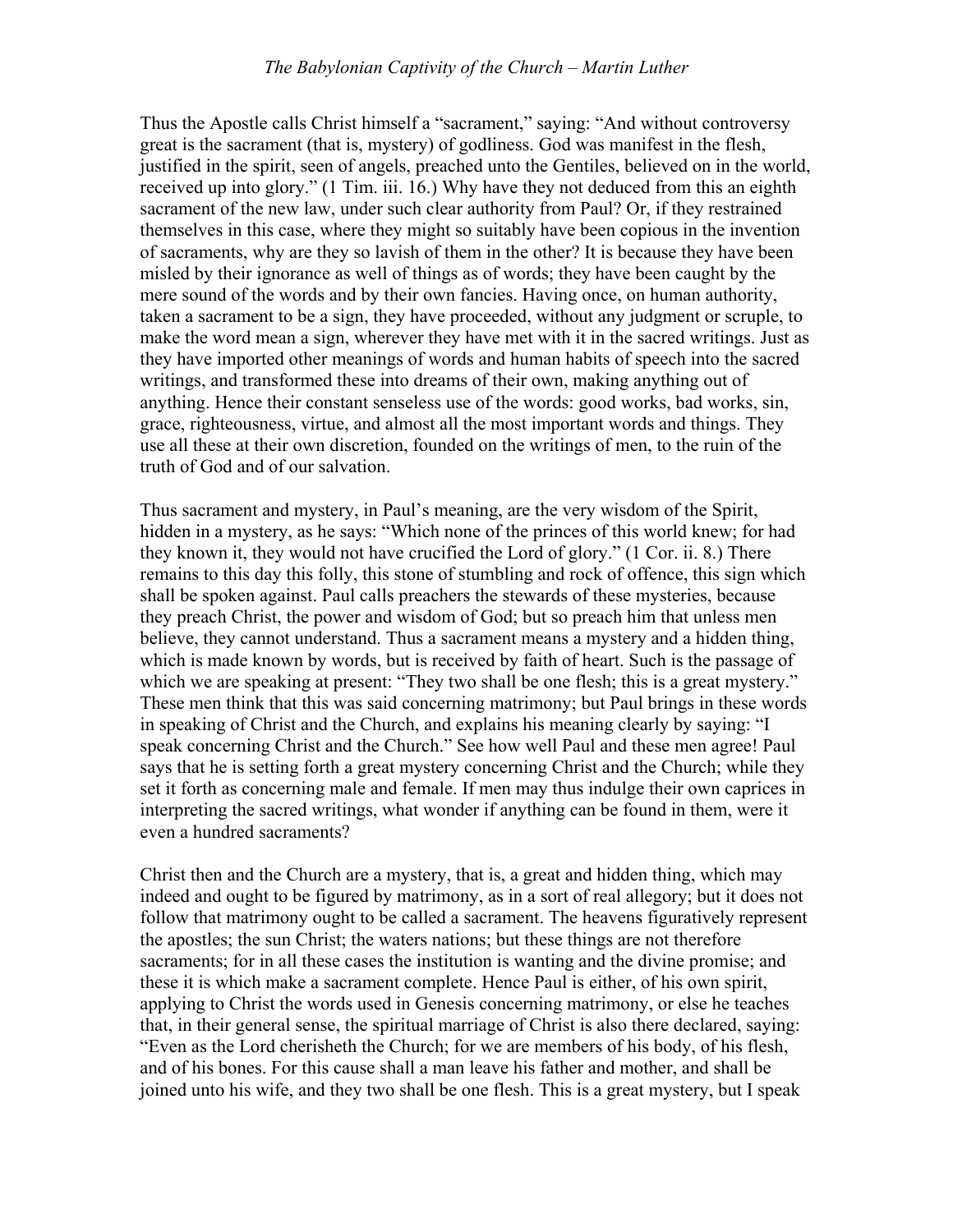concerning Christ and the Church." (Eph. v. 29–32.) We see that he means this whole text to be understood as spoken by him about Christ. He purposely warns the reader to understand the "Sacrament" as in Christ and the Church, not in matrimony.

I admit, indeed, that even under the old law, nay, from the beginning of the world, there was a sacrament of penitence; but the new promise of penitence and the gift of the keys are peculiar to the new law. As we have baptism in the place of circumcision, so we now have the keys in the place of sacrifices or other signs of penitence. I have said above that, at different times, the same God has given different promises and different signs for the remission of sins and the salvation of men, while yet it is the same grace that all have received. As it is written: "We, having the same spirit of faith, believe, and therefore speak." (2 Cor. iv. 13.) "Our fathers did all eat the same spiritual meat, and did all drink the same spiritual drink; for they drank of that spiritual rock that followed them, and that rock was Christ." (1 Cor. x. 3, 4.) "These all died in faith, not having received the promises; God having provided some better thing for us, that they without us should not be made perfect." (Heb. xi. 13, 40.) For Christ himself, the same yesterday, and to-day, and for ever, is the head of his Church from the beginning even to the end of the world. There are then different signs, but the faith of all believers is the same; since without faith it is impossible to please God, and by it Abel pleased Him.

Let then matrimony be a figure of Christ and the Church, not however a sacrament divinely instituted, but one invented in the Church by men led astray by their ignorance alike of things and of words. So far as this invention is not injurious to the faith, it must be borne with in charity; just as many other devices of human weakness and ignorance are borne with in the Church, so long as they are not injurious to faith and to the sacred writings. But we are now contending for the firmness and purity of faith and of Scripture; lest, if we affirm anything to be contained in the sacred writings and in the articles of our faith, and it is afterwards proved not to be so contained, we should expose our faith to mockery, be found ignorant of our own special business, cause scandal to our adversaries and to the weak, and fail to exalt the authority of holy Scripture. For we must make the widest possible distinction between those things which have been delivered to us from God in the sacred writings, and those which have been invented in the Church by men, of however eminent authority from their holiness and their learning.

Thus far I have spoken of matrimony itself. But what shall we say of those impious human laws by which this divinely appointed manner of life has been entangled and tossed up and down? Good God! it is horrible to look upon the temerity of the tyrants of Rome, who thus, according to their own caprices, at one time annul marriages and at another time enforce them. Is the human race given over to their caprice for nothing but to be mocked and abused in every way, and that these men may do what they please with it for the sake of their own fatal gains?

There is a book in general circulation and held in no slight esteem, which has been confusedly put together out of all the dregs and filth of human traditions, and entitled the Angelic Summary; while it is really a more than diabolical summary. In this book, among an infinite number of monstrous statements, by which confessors are supposed to be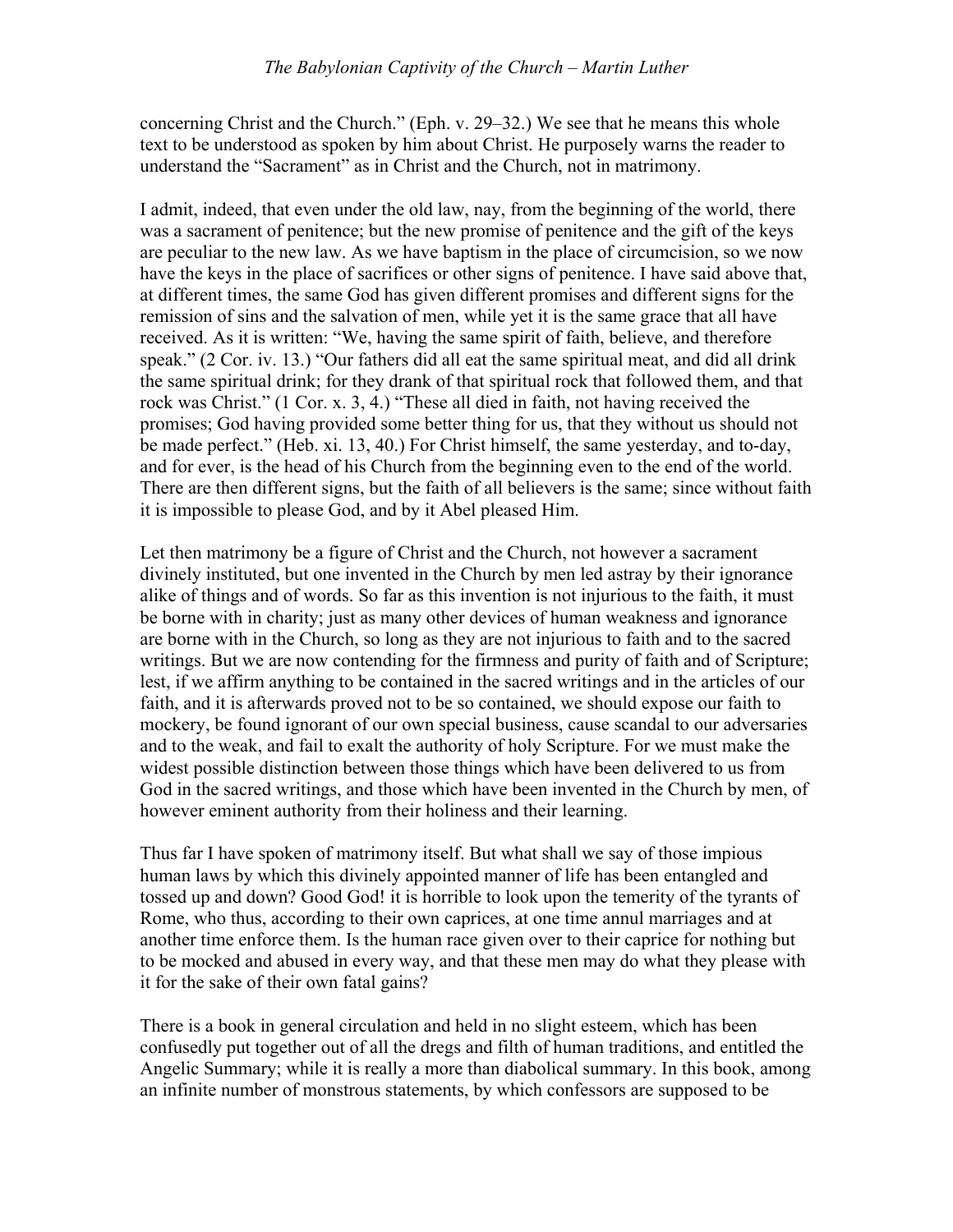instructed, while they are in truth most ruinously confused, eighteen impediments to matrimony are enumerated. If we look at these with the just and free eye of faith, we shall see that the writer is of the number of those of whom the Apostle foretold that they should "give heed to seducing spirits and doctrines of devils; speaking lies in hypocrisy; forbidding to marry." (1 Tim. iv.  $1-3$ .) What is forbidding to marry, if this is not forbidding it—to invent so many impediments, and to set so many snares, that marriages cannot be contracted, or, if they are contracted, must be dissolved? Who has given this power to men? Granted that such men have been holy and led by a pious zeal; why does the holiness of another encroach upon my liberty? Why does the zeal of another bring me into bondage? Let whosoever will be as holy and as zealous as he will, but let him not injure others, or rob me of my liberty.

I rejoice, however, that these disgraceful laws have at length attained the glory they deserve, in that by their aid the men of Rome have nowadays become common traders. And what do they sell? The shame of men and women; a merchandise worthy of these traffickers, who surpass all that is most sordid and disgusting in their avarice and impiety. There is not one of those impediments, which cannot be removed at the intercession of Mammon; so that these laws seem to have been made for no other purpose than to be nets for money and snares for souls in the hands of those greedy and rapacious Nimrods; and in order that we might see in the holy place, in the Church of God, the abomination of the public sale of the shame and ignominy of both sexes. A business worthy of our pontiffs, and fit to be carried on by men who, with the utmost disgrace and baseness, are given over to a reprobate mind, instead of that ministry of the gospel which, in their avarice and ambition, they despise.

But what am I to say or do? If I were to enter upon every particular, this treatise would extend beyond all bounds; for the subject is in the utmost confusion, so that no one can tell where he is to begin, how far he is to go, or where he is to stop. This I know, that no commonwealth can be prosperously administered by mere laws. If the magistrate is a wise man, he will govern more happily under the guidance of nature than by any laws; if he is not a wise man, he will effect nothing but mischief by laws, since he will not know how to use them, or to adapt them to the wants of the time. In public matters, therefore, it is of more importance that good and wise men should be at the head of affairs, than that any laws should be passed; for such men will themselves be the best of laws, since they will judge cases of all kinds with energy and justice. If, together with natural wisdom, there be learning in divine things, then it is clearly superfluous and mischievous to have any written laws; and charity above all things has absolutely no need of laws. I say, however, and do all that in me lies, admonishing and entreating all priests and friars, if they see any impediment with which the Pope can dispense, but which is not mentioned in Scripture, to consider all those marriages valid which have been contracted, in whatever way, contrary to ecclesiastical or pontifical laws. Let them arm themselves with the Divine law which says: What God hath joined together, let not man put asunder. The union of husband and wife is one of divine right, and holds good, however much against the laws of men it may have taken place, and the laws of men ought to give place to it, without any scruple. For if a man is to leave his father and mother and cleave to his wife, how much more ought he to tread under foot the frivolous and unjust laws of men, that he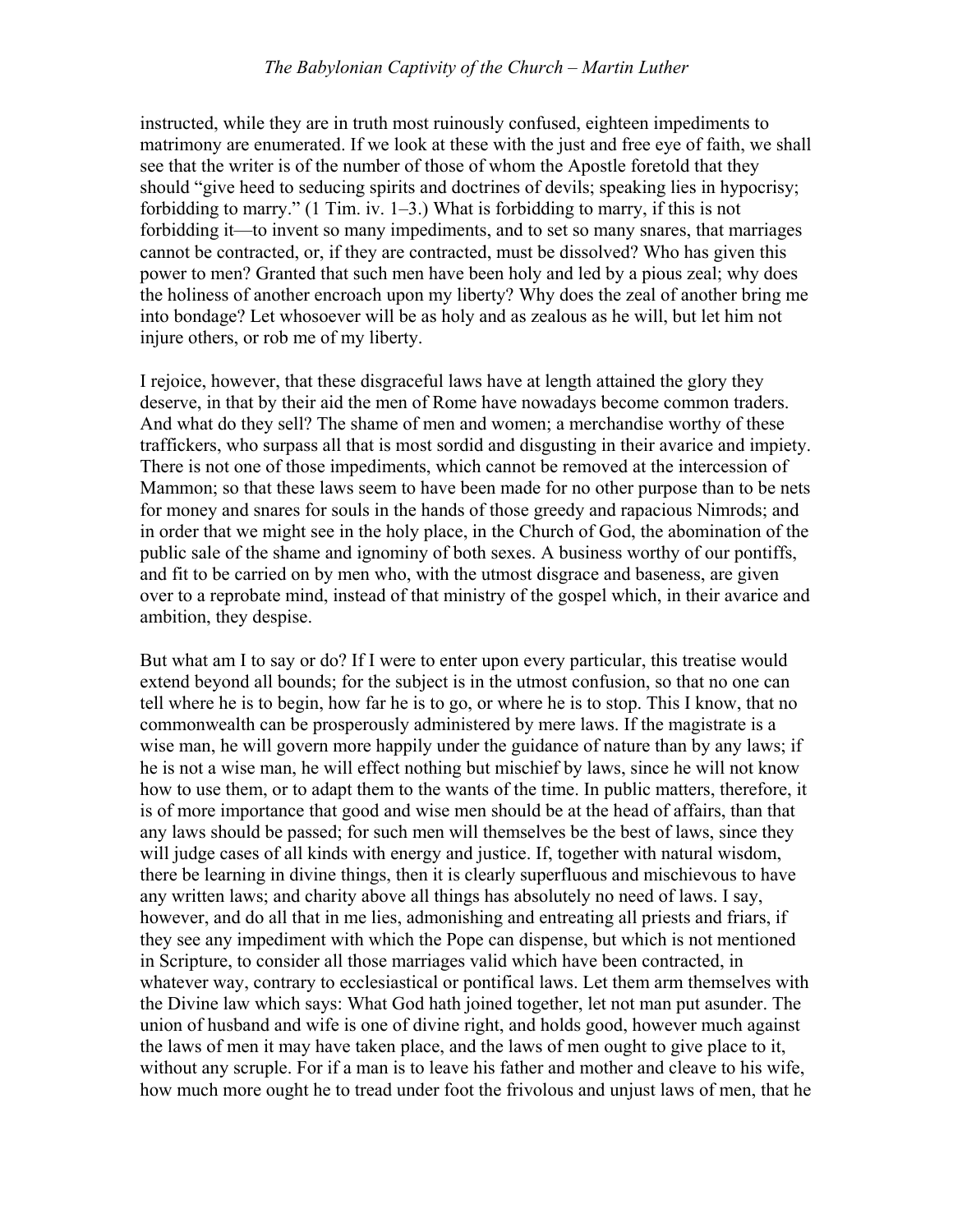may cleave to his wife? If the Pope, or any bishop or official, dissolves any marriage, because it has been contracted contrary to the papal laws, he is an antichrist, does violence to nature, and is guilty of treason against God; because this sentence stands: Whom God hath joined together, let not man put asunder.

Besides this, man has no right to make such laws, and the liberty bestowed on Christians through Christ is above all the laws of men, especially when the divine law comes in, as Christ says: "The Sabbath was made for man, and not man for the Sabbath; therefore the Son of man is Lord also of the Sabbath." (Mark ii. 27–28.) Again, such laws were condemned beforehand by Paul, when he foretold that those should arise who would forbid to marry. Hence in this matter all those rigorous impediments derived from spiritual affinity, or legal relationship and consanguinity, must give way, as far as is permitted by the sacred writings, in which only the second grade of consanguinity is prohibited, as it is written in the book of Leviticus, where twelve persons are prohibited, namely:—mother, step-mother, full sister, half sister by either parent, grand-daughter, father's sister, mother's sister, daughter-in-law, brother's wife, wife's sister, stepdaughter, uncle's wife. In these only the first grade of affinity and the second of consanguinity are prohibited, and not even these universally, as is clear when we look carefully at the subject; for the daughter and grand-daughter of a brother and sister are not mentioned as prohibited, though they are in the second grade. Hence, if at any time a marriage has been contracted outside these grades, than which no others have ever been prohibited by God's appointment, it ought by no means to be dissolved on account of any laws of men. Matrimony, being a divine institution, is incomparably above all laws, and therefore it cannot rightfully be broken through for the sake of laws, but rather laws for its sake.

Thus all those fanciful spiritual affinities of father, mother, brother, sister, or child, ought to be utterly done away with in the contracting of matrimony. What but the superstition of man has invented that spiritual relationship? If he who baptizes is not permitted to marry her whom he has baptized, or a godfather his god-daughter, why is a Christian man permitted to marry a Christian woman? Is the relationship established by a ceremony or by the sign of the sacrament stronger than that established by the substance itself of the sacrament? Is not a Christian man the brother of a Christian sister? Is not a baptized man the spiritual brother of a baptized woman? How can we be so senseless? If a man instructs his wife in the gospel and in the faith of Christ, and thus becomes truly her father in Christ, shall it not be lawful for her to continue his wife? Would not Paul have been at liberty to marry a maiden from among those Corinthians, all of whom he declares that he had begotten in Christ? See, then, how Christian liberty has been crushed by the blindness of human superstition!

Much more idle still is the doctrine of legal relationship; and yet they have raised even this above the divine right of matrimony. Nor can I agree to that impediment which they call disparity of religion, and which forbids a man to marry an unbaptized woman, neither simply, nor on condition of converting her to the faith. Who has prohibited this, God or man? Who has given men authority to prohibit marriages of this kind? Verily the spirits that speak lies in hypocrisy, as Paul says; of whom it may be truly said: The wicked have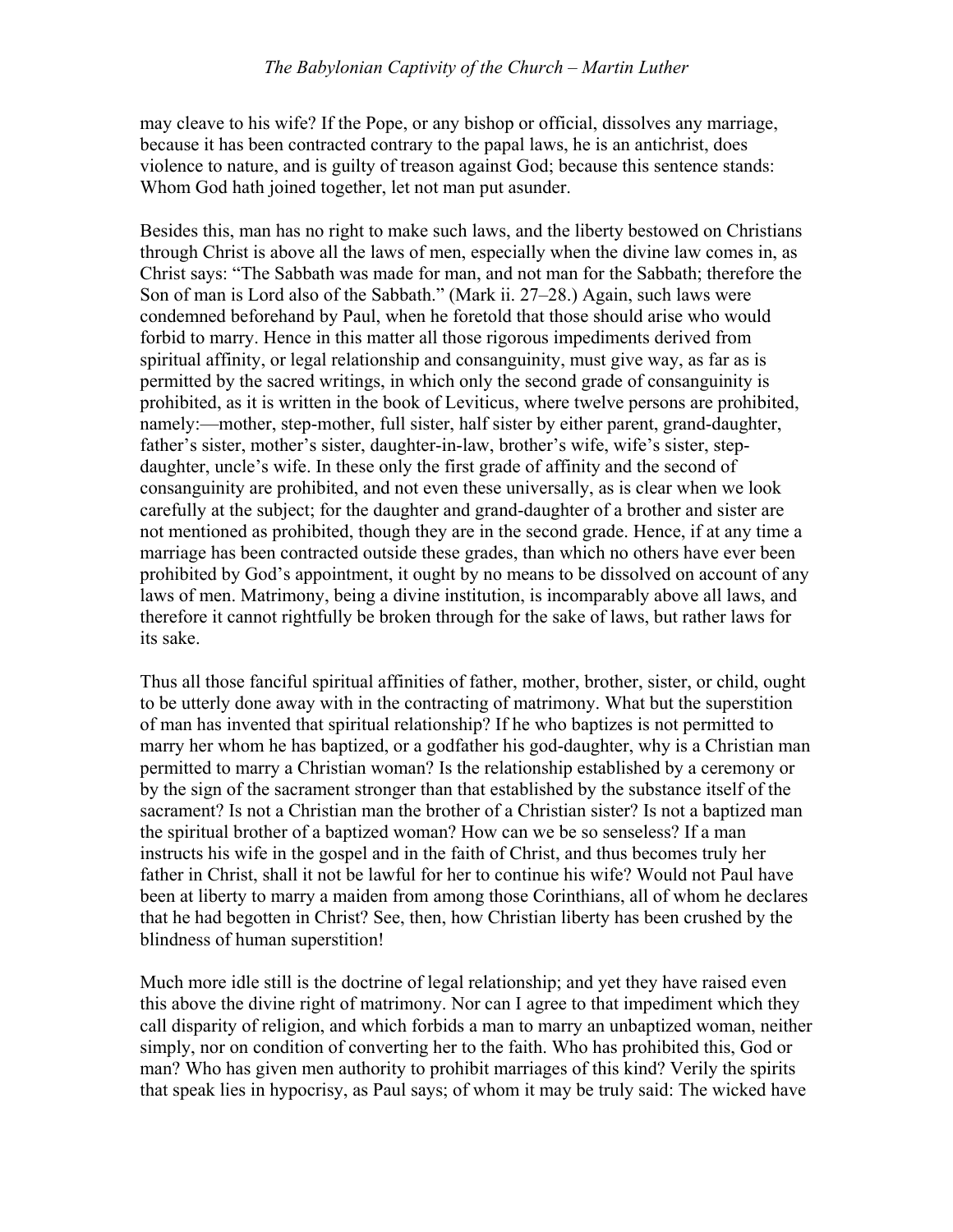spoken lies to me, but not according to thy law. Patricius, a heathen, married Monica, the mother of St. Augustine, who was a Christian; why should not the same thing be lawful now? A like instance of foolish, nay wicked rigour is the impediment of crime; as when a man marries a woman previously polluted by adultery, or has plotted the death of a woman's husband, that he may be able to marry her. Whence, I ask, a severity on the part of men against men, such as even God has never exacted? Do these men pretend not to know that David, a most holy man, married Bathsheba the wife of Uriah, though both these crimes had been committed; that is, though she had been polluted by adultery and her husband had been murdered? If the divine law did this, why do tyrannical men act thus against their fellow servants?

It is also reckoned as an impediment when there exists what they call a bond; that is, when one person is bound to another by betrothal. In this case they conclude that if either party have subsequently had intercourse with a third, the former betrothal comes to an end. I cannot at all receive this doctrine. In my judgment, a man who has bound himself to one person is no longer at his own disposal, and therefore, under the prohibitions of the divine right, owes himself to the former, though he has not had intercourse with her, even if he have afterwards had intercourse with another. It was not in his power to give what he did not possess; he has deceived her with whom he has had intercourse, and has really committed adultery. That which has led some to think otherwise is that they have looked more to the fleshly union than to the divine command, under which he who has promised fidelity to one person is bound to observe it. He who desires to give, ought to give of that which is his own. God forbid that any man should go beyond or defraud his brother in any matter; for good faith ought to be preserved beyond and above all traditions of all men. Thus I believe that such a man cannot with a safe conscience cohabit with a second woman, and that this impediment ought to be entirely reversed. If a vow of religion deprives a man of his power over himself, why not also a pledge of fidelity given and received; especially since the latter rests on the teaching and fruits of the Spirit (Gal. v.), while the former rests on human choice? And if a wife may return to her husband, notwithstanding any vow of religion she may have made, why should not a betrothed man return to his betrothed, even if connexion with another have followed? We have said, however, above that a man who has pledged his faith to a maiden is not at liberty to make a vow of religion, but is bound to marry her, because he is bound to keep his faith, and is not at liberty to abandon it for the sake of any human tradition, since God commands that it should be kept. Much more will it be his duty to observe his pledge to the first to whom he has given it, because it was only with a deceitful heart that he could give it to a second; and therefore he has not really given it, but has deceived his neighbour, against the law of God. Hence the impediment called that of error takes effect here, and annuls the marriage with the second woman.

The impediment of holy orders is also a mere contrivance of men, especially when they idly assert that even a marriage already contracted is annulled by this cause, always exalting their own traditions above the commands of God. I give no judgment respecting the order of the priesthood, such as it is at the present day; but I see that Paul commands that a bishop should be the husband of one wife, and therefore the marriage of a deacon, of a priest, of a bishop, or of a man in any kind of orders, cannot be annulled; although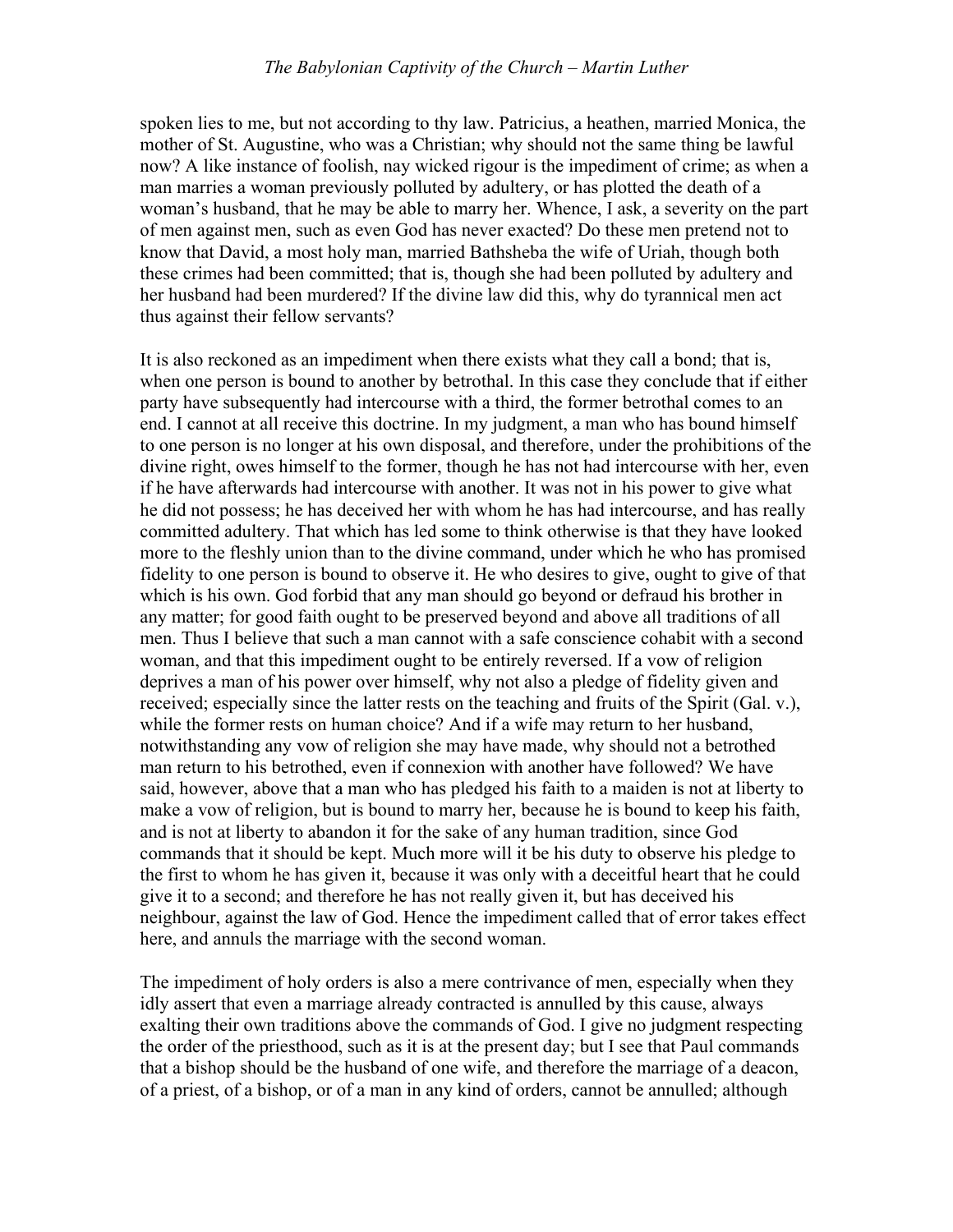Paul knew nothing of that kind of priests and those orders which we have at the present day. Perish then these accursed traditions of men, which have come in for no other end than to multiply perils, sins, and evils in the Church! Between a priest and his wife, then, there is a true and inseparable marriage, approved by the divine command. What if wicked men forbid or annul it of their own mere tyranny? Be it that it is unlawful in the sight of men; yet it is lawful in the sight of God, whose commandment, if it be contrary to the commandments of men, is to be preferred.

Just as much a human contrivance is the so-called impediment of public propriety, by which contracted marriages are annulled. I am indignant at the audacious impiety which is so ready to separate what God has joined together. You may recognise Antichrist in this opposition to everything which Christ did or taught. What reason is there, I ask, why, on the death of a betrothed husband before actual marriage, no relative by blood, even to the fourth degree, can marry her who was betrothed to him? This is no vindication of public propriety, but mere ignorance of it. Why among the people of Israel, which possessed the best laws, given by God himself, was there no such vindication of public propriety? On the contrary, by the very command of God, the nearest relative was compelled to marry her who had been left a widow. Ought the people who are in Christian liberty to be burdened with more rigid laws than the people who were in legal bondage? And to make an end of these figments rather than impediments, I will say that at present it is evident to me that there is no impediment which can rightfully annul a marriage already contracted, except physical unfitness for cohabiting with a wife, ignorance of a marriage previously contracted, or a vow of chastity. Concerning such a vow, however, I am so uncertain even to the present moment, that I do not know at what time it ought to be reckoned valid; as I have said above in speaking of baptism. Learn then, in this one matter of matrimony, into what an unhappy and hopeless state of confusion, hindrance, entanglement, and peril all things that are done in the Church have been brought by the pestilent, unlearned, and impious traditions of men! There is no hope of a remedy, unless we can do away once for all with all the laws of all men, call back the gospel of liberty, and judge and rule all things according to it alone. Amen.

It is necessary also to deal with the question of physical incapacity. But be it premised that I desire what I have said about impediments to be understood of marriages already contracted, which ought not to be annulled for any such causes. But with regard to the contracting of matrimony I may briefly repeat what I have said before, that if there be any urgency of youthful love, or any other necessity, on account of which the Pope grants a dispensation, then any brother can also grant a dispensation to his brother, or himself to himself, and thus snatch his wife, in whatever way he can, out of the hands of tyrannical laws. Why is my liberty to be done away with by another man's superstition and ignorance? Or if the Pope gives dispensation for money, why may not I give a dispensation to my brother or to myself for the advantage of my own salvation? Does the Pope establish laws? Let him establish them for himself, but let my liberty be untouched.

The question of divorce is also discussed, whether it be lawful. I, for my part, detest divorce, and even prefer bigamy to it; but whether it be lawful I dare not define. Christ himself, the chief of shepherds, says: "Whosoever shall put away his wife, saving for the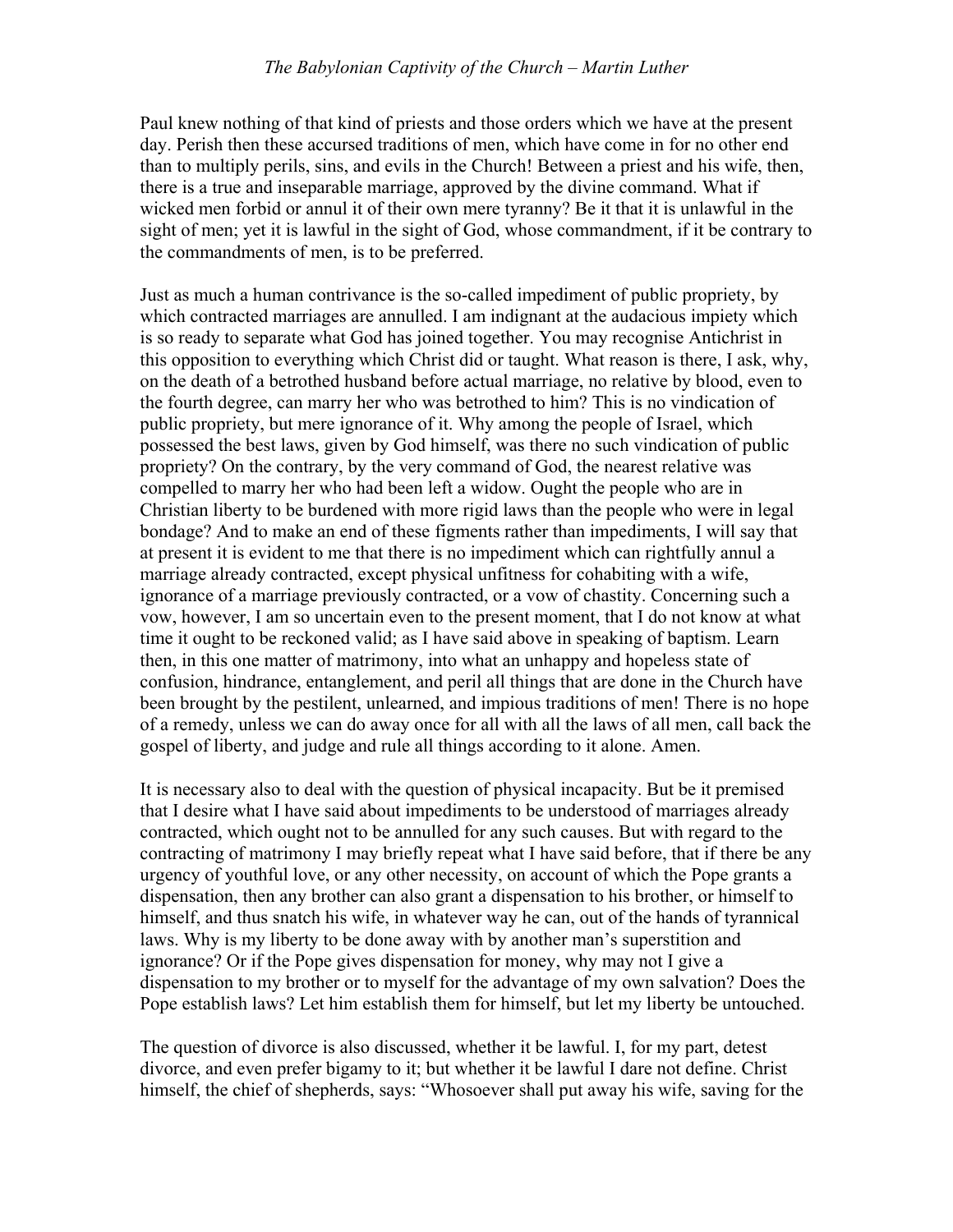cause of fornication, causeth her to commit adultery; and whosoever shall marry her that is divorced committeth adultery." (Matt. v. 32.) Christ therefore permits divorce only in the case of fornication. Hence the Pope must necessarily be wrong, as often as he permits divorce for other reasons, nor ought any man forthwith to consider himself safe, because he has obtained a dispensation by pontifical audacity rather than power. I am more surprised, however, that they compel a man who has been separated from his wife by divorce to remain single, and do not allow him to marry another. For if Christ permits divorce for the cause of fornication, and does not compel any man to remain single, and if Paul bids us rather to marry than to burn, this seems plainly to allow of a man's marrying another in the place of her whom he has put away. I wish that this subject were fully discussed and made clear, that provision might be made for the numberless perils of those who at the present day are compelled to remain single without any fault of their own; that is, whose wives or husbands have fled and deserted their partner, not to return for ten years, or perhaps never. I am distressed and grieved by these cases, which are of daily occurrence, whether this happens by the special malice of Satan, or from our neglect of the word of God.

I cannot by myself establish any rule contrary to the opinion of all; but for my own part, I should exceedingly wish at least to see applied to this subject the words: "But if the unbelieving depart, let him depart. A brother or a sister is not under bondage in such cases" (1 Cor. vii. 15). Here the Apostle permits that the unbelieving one who departs should be let go, and leaves it free to the believer to take another. Why should not the same rule hold good, if a believer, that is, a nominal believer, but in reality just as much an unbeliever, deserts husband or wife, especially if with the intention of never returning? I cannot discover any distinction between the two cases. In my belief, however, if in the Apostle's time the unbeliever who had departed had returned, or had become a believer, or had promised to live with the believing wife, he would not have been received, but would himself have been authorised to marry another woman. Still, I give no definite opinion on these questions, though I greatly wish that a definite rule were laid down, for there is nothing which more harasses me and many others. I would not have any rule on this point laid down by the sole authority of the Pope or the bishops; but if any two learned and good men agreed together in the name of Christ, and pronounced a decision in the spirit of Christ, I should prefer their judgment even to that of councils, such as are assembled nowadays, which are celebrated simply for their number and authority, independently of learning and holiness. I therefore suspend my utterances on this subject, until I can confer with some better judge.

# *OF ORDERS.*

Of this sacrament the Church of Christ knows nothing; it was invented by the church of the Pope. It not only has no promise of grace, anywhere declared, but not a word is said about it in the whole of the New Testament. Now it is ridiculous to set up as a sacrament of God that which can nowhere be proved to have been instituted by God. Not that I consider that a rite practised for so many ages is to be condemned; but I would not have human inventions established in sacred things, nor should it be allowed to bring in anything as divinely ordained, which has not been divinely ordained; lest we should be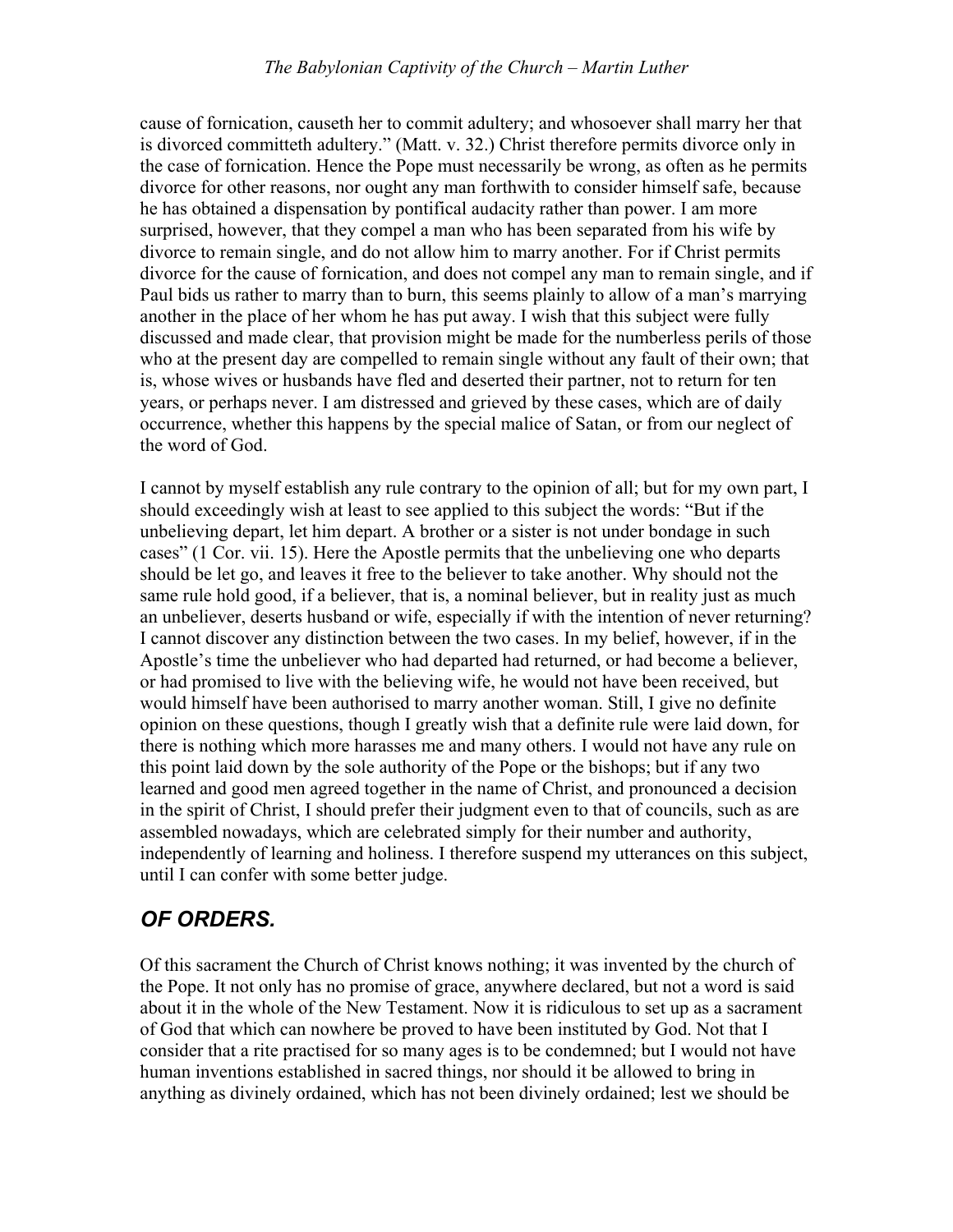objects of ridicule to our adversaries. We must endeavour that whatever we put forward as an article of the faith should be certain and uncorrupt and established by clear proofs from Scripture; and this we cannot show even in the slightest degree in the case of the present sacrament.

The Church has no power to establish new divine promises of grace, as some senselessly assert, who say that, since the Church is governed by the Holy Spirit, whatever she ordains has no less authority than that which is ordained of God. The Church is born of the word of promise through faith, and is nourished and preserved by the same word; that is, she herself is established by the promises of God, not the promise of God by her. The word of God is incomparably above the Church, and her part is not to establish, ordain, or make anything in it, but only to be established, ordained, and made, as a creature. What man begets his own parent? Who establishes the authority by which he himself exists?

This power the Church certainly has—that she can distinguish the word of God from the words of men. So Augustine confesses that his motive for believing the gospel was the authority of the Church, which declared it to be the gospel. Not that the Church is therefore above the gospel; for, if so, she would also be above God, in whom we believe, since she declares Him to be God; but, as Augustine says elsewhere, the soul is so taken possession of by the truth, that thereby it can judge of all things with the utmost certainty, and yet cannot judge the truth itself, but is compelled by an infallible certainty to say that this is the truth. For example, the mind pronounces with infallible certainty that three and seven are ten, and yet can give no reason why this is true, while it cannot deny that it is true. In fact the mind itself is taken possession of, and, having truth as its judge, is judged rather than judges. Even such a perception is there in the Church, by the illumination of the Spirit, in judging and approving of doctrines; a perception which she cannot demonstrate, but which she holds as most sure. Just as among philosophers no one judges of those conceptions which are common to all, but everyone is judged by them, so is it among us with regard to that spiritual perception which judgeth all things, yet is judged of no man, as the Apostle says.

Let us take it then for certain that the Church cannot promise grace, to do which is the part of God alone, and therefore cannot institute a sacrament. And even, if she had the most complete power to do so, it would not forthwith follow, that orders are a sacrament. For who knows what is that Church which has the Spirit, when only a few bishops and learned men are usually concerned in setting up these laws and institutions? It is possible that these men may not be of the Church, and may all be in error; as councils have very often been in error, especially that of Constance, which has erred the most impiously of all. That only is a proved article of the faith which has been approved by the universal Church, and not by that of Rome alone. I grant therefore that orders may be a sort of church rite, like many others which have been introduced by the Fathers of the Church, such as the consecration of vessels, buildings, vestments, water, salt, candles, herbs, wine, and the like. In all these no one asserts that there is any sacrament, nor is there any promise in them. Thus the anointing of a man's hands, the shaving of his head, and other ceremonies of the kind, do not constitute a sacrament, since nothing is promised by these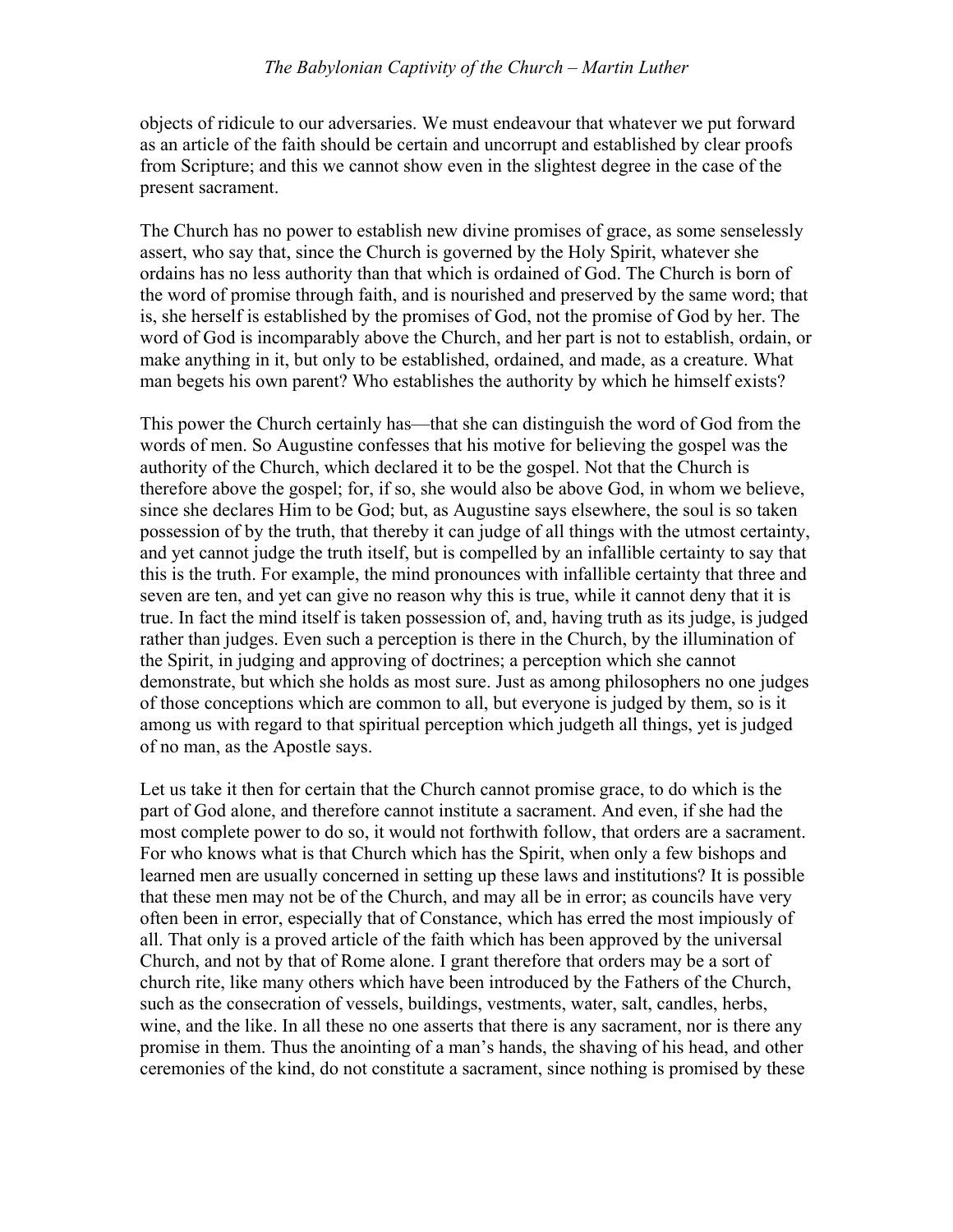things, but they are merely employed to prepare men for certain offices, as in the case of vessels or instruments.

But it will be asked: What do you say to Dionysius, who reckons up six sacraments, among which he places Orders, in his Hierarchy of the Church? My answer is: I know that he is the only one of the ancient authorities who is considered as holding seven sacraments, although, by the omission of matrimony, he has only given six. We read nothing at all in the rest of the Fathers about these sacraments, nor did they reckon them under the title of sacrament, when they spoke of these things, for the invention of such sacraments is a modern one. Then too—if I may be rash enough to say so—it is altogether unsatisfactory that so much importance should be attributed to this Dionysius, whoever he was, for there is almost nothing of solid learning in him. By what authority or reason, I ask, does he prove his inventions concerning angels in his Celestial Hierarchy, a book on the study of which curious and superstitious minds have spent so much labour? Are they not all fancies of his own, and very much like dreams, if we read them and judge them freely? In his mystic theology indeed, which is so much cried up by certain very ignorant theologians, he is even very mischievous, and follows Plato rather than Christ, so that I would not have any believing mind bestow even the slightest labour on the study of these books. You will be so far from learning Christ in them that, even if you know Him, you may lose Him. I speak from experience. Let us rather hear Paul, and learn Jesus Christ and Him crucified. For this is the way, the truth, and the life; this is the ladder by which we come to the Father, as it is written: "No man cometh unto the Father, but by Me."

So in his Hierarchy of the Church, what does he do but describe certain ecclesiastical rites, amusing himself with his own allegories, which he does not prove, just as has been done in our time by the writer of the book called the Rationale of Divine things? This pursuit of allegories is only fit for men of idle minds. Could I have any difficulty in amusing myself with allegories about any created thing whatever? Did not Bonaventura apply the liberal arts allegorically to theology? It would give me no trouble to write a better Hierarchy than that of Dionysius, as he knew nothing of popes, cardinals, and archbishops, and made the bishops the highest order. Who, indeed, is there of such slender wits that he cannot venture upon allegory? I would not have a theologian bestow any attention upon allegories, until he is perfectly acquainted with the legitimate and simple meaning of Scripture; otherwise, as it happened to Origen, his theological speculations will not be without danger.

We must not then immediately make a sacrament of anything which Dionysius describes; otherwise why not make a sacrament of the procession which he describes in the same passage, and which continues in use even to the present day? Nay, there will be as many sacraments as there are rites and ceremonies which have grown up in the Church. Resting, however, on this very weak foundation, they have invented and attributed to this sacrament of theirs certain indelible characters, supposed to be impressed on those who receive orders. Whence, I ask, such fancies? By what authority, by what reasoning are they established? Not that we object to their being free to invent, learn, or assert whatever they please; but we also assert our own liberty, and say that they must not arrogate to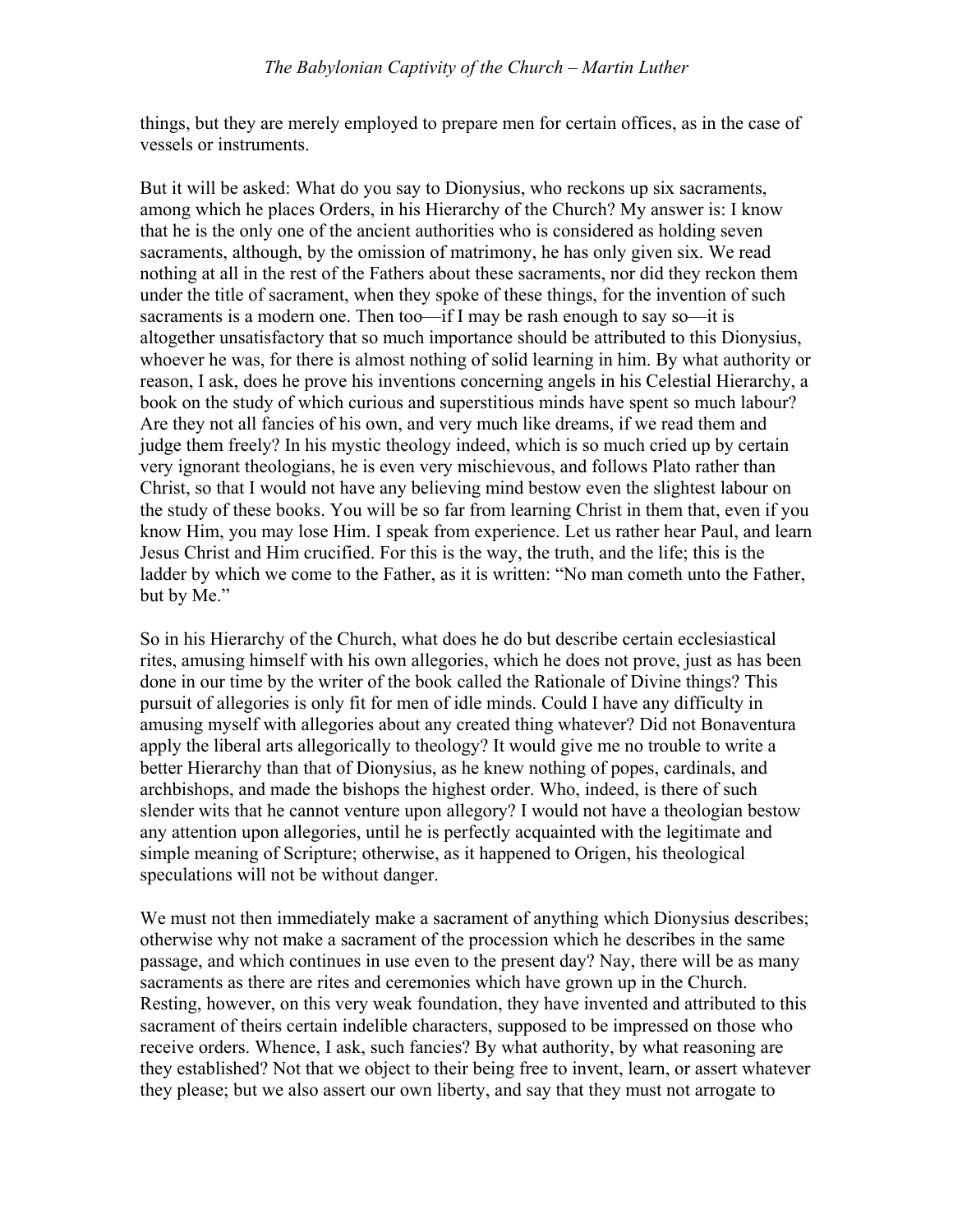themselves the right of making articles of the faith out of their own fancies, as they have hitherto had the presumption to do. It is enough that, for the sake of concord, we submit to their rights and inventions, but we will not be compelled to receive them as necessary to salvation, when they are not necessary. Let them lay aside their tyrannical requirements, and we will show a ready compliance with their likings, that so we may live together in mutual peace. For it is a disgraceful, unjust, and slavish thing for a Christian man, who is free, to be subjected to any but heavenly and divine traditions.

After this they bring in their very strongest argument, namely, that Christ said at the last supper: "Do this in remembrance of me." "Behold!" they say, "Christ ordained them as priests." Hence, among other things, they have also asserted that it is to priests alone that both kinds should be administered. In fact they have extracted out of this text whatever they would; like men who claim the right to assert at their own free choice whatsoever they please out of any words of Christ, wherever spoken. But is this to interpret the words of God? Let us reply to them that in these words Christ gives no promise, but only a command that this should be done in remembrance of Him. Why do they not conclude that priests were ordained in that passage also where Christ, in laying upon them the ministry of the word and of baptism, said: "Go ye into all the world, and preach the gospel to every creature, baptizing them in the name of the Father, and of the Son, and of the Holy Ghost"? It is the peculiar office of priests to preach and to baptize. Again, since at the present day it is the very first business of a priest, and, as they say, an indispensable one, to read the canonical Hours; why have they not taken their idea of the sacrament of orders from those words in which Christ commanded His disciples—as he did in many other places, but especially in the garden of Gethsemane—to pray that they might not enter into temptation? Unless indeed they evade the difficulty by saying that it is not commanded to pray, for it suffices to read the canonical Hours; so that this cannot be proved to be a priestly work from any part of Scripture, and that consequently this praying priesthood is not of God; as indeed it is not.

Which of the ancient Fathers has asserted that by these words priests were ordained? Whence then this new interpretation? It is because it has been sought by this device to set up a source of implacable discord, by which clergy and laity might be placed farther asunder than heaven and earth, to the incredible injury of baptismal grace and confusion of evangelical communion. Hence has originated that detestable tyranny of the clergy over the laity, in which, trusting to the corporal unction by which their hands are consecrated, to their tonsure, and to their vestments, they not only set themselves above the body of lay Christians, who have been anointed with the Holy Spirit, but almost look upon them as dogs, unworthy to be numbered in the Church along with themselves. Hence it is that they dare to command, exact, threaten, drive, and oppress, at their will. In fine, the sacrament of orders has been and is a most admirable engine for the establishment of all those monstrous evils which have hitherto been wrought, and are yet being wrought, in the Church. In this way Christian brotherhood has perished; in this way shepherds have been turned into wolves, servants into tyrants, and ecclesiastics into more than earthly beings.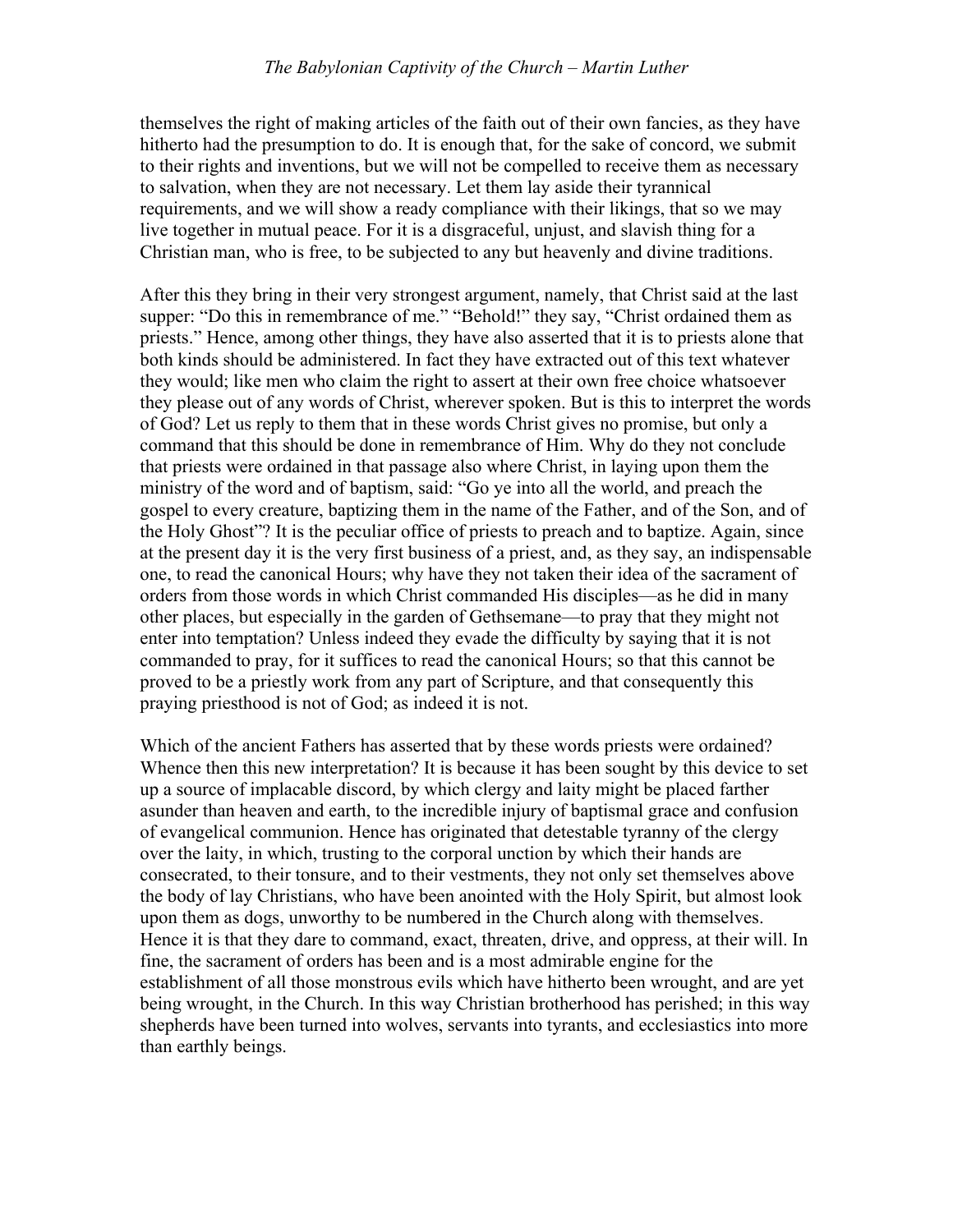How if they were compelled to admit that we all, so many as have been baptized, are equally priests? We are so in fact, and it is only a ministry which has been entrusted to them, and that with our consent. They would then know that they have no right to exercise command over us, except so far as we voluntarily allow of it. Thus it is said: "Ye are a chosen generation, a royal priesthood, a holy nation." (1 Pet. ii. 9.) Thus all we who are Christians are priests; those whom we call priests are ministers chosen from among us to do all things in our name; and the priesthood is nothing else than a ministry. Thus Paul says: "Let a man so account of us as of the ministers of Christ, and stewards of the mysteries of God." (1 Cor. iv. 1.)

From this it follows that he who does not preach the word, being called to this very office by the Church, is in no way a priest, and that the sacrament of orders can be nothing else than a ceremony for choosing preachers in the Church. This is the description given of a priest: "The priest's lips should keep knowledge, and they should seek the law at his mouth; for he is the messenger of the Lord of hosts." (Malachi ii. 7.) Be sure then that he who is not a messenger of the Lord of hosts, or who is called to anything else than a messengership—if I may so speak—is certainly not a priest; as it is written: "Because thou hast rejected knowledge, I will also reject thee, that thou shalt be no priest to me." (Hosea iv. 6.) They are called pastors because it is their duty to give the people pasture, that is, to teach them. Therefore those who are ordained only for the purpose of reading the canonical Hours and offering up masses are popish priests indeed, but not Christian priests, since they not only do not preach but are not even called to be preachers; nay, it is the very thing intended, that a priesthood of this kind shall stand on a different footing from the office of preacher. Thus they are priests of Hours and missals, that is, a kind of living images, having the name of priests, but very far from being really so; such priests as those whom Jeroboam ordained in Beth-aven, taken from the lowest dregs of the people, and not from the family of Levi.

See then how far the glory of the Church has departed. The whole world is full of priests, bishops, cardinals, and clergy; of whom however, (so far as concerns their official duty) not one preaches—unless he be called afresh to this by another calling besides his sacramental orders—but thinks that he amply fulfils the purposes of that sacrament if he murmurs over, in a vain repetition, the prayers which he has to read, and celebrates masses. Even then, he never prays these very Hours, or, if he does pray, he prays for himself; while, as the very height of perversity, he offers up his masses as a sacrifice, though the mass is really the use of the sacrament. Thus it is clear that those orders by which, as a sacrament, men of this kind are ordained to be clergy, are in truth a mere and entire figment, invented by men who understand nothing of church affairs, of the priesthood, of the ministry of the word, or of the sacraments. Such as is the sacrament, such are the priests it makes. To these errors and blindnesses has been added a greater degree of bondage, in that, in order to separate themselves the more widely from all other Christians, as if these were profane, they have burdened themselves with a most hypocritical celibacy.

It was not enough for their hypocrisy and for the working of this error to prohibit bigamy, that is, the having two wives at the same time, as was done under the law—for we know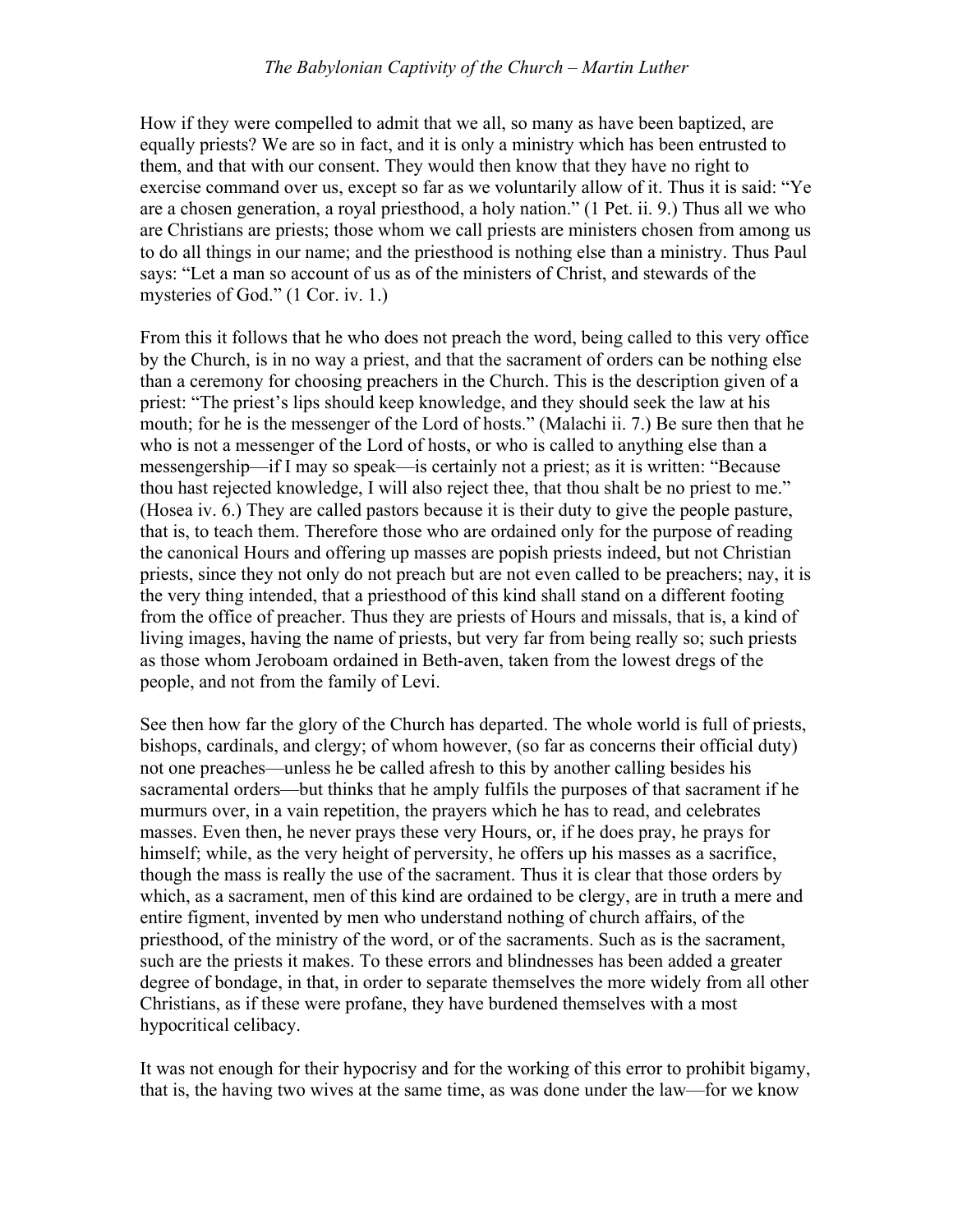that that is the meaning of bigamy—but they have interpreted it to be bigamy, if a man marries two virgins in succession, or a widow once. Nay, the most sanctified sanctity of this most sacrosanct sacrament goes so far, that a man cannot even become a priest if he have married a virgin, as long as she is alive as his wife. And, in order to reach the very highest summit of sanctity, a man is kept out of the priesthood, if he have married one who was not a pure virgin, though it were in ignorance and merely by an unfortunate chance. But he may have polluted six hundred harlots, or corrupted any number of matrons or virgins, or even kept many Ganymedes, and it will be no impediment to his becoming a bishop or cardinal, or even Pope. Then the saying of the Apostle: "the husband of one wife," must be interpreted to mean: "the head of one church;" unless that magnificent dispenser the Pope, bribed with money or led by favour—that is to say, moved by pious charity, and urged by anxiety for the welfare of the churches—chooses to unite to one man three, twenty, or a hundred wives, that is, churches.

O pontiffs, worthy of this venerable sacrament of orders! O princes not of the Catholic churches, but of the synagogues of Satan, yea, of very darkness! We may well cry out with Isaiah: "Ye scornful men, that rule this people which is in Jerusalem" (Isaiah xxviii. 14); and with Amos: "Woe to them that are at ease in Zion, and trust in the mountain of Samaria, which are named chief of the nations, to whom the house of Israel came!" (Amos vi. 1.) O what disgrace to the Church of God from these monstrosities of sacerdotalism! Where are there any bishops or priests who know the gospel, not to say preach it? Why then do they boast of their priesthood? why do they wish to be thought holier and better and more powerful than other Christians, whom they call the laity? What unlearned person is not competent to read the Hours? Monks, hermits, and private persons, although laymen, may use the prayers of the Hours. The duty of a priest is to preach, and unless he does so, he is just as much a priest as the picture of a man is a man. Does the ordination of such babbling priests, the consecration of churches and bells, or the confirmation of children, constitute a bishop? Could not any deacon or layman do these things? It is the ministry of the word that makes a priest or a bishop.

Fly then, I counsel you; fly, young men, if ye wish to live in safety; and do not seek admission to these holy rites, unless ye are either willing to preach the gospel, or are able to believe that ye are not made any better than the laity by this sacrament of orders. To read the Hours is nothing. To offer the mass is to receive the sacrament. What then remains in you, which is not to be found in any layman? Your tonsure and your vestments? Wretched priesthood, which consists in tonsure and vestments! Is it the oil poured on your fingers? Every Christian is anointed and sanctified in body and soul with the oil of the Holy Spirit, and formerly was allowed to handle the sacrament no less than the priests now do; although our superstition now imputes it as a great crime to the laity, if they touch even the bare cup, or the corporal; and not even a holy nun is allowed to wash the altar cloths and sacred napkins. When I see how far the sacrosanct sanctity of these orders has already gone, I expect that the time will come when the laity will not even be allowed to touch the altar, except when they offer money. I almost burst with anger when I think of the impious tyrannies of these reckless men, who mock and ruin the liberty and glory of the religion of Christ by such frivolous and puerile triflings.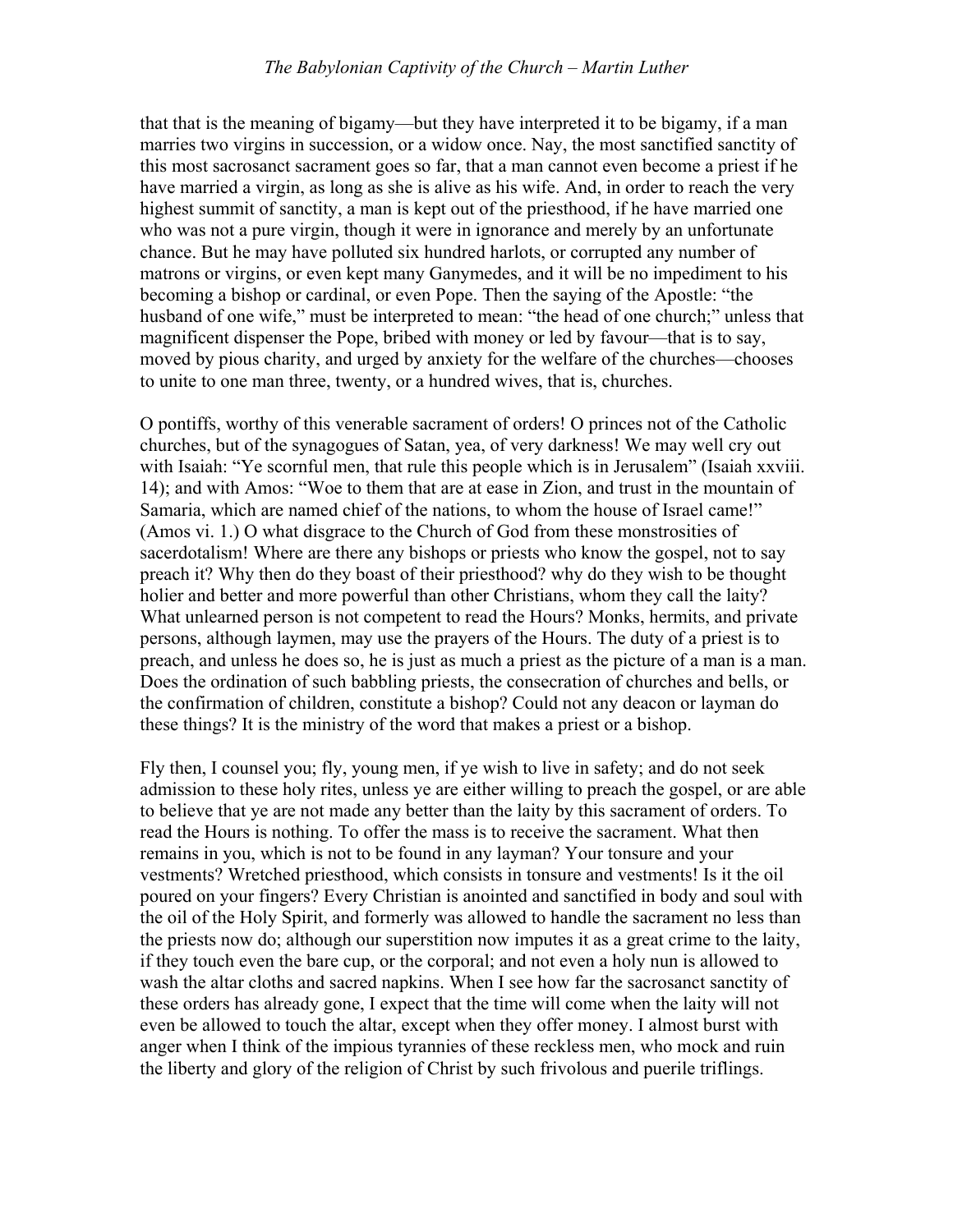Let every man then who has learnt that he is a Christian recognise what he is, and be certain that we are all equally priests; that is, that we have the same power in the word, and in any sacrament whatever; although it is not lawful for any one to use this power, except with the consent of the community, or at the call of a superior. For that which belongs to all in common no individual can arrogate to himself, until he be called. And therefore the sacrament of orders, if it is anything, is nothing but a certain rite by which men are called to minister in the Church. Furthermore, the priesthood is properly nothing else than the ministry of the word—I mean the word of the gospel, not of the law. The diaconate is a ministry, not for reading the gospel or the epistle, as the practice is nowadays, but for distributing the wealth of the Church among the poor, that the priests may be relieved of the burden of temporal things, and may give themselves more freely to prayer and to the word. It was for this purpose, as we read in the Acts of the Apostles, that deacons were appointed. Thus he who does not know the gospel, or does not preach it, is not only to priest or bishop, but a kind of pest to the Church, who, under the false title of priest or bishop, as it were in sheep's clothing, hinders the gospel, and acts the part of the wolf in the Church.

Wherefore those priests and bishops with whom the Church is crowded at the present day, unless they work out their salvation on another plan—that is, unless they acknowledge themselves to be neither priests nor bishops, and repent of bearing the name of an office the work of which they either do not know, or cannot fulfil, and thus deplore with prayers and tears the miserable fate of their hypocrisy—are verily the people of eternal perdition, concerning whom the saying will be fulfilled: "My people are gone into captivity, because they have no knowledge; and their honourable men are famished, and their multitude dried up with thirst. Therefore hell hath enlarged herself, and opened her mouth without measure; and their glory, and their multitude, and their pomp, and he that rejoiceth, shall descend into it." (Isaiah v. 13, 14.) O word of dread for our age, in which Christians are swallowed up in such an abyss of evil!

As far then as we are taught from the Scriptures, since what we call the priesthood is a ministry, I do not see at all for what reason a man who has once been made priest cannot become a layman again, since he differs in no wise from a layman, except by his ministerial office. But it is so far from impossible for a man to be set aside from the ministry, that even now this punishment is constantly inflicted on offending priests, who are either suspended for a time, or deprived for ever of their office. For that fiction of an indelible character has long ago become an object of derision. I grant that the Pope may impress this character, though Christ knows nothing of it, and for this very reason the priest thus consecrated is the lifelong servant and bondsman, not of Christ, but of the Pope, as it is at this day. But, unless I deceive myself, if at some future time this sacrament and figment fall to the ground, the Papacy itself will scarcely hold its ground, and we shall recover that joyful liberty in which we shall understand that we are all equal in every right, and shall shake off the yoke of tyranny and know that he who is a Christian has Christ, and he who has Christ has all things that are Christ's, and can do all things—on which I will write more fully and more vigorously when I find that what I have here said displeases my friends the papists.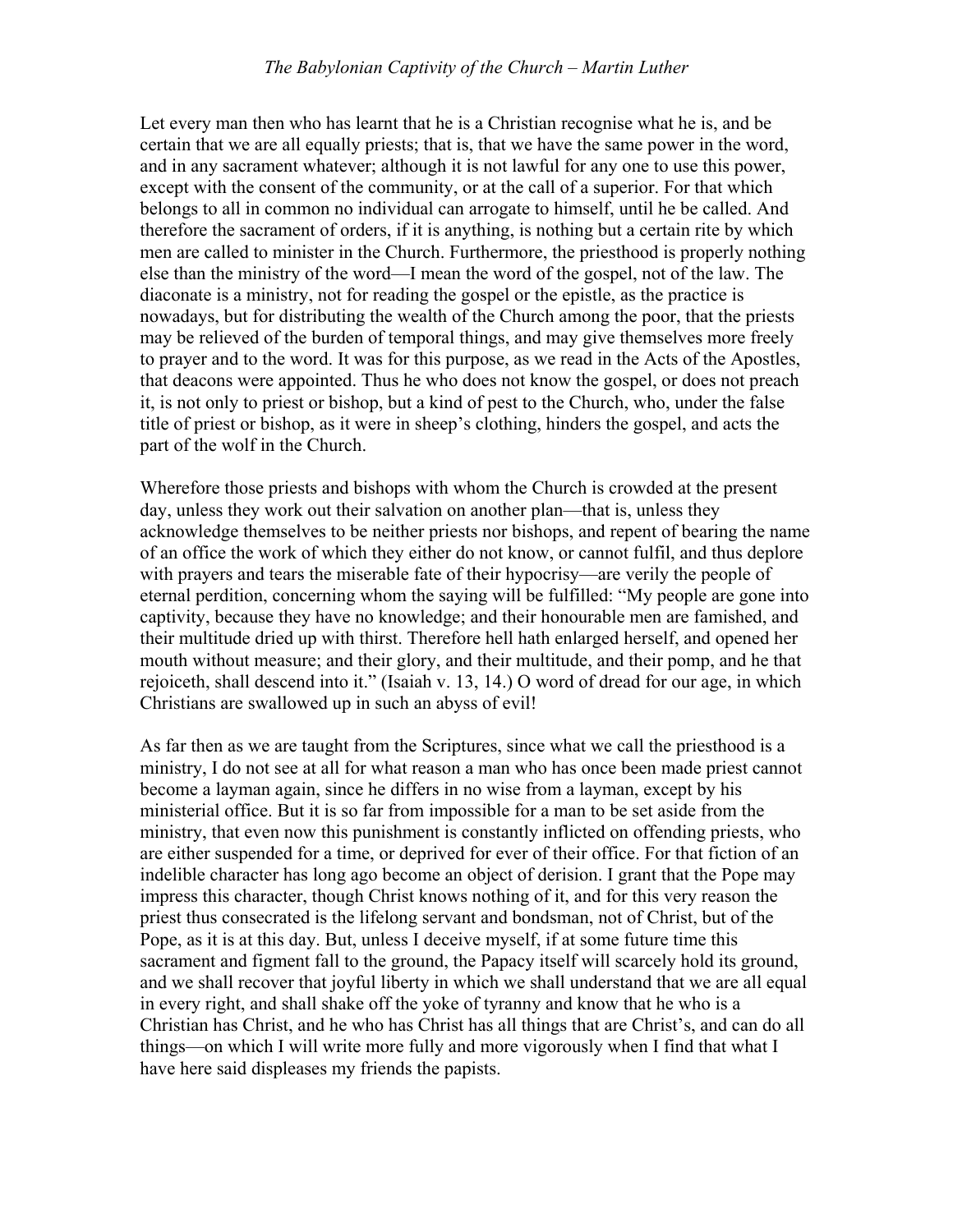### *ON THE SACRAMENT OF EXTREME UNCTION.*

To this rite of anointing the sick our theologians have made two additions well worthy of themselves. One is, that they call it a sacrament; the other, that they make it extreme, so that it cannot be administered except to those who are in extreme peril of life. Perhaps as they are keen dialecticians—they have so made it in relation to the first unction of baptism, and the two following ones of confirmation and orders. They have this, it is true, to throw in my teeth, that, on the authority of the Apostle James, there are in this case a promise and a sign, which two things, I have hitherto said, constitute a sacrament. He says: "Is any sick among you? let him call for the elders of the church, and let them pray over him, anointing him with oil in the name of the Lord; and the prayer of faith shall save the sick, and the Lord shall raise him up; and if he have committed sins, they shall be forgiven him." (James v. 14, 15.) Here, they say, is the promise of remission of sins, and the sign of the oil.

I, however, say that if folly has ever been uttered, it has been uttered on this subject. I pass over the fact that many assert, and with great probability, that this epistle was not written by the Apostle James, and is not worthy of the apostolic spirit; although, whosesoever it is, it has obtained authority by usage. Still, even if it were written by the Apostle James, I should say that it was not lawful for an apostle to institute a sacrament by his own authority; that is, to give a divine promise with a sign annexed to it. To do this belonged to Christ alone. Thus Paul says that he had received the sacrament of the Eucharist from the Lord; and that he was sent, not to baptize, but to preach the gospel. Nowhere, however, in the gospel do we read of this sacrament of extreme unction. But let us pass this over, and let us look to the words themselves of the Apostle, or of whoever was the author of this Epistle, and we shall at once see how those men have failed to observe their true meaning, who have thus increased the number of sacraments.

In the first place—if they think the saying of the Apostle true and worthy to be followed, by what authority do they change and resist it? Why do they make an extreme and special unction of that which the Apostle meant to be general? The Apostle did not mean it to be extreme, and to be administered only to those about to die. He says expressly: "Is any sick among you?" He does not say: "Is any dying?" Nor do I care what Dionysius's Ecclesiastical Hierarchy may teach about this; the words of the Apostle are clear, on which he and they alike rest, though they do not follow them. Thus it is evident that, by no authority, but at their own discretion, they have made, out of the ill-understood words of the Apostle, a sacrament and an extreme unction; thus wronging all the other sick, whom they have deprived on their own authority of that benefit of anointing which the Apostle appointed for them.

But it is even a finer argument, that the promise of the Apostle expressly says: "The prayer of faith shall save the sick, and the Lord shall raise him up." The Apostle commands the use of anointing and prayer for the very purpose that the sick man may be healed and raised up, that is, may not die, and that the unction may not be extreme. This is proved by the prayers which are used even at this day during the ceremony of anointing, and in which we ask that the sick man may be restored. They say, on the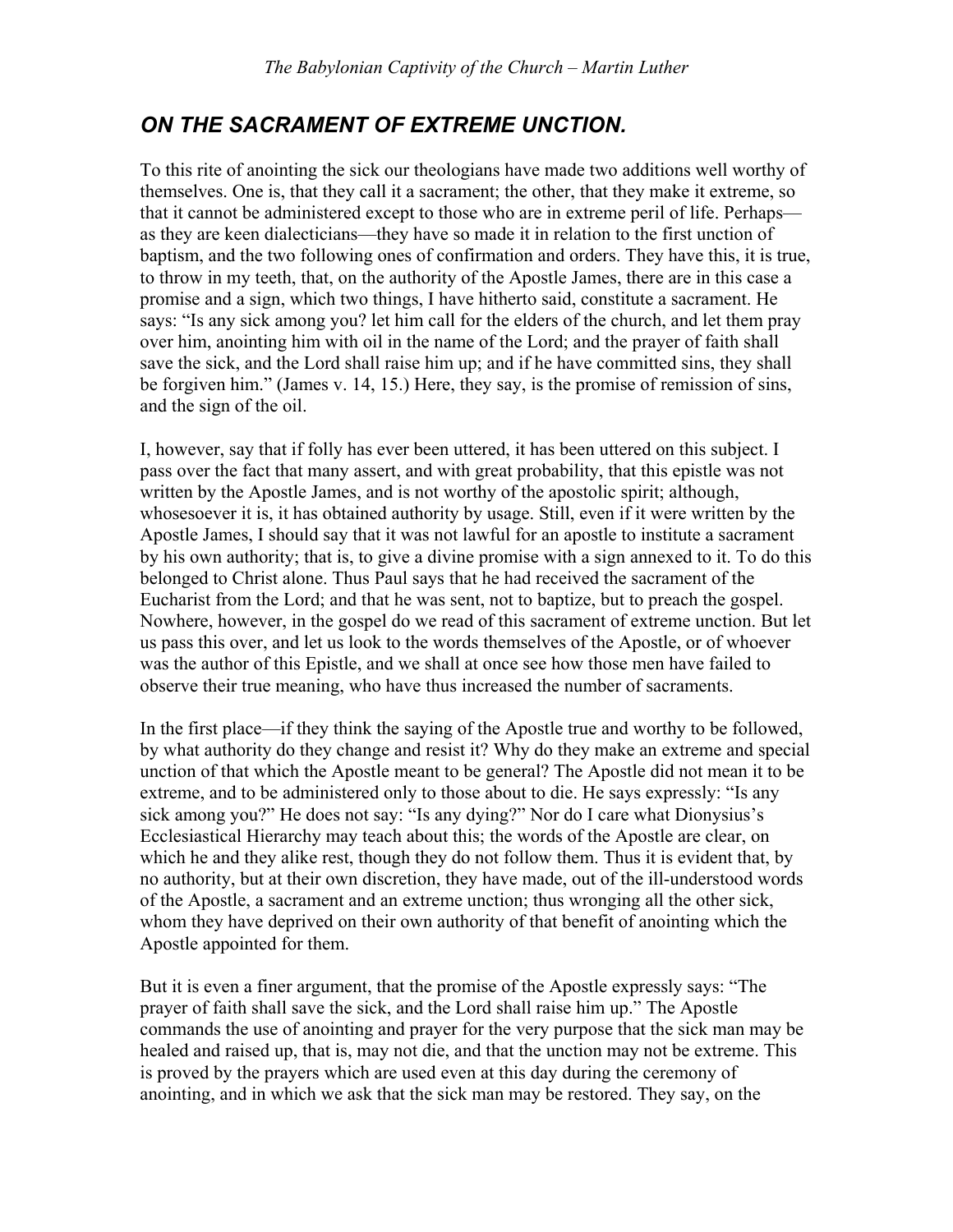contrary, that unction should not be administered except to those on the point of departing; that is, that they may not be healed and raised up. If the matter were not so serious, who could refrain from laughing at such fine, apt, and sound comments on the words of the Apostle? Do we not manifestly detect here that sophistical folly which, in many other cases as well as in this, affirms what Scripture denies, and denies what it affirms? Shall we not render thanks to these distinguished teachers of ours? I have said rightly then, that nowhere have they displayed wilder folly than in this instance.

Further—if this unction is a sacrament, it must be beyond doubt an effectual sign (as they say) of that which it seals and promises. Now it promises health and restoration to the sick, as the words plainly show: "The prayer of faith shall save the sick, and the Lord shall raise him up." Who does not see, however, that this promise is seldom, or rather never fulfilled? Scarcely one among a thousand is restored; and even this no one believes to be effected by the sacrament, but by the help of nature or of medicine; while to the sacrament they attribute a contrary effect. What shall we say then? Either the Apostle is deceiving us in this promise, or this unction is not a sacrament; for a sacramental promise is sure, while this in most cases disappoints us. Nay—to recognise another example of the prudence and carefulness of these theologians—they will have it to be extreme unction in order that that promise may not stand; that is, that the sacrament may not be a sacrament. If the unction is extreme, it does not heal, but yields to the sickness; while if it heals, it cannot be extreme. Thus, according to the interpretation of these teachers, James must be understood to have contradicted himself, and to have instituted a sacrament, on purpose not to institute a sacrament; for they will have it to be extreme unction, in order that it may not be true that the sick are healed by it, which is what the Apostle ordained. If this is not madness, what, I ask, is madness?

The words of the Apostle: "Desiring to be teachers of the law; understanding neither what they say, nor whereof they affirm" (1 Tim. i. 7.), apply to these men; with so little judgment do they read and draw conclusions. With the same stupidity they have inferred the doctrine of auricular confession from the words of the Apostle James: "Confess your faults one to another." They do not even observe the command of the Apostle, that the elders of the Church should be called for, and that they should pray over the sick. Scarcely one priest is sent now, though the Apostle would have many to be present, not for the purpose of anointing, but for that of prayer; as he says: "The prayer of faith shall save the sick." Moreover, I am not sure that he means priests to be understood in this case, since he says elders, that is, seniors in age. Now it does not follow that an elder must be a priest or a minister, and we may suspect that the Apostle intended that the sick should be visited by the men of greater age and weightier character in the Church, who should do this as a work of mercy, and heal the sick by the prayer of faith. At the same time it cannot be denied, that of old the churches were ruled by the older men, chosen for this purpose on account of their age and long experience of life, without the ordinations and consecrations now used.

I am therefore of opinion that this is the same anointing as that used by the Apostles, of whom it is written: "They anointed with oil many that were sick, and healed them." (Mark vi. 13.) It was a rite of the primitive Church, long since obsolete, by which they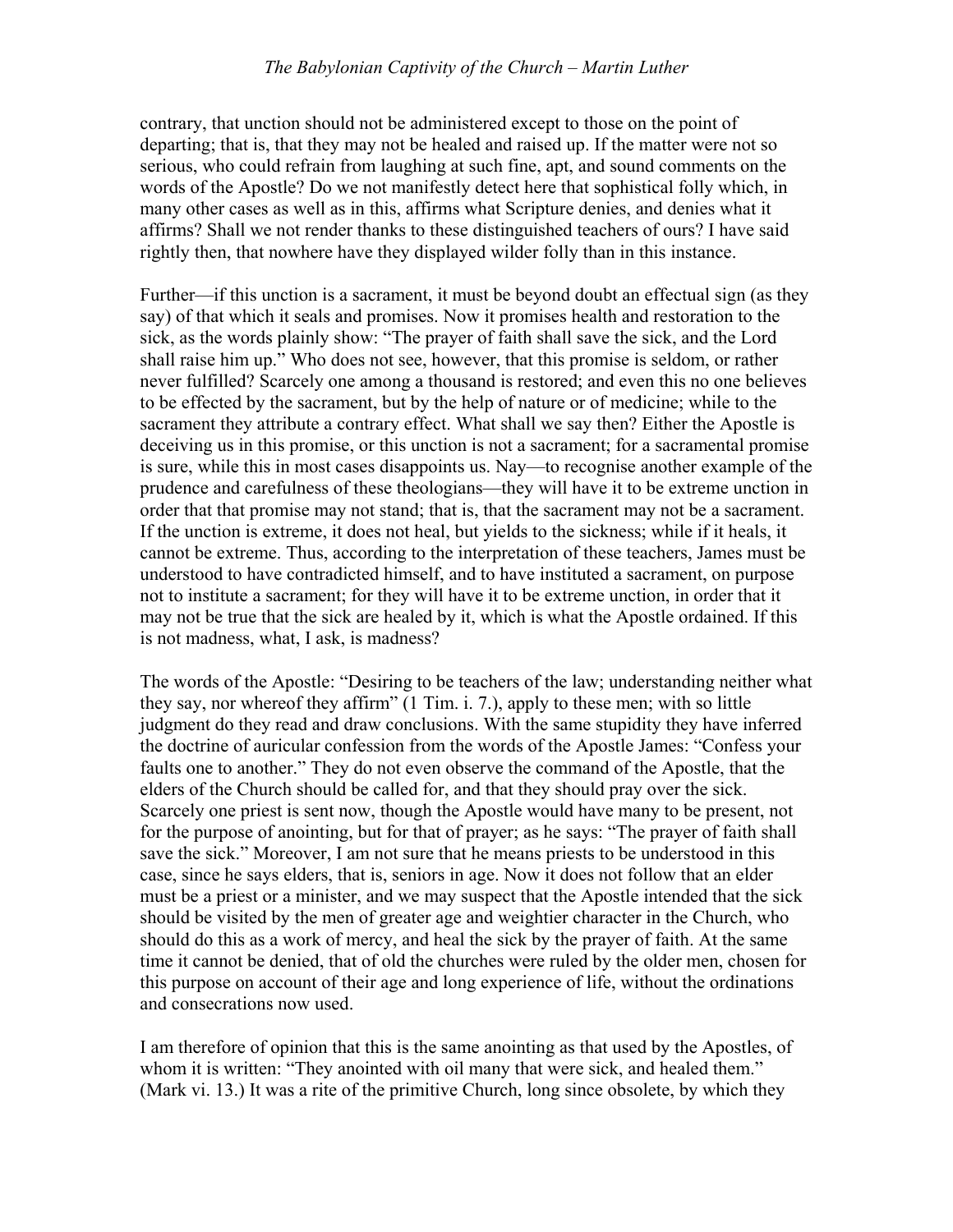did miracles for the sick; just as Christ says of them that believe: "They shall take up serpents; they shall lay hands on the sick, and they shall recover." (Mark xvi. 18.) It is astonishing that they have not made sacraments out of these words also; since they have a like virtue and promise with those words of James. This pretended extreme unction, then, is not a sacrament, but a counsel of the Apostle James, taken, as I have said, from the Gospel of Mark; and one which any one who will may follow. I do not think that it was applied to all sick persons, for the Church glories in her infirmities, and thinks death a gain; but only to those who bore their sickness impatiently and with little faith, and whom the Lord therefore left, that on them the miraculous power and the efficacy of faith might be conspicuously shown.

James, indeed, has carefully and intentionally provided against this very mistake, in that he connects the promise of healing and of remission of sins, not with the anointing, but with the prayer of faith; for he says: "The prayer of faith shall save the sick, and the Lord shall raise him up; and if he have committed sins, they shall be forgiven him." (James v. 15.) Now a sacrament does not require prayer or faith on the part of him who administers it, for even a wicked man may baptize and consecrate the elements without prayer; but it rests solely on the promise and institution of God, and requires faith on the part of him who receives it. But where is the prayer of faith in our employment of extreme unction at the present day? Who prays over the sick man with such faith as not to doubt of his restoration? Such is the prayer of faith which James here describes; that prayer of which he had said at the beginning of the epistle: "Let him ask in faith, nothing wavering;" and of which Christ says: "What things soever ye desire, when ye pray, believe that ye receive them, and ye shall have them." (Mark xi. 24.)

There is no doubt at all that, if even at the present day such prayer were made over the sick—that is, by grave and holy elders, and with full faith—as many as we would might be healed. For what cannot faith do? We, however, leave out of sight that faith which apostolic authority requires in the very first place; and moreover by elders, that is, men superior to the rest in age and in faith, we understand the common herd of priests. Furthermore, out of a daily or free anointing we make an extreme unction; and lastly, we not only do not ask and obtain that result of healing promised by the Apostle, but we empty the promise of its meaning by an opposite result. Nevertheless we boast that this sacrament, or rather figment, of ours, is founded on and proved by the teaching of the Apostle, from which it is as widely separated as pole from pole. Oh, what theologians!

Therefore, without condemning this our sacrament of extreme unction, I steadily deny that it is that which is enjoined by the Apostle James, of which neither the form, nor the practice, nor the efficacy, nor the purpose, agrees with ours. We will reckon it, however, among those sacraments which are of our own appointing, such as the consecration and sprinkling of salt and water. We cannot deny that, as the Apostle Paul teaches us, every creature is sanctified by the word of God and prayer; and so we do not deny that remission and peace are bestowed through extreme unction; not because it is a sacrament divinely instituted, but because he who receives it believes that he obtains these benefits. For the faith of the receiver does not err, however much the minister may err. For if he who baptizes or absolves in jest—that is, does not absolve at all, as far as the minister's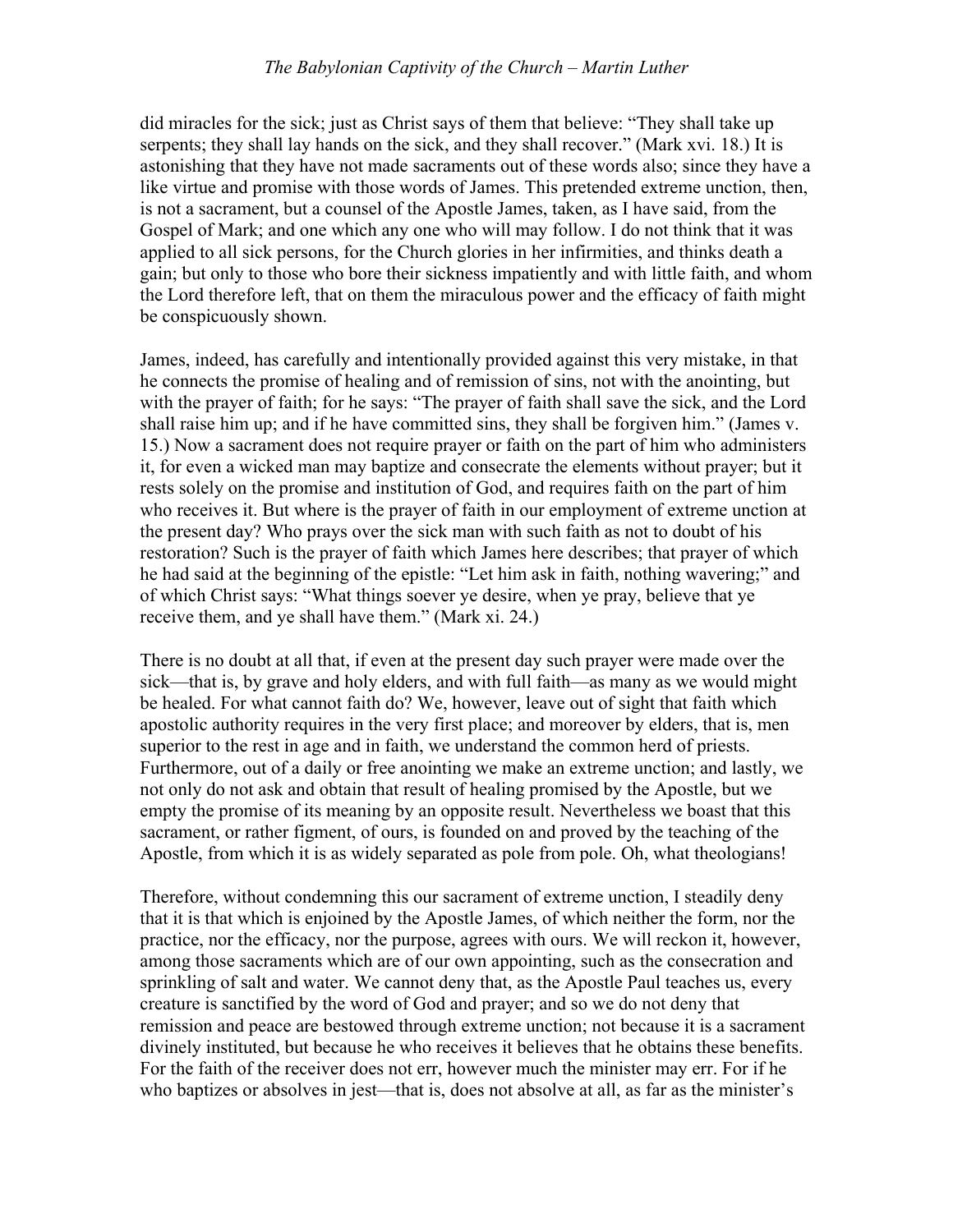part is concerned—yet does really absolve or baptize, if there be faith on the part of the absolved or baptized person, how much more does he who administers extreme unction bestow peace; even though in reality he bestows no peace, if we look to his ministry, since there is no sacrament. The faith of the person anointed receives that blessing which he who anointed him either could not, or did not intend, to give. It is enough that the person anointed hears and believes the word; for whatever we believe that we shall receive, that we do really receive, whatever the minister may do or not do, whether he play a part, or be in jest. For the saying of Christ holds good: "All things are possible to him that believeth;" and again: "As thou hast believed, so be it done unto thee." Our sophists, however, make no mention of this faith in treating of the sacraments, but give their whole minds to frivolous discussions on the virtues of the sacraments themselves; ever learning, and never able to come to the knowledge of the truth.

It has been of advantage, however, that this unction has been made extreme, for, thanks to this, it has been of all sacraments the least harassed and enslaved by tyranny and thirst for gain; and this one mercy has been left to the dying, that they are free to be anointed, even if they have not confessed or communicated. Whereas if it had continued to be of daily employment, especially if it had also healed the sick, even if it had not taken away sins, of how many worlds would not the pontiffs by this time have been masters—they who, on the strength of the one sacrament of penance, and by the power of the keys, and through the sacrament of orders, have become such mighty emperors and princes? But now it is a fortunate thing that, as they despise the prayer of faith, so they heal no sick, and, out of an old rite, have formed for themselves a new sacrament.

Let it suffice to have said thus much concerning these four sacraments. I know how much it will displease those who think that we are to enquire about the number and use of the sacraments, not from the holy Scriptures, but from the See of Rome; as if the See of Rome had given us those sacraments, and had not rather received them from the schools of the Universities; to which, without controversy, it owes all that it has. The tyranny of the popes would never have stood so high if it had not received so much help from the Universities; for among all the principal sees, there is scarcely any other which has had so few learned bishops. It is by force, fraud, and superstition alone that it has prevailed over the rest; and those who occupied that see a thousand years ago are so widely diverse from those who have grown into power in the interim, that we are compelled to say that either the one or the other were not pontiffs of Rome.

There are besides some other things, which it may seem that we might reckon among sacraments—all those things, namely, to which a divine promise has been made, such as prayer, the word, the cross. For Christ has promised in many places to hear those that pray; especially in the eleventh chapter of the Gospel of St. Luke, where he invites us to prayer by many parables. Of the word he says: "Blessed are they that hear the word of God and keep it." (Luke xi. 28.) And who can reckon up how often he promises succour and glory to those who are in tribulation, suffering, and humiliation? Nay, who can count up all the promises of God? For it is the whole object of all Scripture to lead us to faith; on the one side urging us with commandments and threatenings, on the other side inviting us by promises and consolations. Indeed all Scripture consists of either commandments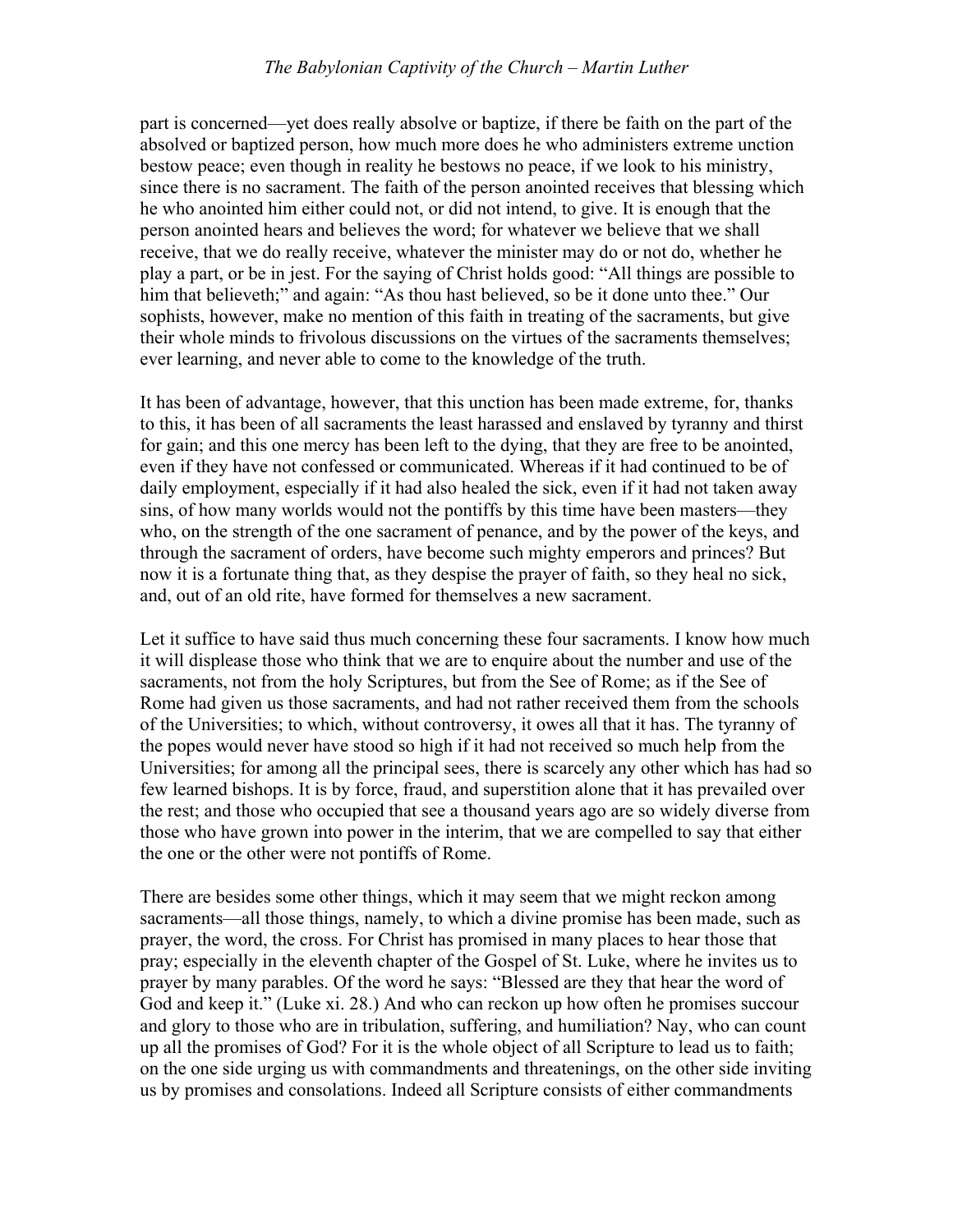or promises. Its commandments humble the proud by their requirements; its promises lift up the humble by their remissions of sin.

It has seemed best, however, to consider as sacraments, properly so called, those promises which have signs annexed to them. The rest, as they are not attached to signs, are simple promises. It follows that, if we speak with perfect accuracy, there are only two sacraments in the Church of God, Baptism and the Bread; since it is in these alone that we see both a sign divinely instituted and a promise of remission of sins. The sacrament of penance, which I have reckoned along with these two, is without any visible and divinely appointed sign; and is nothing else, as I have said, than a way and means of return to baptism. Not even the schoolmen can say that penitence agrees with their definition; since they themselves ascribe to every sacrament a visible sign, which enables the senses to apprehend the form of that effect which the sacrament works invisibly. Now penitence or absolution has no such sign; and therefore they will be compelled by their own definition either to say that penitence is not one of the sacraments, and thus to diminish their number, or else to bring forward another definition of a sacrament.

Baptism, however, which we have assigned to the whole of life, will properly suffice for all the sacraments which we are to use in life; while the bread is truly the sacrament of the dying and departing, since in it we commemorate the departure of Christ from this world, that we may imitate Him. Let us then so distribute these two sacraments that baptism may be allotted to the beginning and to the whole course of life, and the bread to its end and to death; and let the Christian, while in this vile body, exercise himself in both, until, being fully baptized and strengthened, he shall pass out of this world, as one born into a new and eternal life, and destined to eat with Christ in the kingdom of his Father, as he promised at the Last Supper, saying: "I say unto you, I will not drink of the fruit of the vine until the kingdom of God shall come." (Luke xxii. 18.) Thus it is evident that Christ instituted the sacrament of the bread that we might receive the life which is to come; and then, when the purpose of each sacrament shall have been fulfilled, both baptism and the bread will cease.

I shall here make an end of this essay, which I readily and joyfully offer to all pious persons, who long to understand Scripture in its sincere meaning, and to learn the genuine use of the sacraments. It is a gift of no slight importance to "know the things that are freely given to us of God," and to know in what manner we ought to use those gifts. For if we are instructed in this judgment of the Spirit, we shall not deceive ourselves by leaning on those things which are opposed to it. Whereas our theologians have not only nowhere given us the knowledge of these two things, but have even darkened them, as if of set purpose, I, if I have not given that knowledge, have at least succeeded in not darkening it, and have given others an inducement to think out something better. It has at least been my endeavour to explain the meaning of both sacraments, but we cannot all do all things. On those impious men, however, who in their obstinate tyranny press on us their own teachings as if they were God's, I thrust these things freely and confidently, caring not at all for their ignorance and violence. And yet even to them I will wish sounder sense, and will not despise their efforts, but will only distinguish them from those which are legitimate and really Christian.